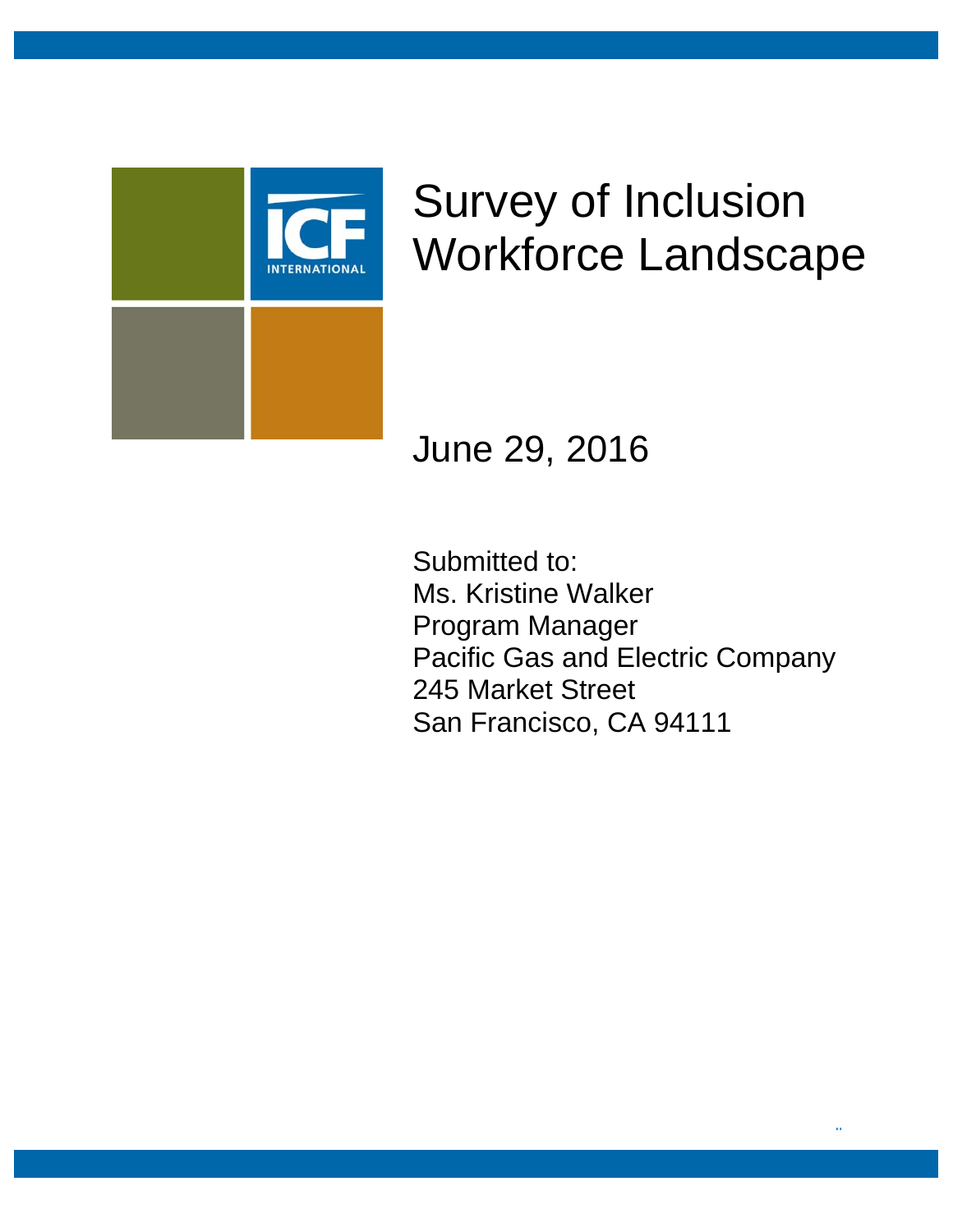

# Survey of Inclusion Workforce Landscape

June 29, 2016

Submitted by: Mark Ouellette Jessica Jenkins Dominic Modicamore Brad Hurte Gary Craft Kevin Stichter

This document was developed for Pacific Gas and Electric Company on behalf of the California Investor Owned Utilities – Southern California Edison, Southern California Gas, and San Diego Gas and Electric and under a contract with ICF International, Contract No. CWA 2501207873 and PO 2501210698. The ICF Team comprised of representatives from ICF International, Workforce Incubator, and Craft Consulting Group.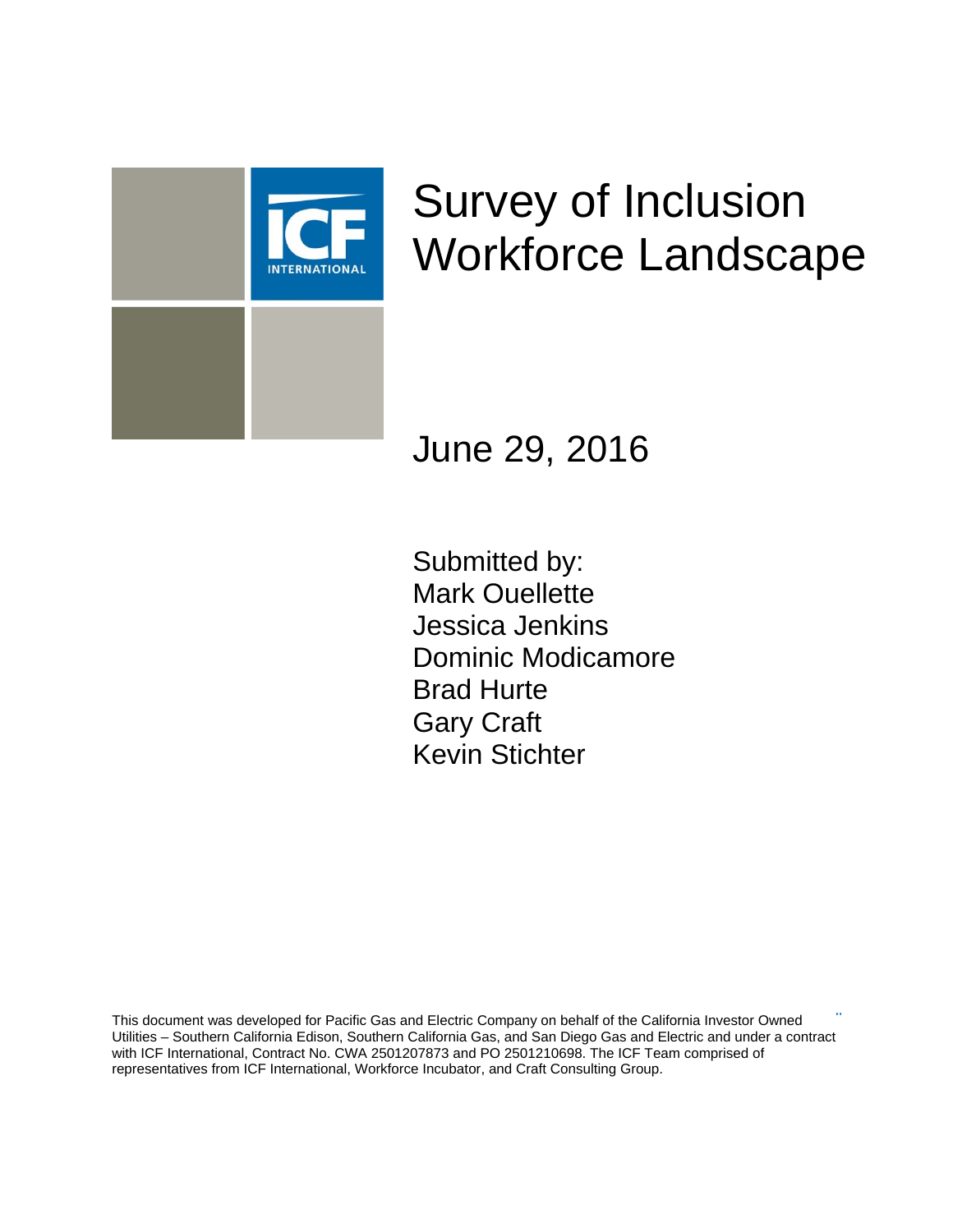

# **Table of Contents**

| $1_{\cdot}$ |     |       |                                                                                                                                                                                                             |  |  |  |  |  |
|-------------|-----|-------|-------------------------------------------------------------------------------------------------------------------------------------------------------------------------------------------------------------|--|--|--|--|--|
|             | 1.1 |       |                                                                                                                                                                                                             |  |  |  |  |  |
|             | 1.2 |       | What are the current ESA program contractors' field worker job classifications and their descriptions?5                                                                                                     |  |  |  |  |  |
|             |     |       |                                                                                                                                                                                                             |  |  |  |  |  |
|             |     |       |                                                                                                                                                                                                             |  |  |  |  |  |
|             |     |       |                                                                                                                                                                                                             |  |  |  |  |  |
|             |     |       |                                                                                                                                                                                                             |  |  |  |  |  |
|             | 1.3 |       | Can these existing job descriptions be mapped into existing Federal, State or other generally accepted                                                                                                      |  |  |  |  |  |
|             | 1.4 |       | Are there any existing ESA field worker job classifications that can't be properly mapped?24                                                                                                                |  |  |  |  |  |
|             |     | 1.4.1 | For matched job classifications: How well do ESA jobs align to existing classifications? In what<br>ways are they and are they not aligned? Is any additional information needed?24                         |  |  |  |  |  |
|             |     | 1.4.2 |                                                                                                                                                                                                             |  |  |  |  |  |
|             | 1.5 |       |                                                                                                                                                                                                             |  |  |  |  |  |
| 2.          |     |       |                                                                                                                                                                                                             |  |  |  |  |  |
|             | 2.1 |       | What are the existing career pathways within Energy Efficiency which provide promising opportunities<br>for disadvantaged workers - entry-level and ongoing opportunities for advancement?28                |  |  |  |  |  |
|             |     | 2.1.1 |                                                                                                                                                                                                             |  |  |  |  |  |
|             |     | 2.1.2 |                                                                                                                                                                                                             |  |  |  |  |  |
|             |     | 2.1.3 | Characterization of Entry Level and Growth Opportunities in Four Selected EE Promising                                                                                                                      |  |  |  |  |  |
|             |     | 2.1.4 |                                                                                                                                                                                                             |  |  |  |  |  |
|             | 2.2 |       | What is the Definition for "Relevant" Inclusion-Related Work in California? What is the Definition of<br>"Working Relationship" with the IOUs? What Qualifies as Inclusion-Related Working Partners for the |  |  |  |  |  |
|             |     | 2.2.1 |                                                                                                                                                                                                             |  |  |  |  |  |
|             |     | 2.2.2 |                                                                                                                                                                                                             |  |  |  |  |  |
|             |     | 2.2.3 |                                                                                                                                                                                                             |  |  |  |  |  |
|             |     | 2.2.4 |                                                                                                                                                                                                             |  |  |  |  |  |
|             |     | 2.2.5 |                                                                                                                                                                                                             |  |  |  |  |  |
|             |     | 2.2.6 |                                                                                                                                                                                                             |  |  |  |  |  |
|             |     | 2.2.7 |                                                                                                                                                                                                             |  |  |  |  |  |
|             | 2.3 |       | What is an effective inclusion infrastructure for California and what is the IOUs' role in this vision and                                                                                                  |  |  |  |  |  |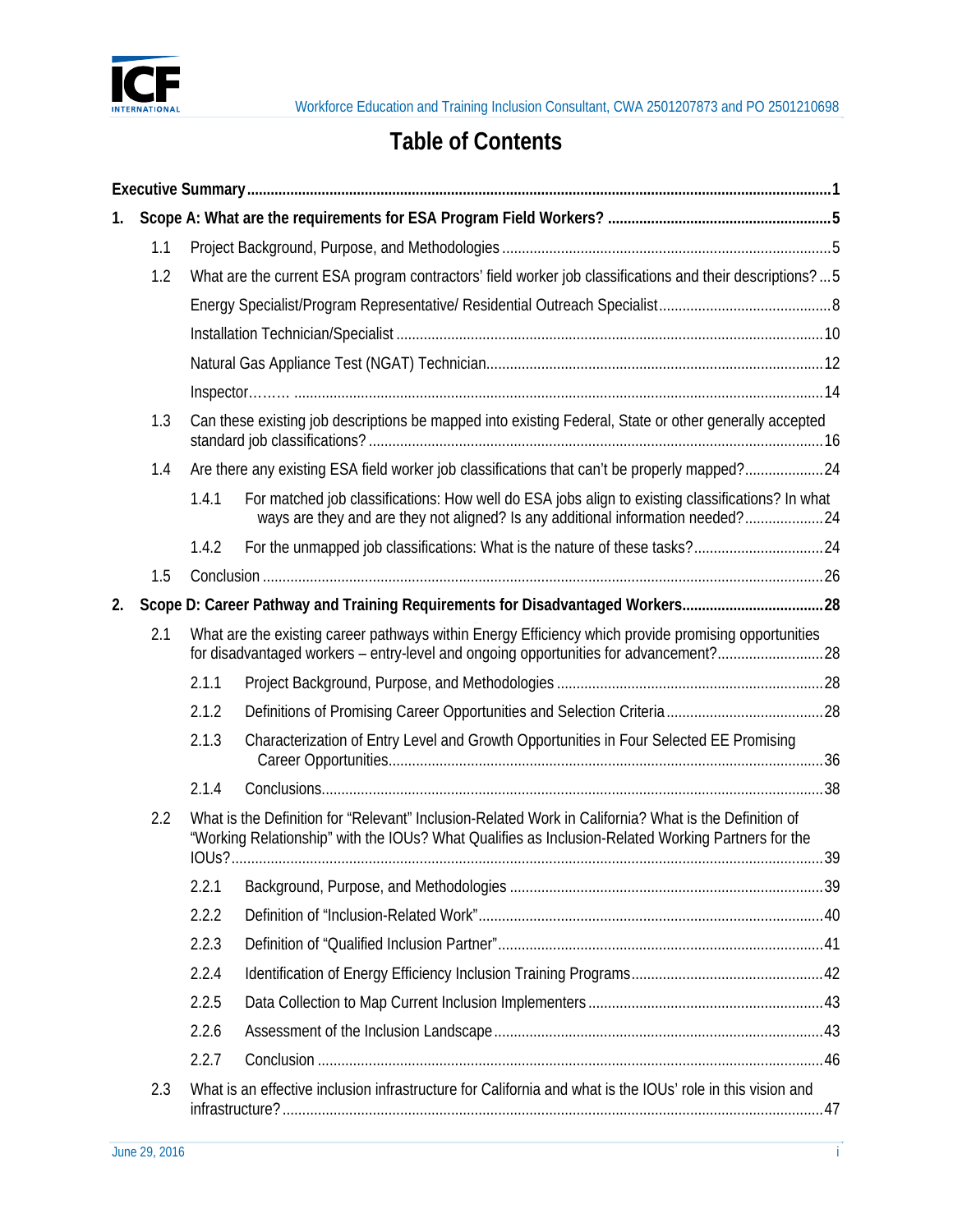

| 2.3.1 |                                                                                          |  |
|-------|------------------------------------------------------------------------------------------|--|
| 2.3.2 |                                                                                          |  |
| 2.3.3 | Current Energy Efficiency Workforce Development Training Infrastructure in California 48 |  |
| 2.3.4 |                                                                                          |  |
| 2.3.5 |                                                                                          |  |
| 2.3.6 |                                                                                          |  |
| 2.3.7 |                                                                                          |  |
| 2.3.8 |                                                                                          |  |
| 2.3.9 |                                                                                          |  |

#### **Appendices**

- Appendix 1 Energy Savings Assistance (ESA) Comparison Job Classifications
- Appendix 2 Taxonomy
- Appendix 3 Labor Market Information (LMI) Forecasts
- Appendix 4 Regional Economic Modeling, Inc. (REMI) Model
- Appendix 5 Burning Glass Technologies™ Data
- Appendix 6 California Community College Inventory
- Appendix 7 Relevant Licenses
- Appendix 8 Relevant Certificates
- Appendix 9 Relevant Apprenticeships
- Appendix 10 American Community Survey (ACS) Data
- Appendix 11 Inclusion Maps
- Appendix 12 Inclusion Implementers
- Appendix 13 Inclusion Implementers Questions
- Appendix 14 Energy Efficiency Credentialing Bodies
- Appendix 15 Secondary Research Resource Documents
- Appendix 16 MC3 Overview
- Appendix 17 US training and Employment Notice No. 13-12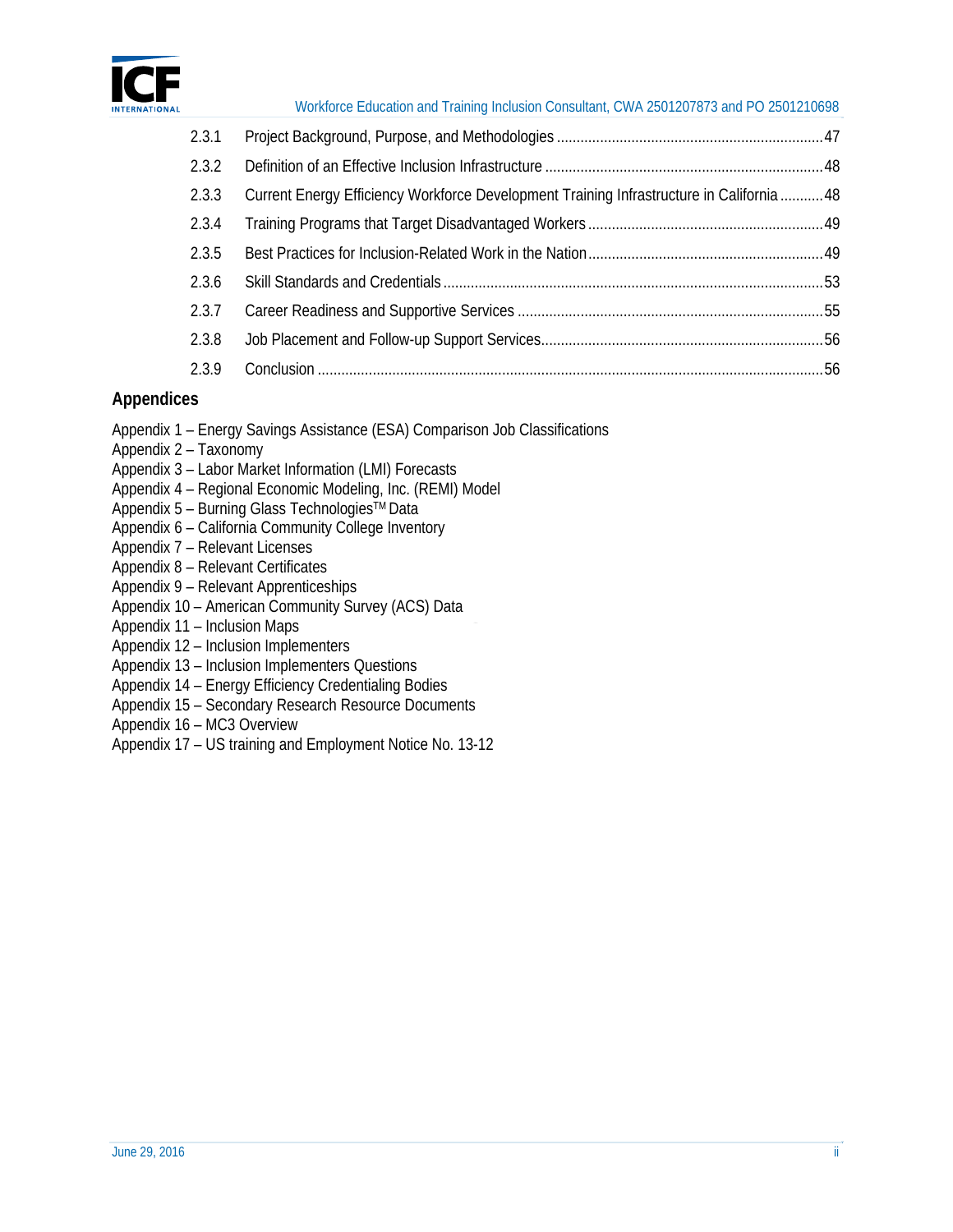

# **Executive Summary**

The ICF International Team was contracted to prepare a survey of the inclusion workforce landscape related to energy efficiency, divided into two separate scopes of work, Workscope A and Workscope D. Workscope A addressed the question, "What are the requirements for Energy Savings Assistance (ESA) Program field workers?" Workscope D was divided into three objectives. Objective D-1 addressed the question, "What are the existing career pathways within Energy Efficiency which provide promising opportunities for disadvantaged workers – entry-level and ongoing opportunities for advancement?" Objective D-2 addressed the questions, "What is the Definition for 'Relevant' Inclusion-Related Work in California? What is the Definition of 'Working Relationship' with the IOUs? What Qualifies as Inclusion-Related Working Partners for the IOUs?" Objective D-3 addressed the question, "What is an effective inclusion infrastructure for California and what is the IOUs' role in this vision and infrastructure?"

In Survey of Inclusion Landscape Workscope A, the ICF International Team—compromised of ICF International, Workforce Incubator, and Craft Consulting Group—was tasked by the California's Investor-Owned utilities (IOUs)— Pacific Gas and Electric (PG&E) Company, Southern California Edison (SCE), Southern California Gas (SoCalGas) and San Diego Gas and Electric (SDG&E)—to identify work requirements and gather job descriptions for four ESA Program field worker jobs: Energy Specialist/Program Representative/Residential Outreach Specialist, Installation Technician/Specialist, Natural Gas Appliance Test (NGAT) Technician, and Inspector. The study consisted of three major objectives:

- 1. Gather job descriptions for ESA field workers.
- 2. Determine whether the ESA job descriptions could be mapped into existing Federal or State job classifications.
- 3. Assess gaps in alignment with existing job classifications.

For Objective A-1, the ICF Team used information provided by the IOUs including brief ESA job descriptions, the ESA installation standards manual, and job task analysis findings from PG&E's subject matter experts to gather detailed job descriptions. If there was not enough information provided on a particular job, as was the case for Inspector, the ICF Team located additional information from United States Department of Energy (DOE) job task analyses and used this information as the basis for the ESA Inspector job. The team synthesized the information from these sources and conducted a coding exercise to classify the knowledge, skills, abilities, and other characteristics (KSAOs) to gather job descriptions. The detailed job descriptions that represent ICF's response to Objective A-1 are presented in section 1.2 of this report.

For Objectives A-2 and A-3, the ICF Team identified existing Federal or State job classifications potentially relevant to the four ESA jobs. After the search for relevant job classifications was complete, ICF conducted a systematic evaluation to determine whether the ESA program field worker jobs could be appropriately mapped to any of the identified job classifications, in which a rater panel assessed the level of similarity between the ESA jobs and the identified classifications. For two jobs, Energy Specialist/Program Representative/Residential Outreach Specialist and Inspector, no existing classifications were determined to be appropriately aligned.

Based on the evaluation results, it was determined that two of the jobs—Installation Technician/Specialist and NGAT Technician1—mapped to the classification of the Online Information Network or O\*NET2 Weatherization Installers and Technicians. While the current research supports the use of this classification based on the information that was available about these two ESA jobs, these results should be validated with subject matter experts on the

<u>.</u>

<sup>&</sup>lt;sup>1</sup> Note: under this category, across the IOUs, installation has many performance components of which a limited comparison was performed.<br><sup>2</sup> O\*NET sponsored by the U.S; Department of Labor, Employment and Training Adminis information, and provides information on a wide range of jobs performed in the United States; www.onetonline.org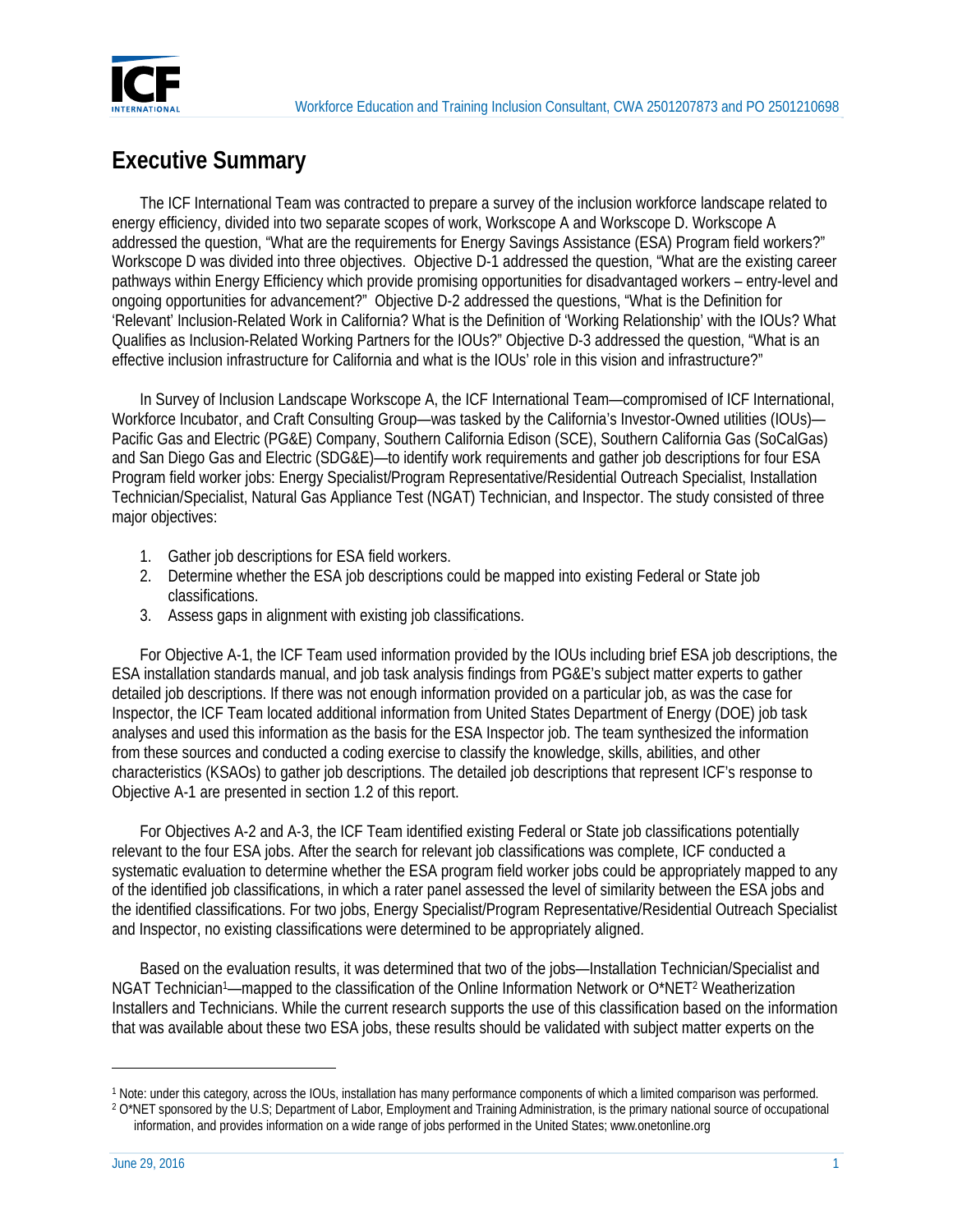

jobs (e.g., incumbents or supervisors of these positions) to confirm they represent how the jobs are actually performed. The other two ESA jobs—Energy Specialist/Program Representative/Residential Outreach Specialist and Inspector—did not map to any existing classifications.

In Workscope D, the ICF Team was asked how the IOUs, through their Workforce, Education, and Training (WE&T) efforts, can support disadvantaged workers in obtaining opportunities in energy efficiency (EE) careers. For Objective D-1,the ICF Team used a four-stage approach to identify four priority energy efficiency career paths: (1) Define promising energy efficiency career opportunities; (2) Evaluate Labor Market Information (LMI) forecasts; (3) Analyze real-time job posting data; and (4) Map career paths. The four career pathways that emerged are represented graphically in Exhibit 1:



#### **Exhibit 1: Career Pathways**

\* Heating, Ventilation, Air Conditioning & Refrigeration

All occupations in the selected pathways were drawn from the Lawrence Berkeley National Laboratory's Energy Efficiency Taxonomy, which is comprised of 78 occupations. The four career pathways all begin with Construction Laborer as the entry-level occupation. Construction Laborer is an occupation with broad exposure to other skilled trades, and with low barriers to entry for disadvantaged workers entering the workforce or transitioning to the energy efficiency field. All five occupations were shown to have regional and statewide demand through LMI forecasts validated by further research into the past 6 years of job posting trends. Ample training resources are available for each of the skilled trades, though varying by region, through the California Community Colleges, as well as through apprenticeship programs and other training providers. Wages for these occupations are shown to compare favorably in many cases with median wages for all occupations – only Construction Laborer earns less than the comparable median wage for All Occupations<sup>3</sup> statewide, and that occupation earns from 79% to 115% of the comparable wage for All Occupations by region.

<sup>&</sup>lt;sup>3</sup> "All Occupations" is a Standard Occupational Classification developed by the United States Bureau of Labor Statistics to capture wage and employment data for all workers. All supporting wage and employment data are provided as appendices.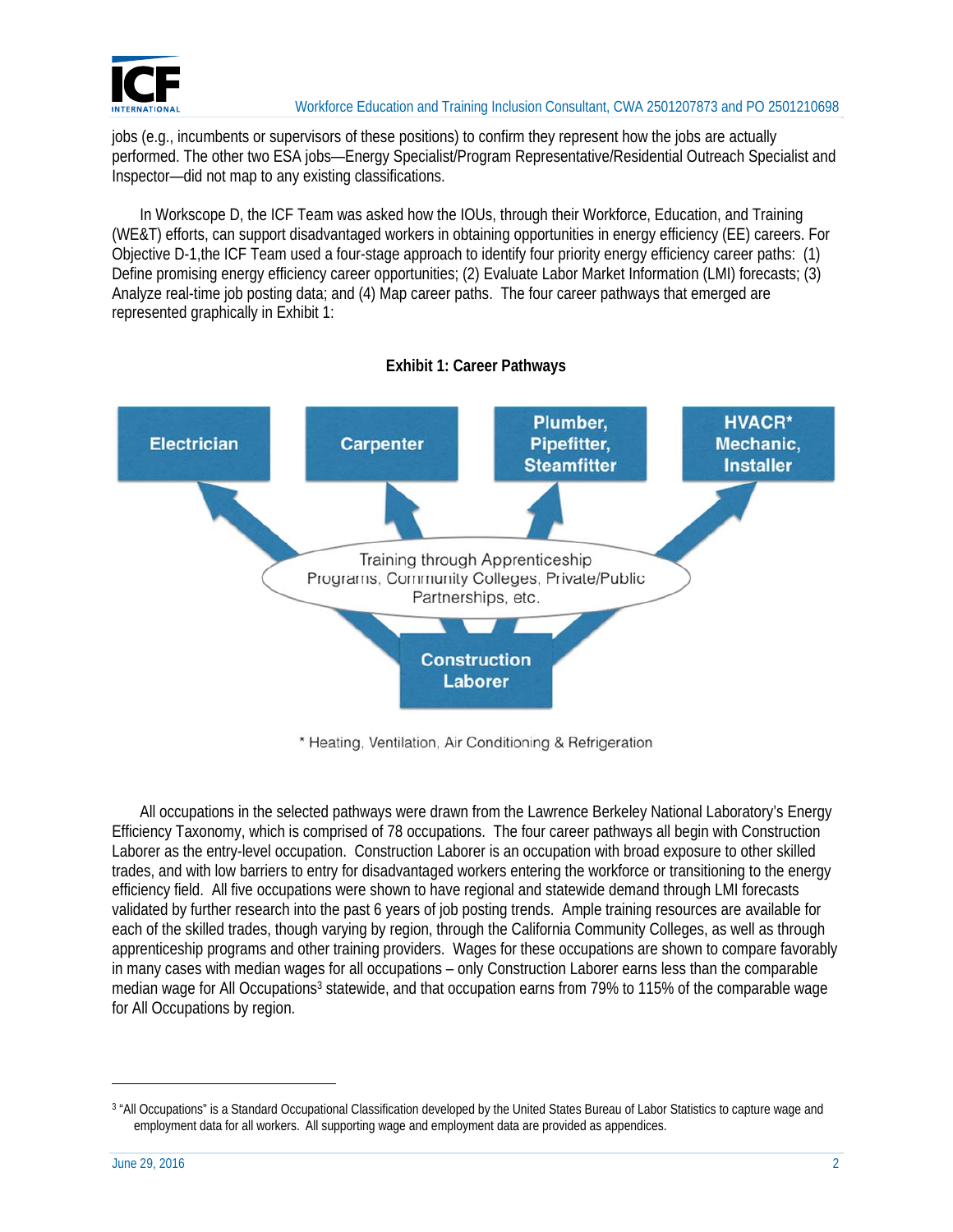

The ICF Team addressed Objective D-2 through a combination of secondary research and follow-up phone conversations with service providers who perform inclusion-related work ("inclusion implementers"). Inclusion-related work is defined, for purposes of this study, as "programs targeted at workers from disadvantaged communities that guide them towards rewarding careers in energy efficiency jobs and occupations". The ICF Team was asked what would qualify as an inclusion partner, and proposed that qualified inclusion partners for the IOUs' consideration would meet seven criteria identified by the United States Department of Health and Human Services Self-Sufficiency Research Clearinghouse as promising practices:

- Training by itself doesn't guarantee success4. Providing disadvantaged individuals with occupational training by itself does not guarantee successful job placement and retention. Wraparound services that teach soft skills, address individual barriers to employment, help an individual prepare for and seek employment, and postplacement follow-up are required in a more holistic approach.
- Simply offering generic post-employment job coaching, guidance, advice, and training referrals are unlikely to make a difference<sup>5</sup>. Instead of trying to be all things to all people, post-employment job coaching, quidance, advice, and training referrals should be specific to the target sector, industry, or occupation.
- Subsidized employment alone hasn't proven successful6. At a minimum, disadvantaged individuals should receive soft and hard skills training, help with job search and placement, and case management throughout and after their training.
- Work-focused strategies with support services may be more promising than using either work-focused strategies or support services alone7.
- Provide a mix of job search activities and short-term education/training, and include a strong focus on quick employment<sup>8</sup>.
- Financial work incentives combined with job coaching and guidance after being placed in a job may strengthen employment retention9.
- Hard-to-serve need, unpaid work experience, job placement, and education services to recipients with health conditions had longer-term gains10.

Based on these criteria, the ICF Team developed two methodologies for the IOUs to determine if a training program is aligned with the IOUs inclusion goals. The first methodology is a quadrant matrix approach which categorizes implementers into one of four quadrants, based on the inclusion implementers' focus on disadvantaged workers and the alignment of the programs to the targeted career pathways outlined in this report. Providers falling in Quadrant 1 have the greatest alignment with goals of bringing energy efficiency training to disadvantaged populations.

The second methodology is a "yardstick" evaluation where inclusion implementers'11 programs are scored on a number of supporting "dimensions" in both the "qualified inclusion partner" and "training alignment." For each criterion, an implementer may score 1 (yes), 0 (no), or "na" (not applicable). The result is that the IOUs can then create a scatterplot of programs on a continuum as well as quickly compare one program to another on established criteria. Providers plotted higher on the X (Inclusion) and Y (Quality Program) axes of the scatterplot have the greatest alignment with goals of bringing energy efficiency training to disadvantaged populations.

 $\overline{\phantom{0}}$ 

<sup>4</sup> MDRC, *Promoting Employment Stability and Advancement Among Low-Income Adults,* March, 2013.

<sup>5</sup> MDRC, *Meeting the Needs of Workers and Employers: Implementation of a Sector-Focused Career Advancement Model for Low-Skilled Adults*, October, 2014. 6 IBID

<sup>7</sup> MDRC, *What Strategies Work for the Hard-to-Employ? Final Results of the Hard-to-Employ Demonstration and Evaluation Project and* 

<sup>&</sup>lt;sup>8</sup> MDRC, *Providing Earnings Supplements to Encourage and Sustain Employment*, May, 2011.<br>
<sup>9</sup> National Fund for Workforce Solutions, *Characteristics of a High Performing Industry Partnership*, May, 2014.<br>
<sup>10</sup> Mathemati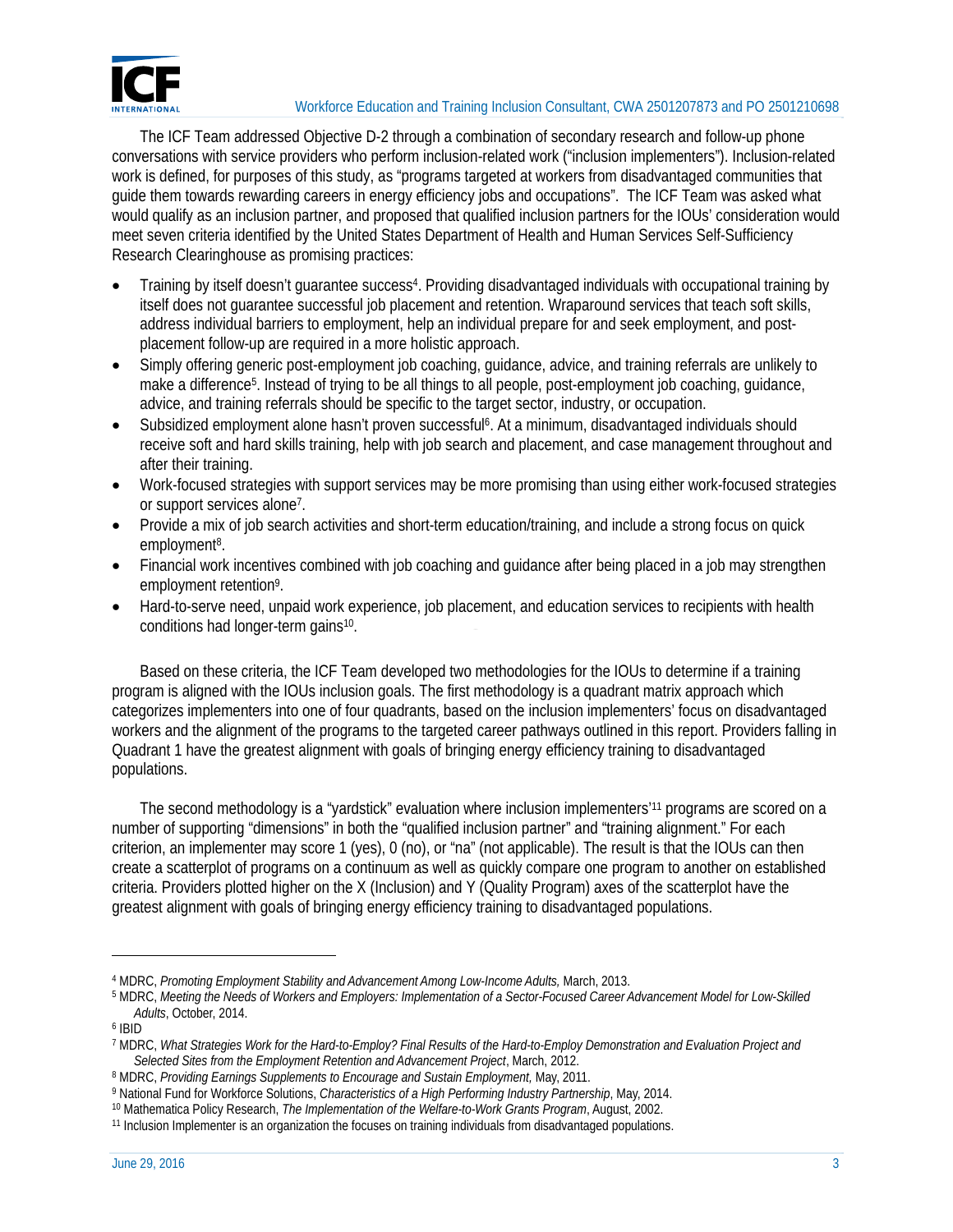

Appendix 12 highlights the 76 organizations researched for this effort and their rankings among these two criteria. For either of these criteria, the IOUs may want to refine the criteria based on additional priorities.

For Objective D-3, the ICF Team conducted secondary research regarding national best practices for providing energy efficiency-related training and support to disadvantaged workers. Best practices are commonly defined as "techniques or methodologies that, through experience and research, have been proven to reliably lead to a desired result."12 The overall objective of the research is to (1) provide an overview of California's current energy efficiency workforce training system focused on disadvantaged workers; (2) identify inclusionary program best practices; and (3) determine an effective inclusion infrastructure for California and what role the IOUs might play in this infrastructure.

The ICF Team presents a framework of best practices for inclusionary training programs with examples drawn from research. This framework includes recruitment into training programs, incorporating workforce skills standards into training programs, and providing "wrap-around" services for disadvantaged workers. Specifically, five best practices were identified:

- Workforce Sector Strategies: Coalitions of industry, education, and other workforce stakeholders to plan and implement training programs targeted at specific industry needs;
- Pre-Apprenticeship Training: To attract, introduce, prepare, and train new entrants for careers in aligned trades;
- Skills Standards and Credentials: While there is broad acceptance that skill standards are needed and that industry recognition of credentials is beneficial, there is less evidence of industry coordination around standards and credentials;
- Career Readiness and Supportive Services: Disadvantaged workers face barriers other than hard skills training; comprehensive case management provides the supportive services framework necessary to help disadvantaged workers find and prepare for the workforce; and,
- Job Placement and Follow-up Support Services: Once trained, disadvantaged workers need assistance in finding and retaining employment.

 $\overline{\phantom{0}}$ 

<sup>12</sup> Bitpipe Definition.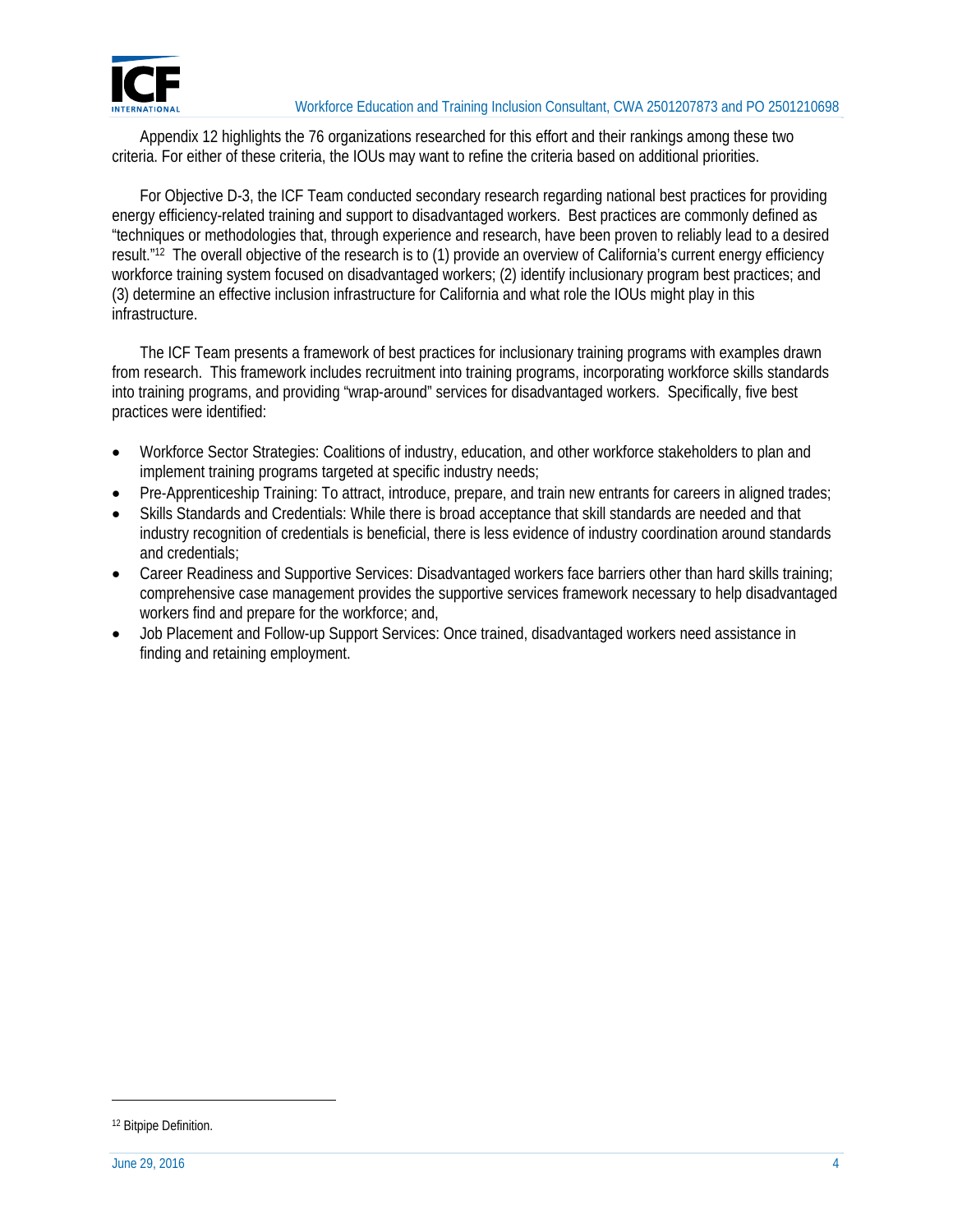

# **1. Scope A: What are the requirements for ESA Program Field Workers?**

### 1.1 **Project Background, Purpose, and Methodologies**

The IOUs tasked the ICF team with providing guidance regarding job classifications for ESA program field workers with the following job titles:

- Energy Specialist/Program Representative/Residential Outreach Specialist.
- Installation Technician/Specialist.
- Natural Gas Appliance Test (NGAT) Technician.
- Inspector.

To determine whether ESA workers could be placed within appropriate classifications, the ICF team undertook a job classification and mapping review of ESA program field positions to ascertain the level of alignment, using available state and federal job classifications as the starting place. This effort entailed three primary tasks to address three major research questions, as specified in the subsequent sections.

- What are the current ESA program contractors' field worker job classifications and their descriptions?
- Can these existing job descriptions be mapped into existing federal, state or other generally accepted standard job classifications?
- Are there any existing ESA field worker job classifications that can't be properly mapped?

This technical report provides the methodology and findings addressing each of these research questions.

### 1.2 **What are the current ESA program contractors' field worker job classifications and their descriptions?**

#### **METHODOLOGY**

To address the first research question, the ICF Team gathered and evaluated the following data from the IOUs:

- o Four brief ESA Job Descriptions that outline typical responsibilities.
- o The California Installation Standards for Use in the Energy Savings Assistance Program manual that included detailed documentation of all ESA installation standards.
- o Previous *Job Task Analysis (JTA) Findings* that were completed for Energy Specialist/Program Representative/Residential Outreach Specialist, Installation Technician/ Specialist, and Natural Gas Appliance Test (NGAT) Technician for the purpose of comparing the required tasks and knowledge, skills, abilities, and other characteristics (KSAOs) required in the positions to current training content.
- o The task and KSAO lists included in these JTAs were based upon JTAs completed by the United States Department of Energy's National Renewable Energy Laboratory (NREL). For the fourth job (Inspector), although a JTA had not been completed by the IOUs, applicable JTA information on this job was available from NREL.
- o Gathered detailed job descriptions. Based upon the background information reviewed, the ICF Team gathered job descriptions for each of the four positions. Each job description includes: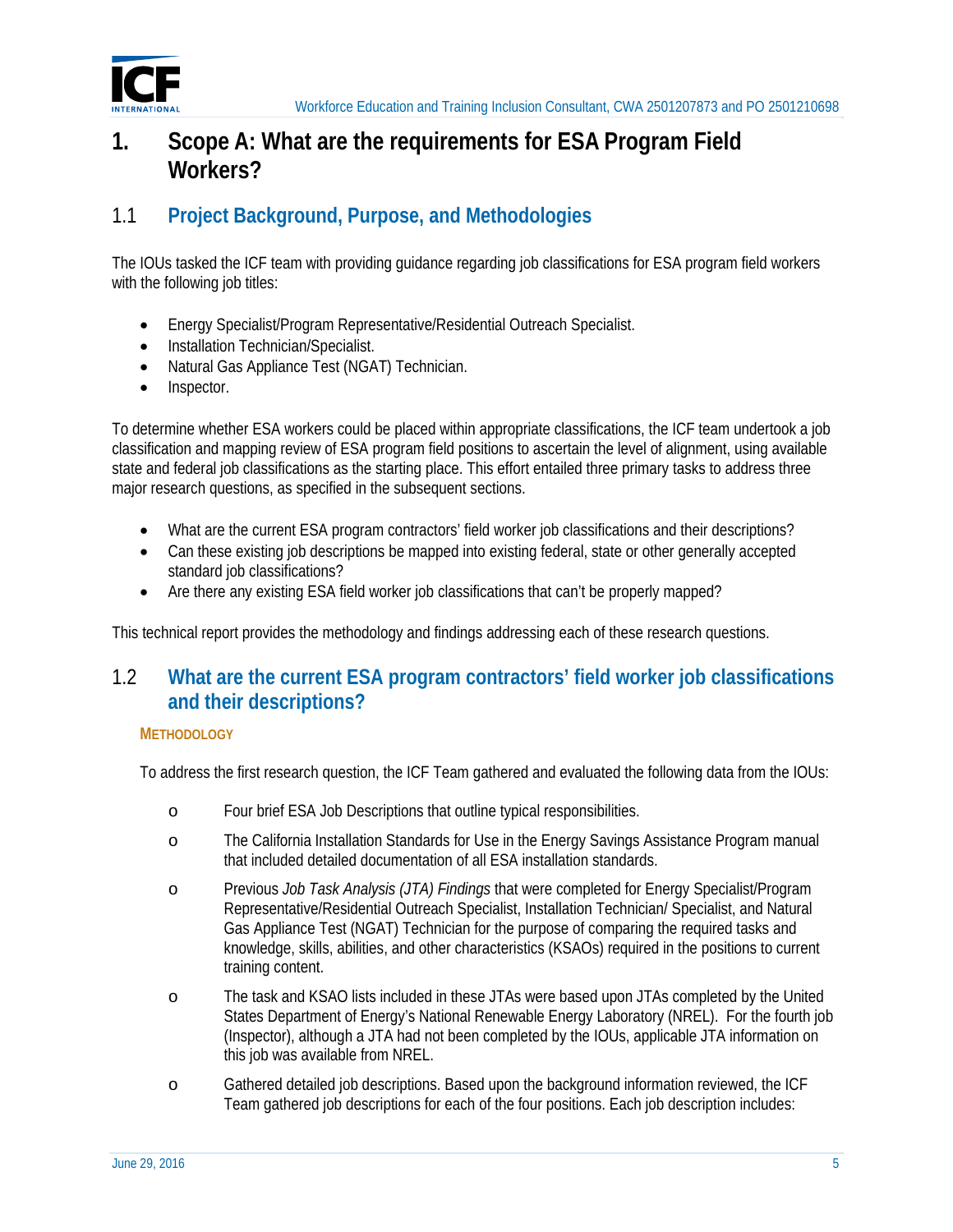

- Job Title.
- Description.
- Job Tasks.
- o A list of broad job domains and more specific tasks under each domain, based upon the JTA information.
- o Knowledge, Skills, Abilities, and Other Characteristics (KSAOs).

The JTA data reviewed included several hundred KSAOs for each of the four jobs. ICF conducted a coding exercise to classify each of the KSAOs into broader categories and refine the KSAO lists into a succinct set that addressed the comprehensive KSAO needs for each job. This coding exercise involved sorting the KSAOs into categories (e.g., communication), and then analyzing the KSAOs within each category to develop final set of KSAOs and definitions. While some KSAOs are listed for multiple positions, the KSAO descriptions for each job are specific to the needs for that individual position.

Table 1 provides an overview of the four ESA jobs, including the brief description of each and documentation of the NREL JTA that was used to compile the task and KSAO lists.

| <b>Table 1: ESA Job Descriptions</b>                                                          |                                                                                                                                                                                                                                                                                                                                                                                                                                                                                                                                                                                                                                                                                                                                         |                                                                                          |  |  |  |  |  |  |  |
|-----------------------------------------------------------------------------------------------|-----------------------------------------------------------------------------------------------------------------------------------------------------------------------------------------------------------------------------------------------------------------------------------------------------------------------------------------------------------------------------------------------------------------------------------------------------------------------------------------------------------------------------------------------------------------------------------------------------------------------------------------------------------------------------------------------------------------------------------------|------------------------------------------------------------------------------------------|--|--|--|--|--|--|--|
| <b>Position (position</b><br>name varies by<br>utility)                                       | <b>Description</b>                                                                                                                                                                                                                                                                                                                                                                                                                                                                                                                                                                                                                                                                                                                      | <b>Applicable NREL JTA</b><br>for Task & KSAO Lists                                      |  |  |  |  |  |  |  |
| Energy Specialist/<br>Program<br>Representative/<br>Residential<br><b>Outreach Specialist</b> | Typical responsibilities are to promote and enroll customers in<br>the ESA Program, which may include:<br>• Recruiting and informing customers (owners and renters) for<br>participation in ESA Program.<br>• Screening customers for ESA Program eligibility by verifying<br>and/or collecting customer documents.<br>• Evaluating customers' homes for eligibility and assessing<br>feasibility of ESA Program measures.<br>• Providing Energy Education materials and educate the<br>customer on ways to conserve energy and provide<br>information on other available utility, state and federal<br>programs.<br>• Installing easy to install measures (if applicable), such as<br>CFLs, Torchiere Lamps, or Advanced Power Strips. | <b>Energy Auditor</b><br>http://energy.gov/sites/pr<br>od/files/2014/01/f7/5167<br>2.pdf |  |  |  |  |  |  |  |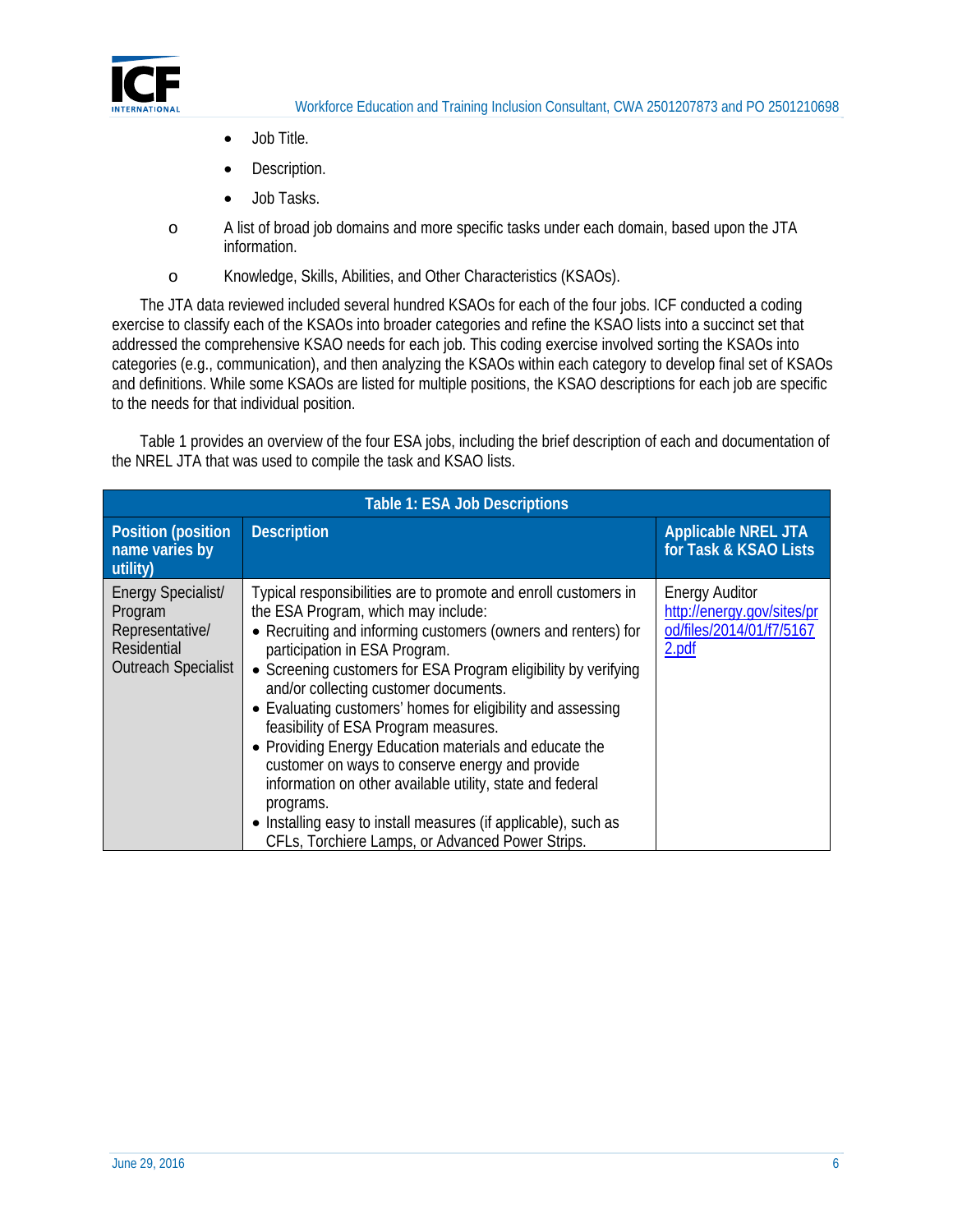

| <b>Table 1: ESA Job Descriptions</b>                             |                                                                                                                                                                                                                                                                                                                                                                                                                                                                                     |                                                                                                            |  |  |  |  |  |  |  |  |
|------------------------------------------------------------------|-------------------------------------------------------------------------------------------------------------------------------------------------------------------------------------------------------------------------------------------------------------------------------------------------------------------------------------------------------------------------------------------------------------------------------------------------------------------------------------|------------------------------------------------------------------------------------------------------------|--|--|--|--|--|--|--|--|
| <b>Position (position</b><br>name varies by<br>utility)          | <b>Description</b>                                                                                                                                                                                                                                                                                                                                                                                                                                                                  | <b>Applicable NREL JTA</b><br>for Task & KSAO Lists                                                        |  |  |  |  |  |  |  |  |
| Installation<br>Technician/<br>Specialist                        | Employees in this position are responsible for:<br>Replacing (i.e., installing) and/or repairing measures offered<br>through the ESA Program.<br>Educating customers on the proper use and maintenance of<br>the installed measure(s).<br>Explaining warranty of installed measure(s) to customers<br>$\bullet$                                                                                                                                                                     | Retrofit Installer<br>Technician<br>http://energy.gov/sites/pr<br>od/files/2014/01/f7/5167<br>1.pdf        |  |  |  |  |  |  |  |  |
|                                                                  | This is a partial list of available measures:<br>• Refrigerators<br>• Microwaves<br>• Washers<br>• Central Air Conditioner (A/C) and Heat Pump (H/P)*<br>· Furnace repair/replacement*<br>$\bullet$ Room A/Cs <sup>*</sup><br>• Evaporative Coolers*<br>• Pool Pumps*<br>• Water Heaters*<br>• Weatherization*<br>*These measures may require a license and/or specialized<br>skills by the Installation Technician/Specialist that may limit<br>their installation to specialists. |                                                                                                            |  |  |  |  |  |  |  |  |
| <b>Natural Gas</b><br><b>Appliance Test</b><br>(NGAT) Technician | Employees in this position perform natural gas appliance<br>testing in accordance with the ESA Program policies. This<br>process may be performed by third-party with specialized skill,<br>training, and/or license.                                                                                                                                                                                                                                                               | <b>Retrofit Installer</b><br>Technician<br>http://energy.gov/sites/pr<br>od/files/2014/01/f7/5167<br>1.pdf |  |  |  |  |  |  |  |  |
| Inspector                                                        | Employees in this position ensure safety and quality control of<br>the installation of ESA Program measures. This process may<br>be performed by third-party with specialized skills, training,<br>and/or license.                                                                                                                                                                                                                                                                  | <b>Quality Control Inspector</b><br>http://energy.gov/sites/pr<br>od/files/2014/01/f7/5167<br>0.pdf        |  |  |  |  |  |  |  |  |

#### **FINDINGS**

Based on the background information that was gathered and reviewed, the ICF Team gathered a detailed list of tasks performed and KSAOs required in the ESA field worker positions for each of the four jobs. The job descriptions are presented on the following pages.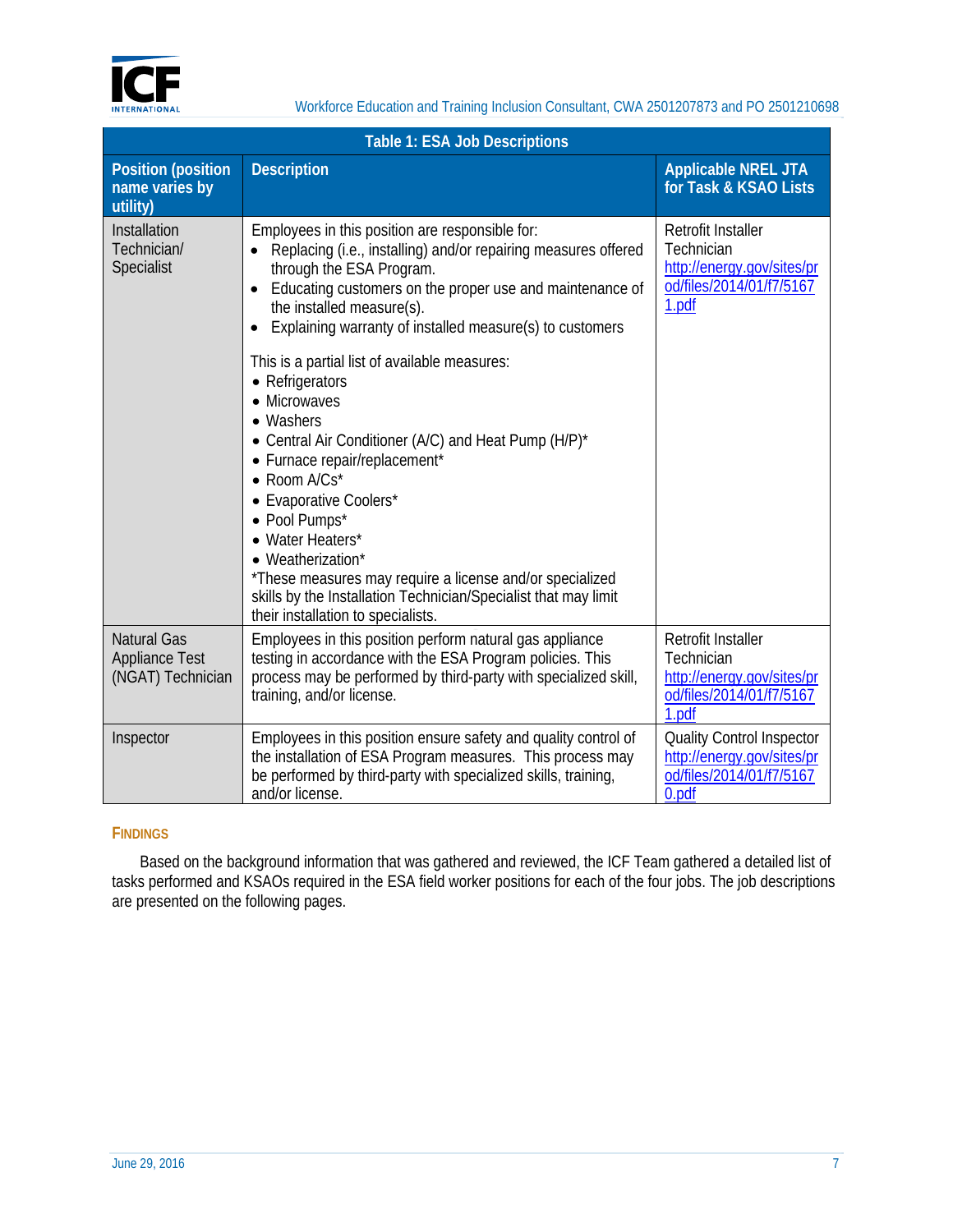

# Energy Specialist/Program Representative/ Residential Outreach Specialist<sup>13</sup>

# **Description:**

Typical responsibilities are to promote and enroll customers in the ESA Program, which may include:

- Recruiting and informing customers (owners and renters) for participation in ESA Program.
- Screening customers for ESA Program eligibility by verifying and/or collecting customer documents.
- Assessing/Evaluating customers home for eligibility and feasibility of ESA Program measures.
- Providing Energy Education materials and educate the customer on ways to conserve energy and provide information on other available utility, state and federal programs.
- Installing easy to install measures (if applicable), such as CFLs, Torchiere Lamps, or Advanced Power Strips.

# **Job Tasks:**

- **Domain I: Program Promotion.** 
	- o Task 1: Establish client relations for an energy audit.
	- o Task 2: Represent the program/agency/organization.
	- o Task 3: Maintain professionalism.
- **Domain II: Collect information about the building for an energy audit.** 
	- o Task 1: Capture energy consumption.
	- o Task 2: Document the building history.
	- o Task 3: Conduct a physical/visual inspection.
	- o Task 4: Collect appliance information.
	- o Task 5: Compile building measurements.
	- o Task 6: Assemble health and safety data.
	- o Task 7: Collect mechanical ventilation data.
	- o Task 8: Identify building insulation (attic, walls, and foundations).
	- o Task 9: Gather attic data.
	- o Task 10: Document window data.
	- o Task 11: Record door data.
	- o Task 12: Compile foundation data.
	- o Task 13: Collect roof data.

 $\overline{\phantom{0}}$ 

<sup>13</sup> Position name and description varies by utility.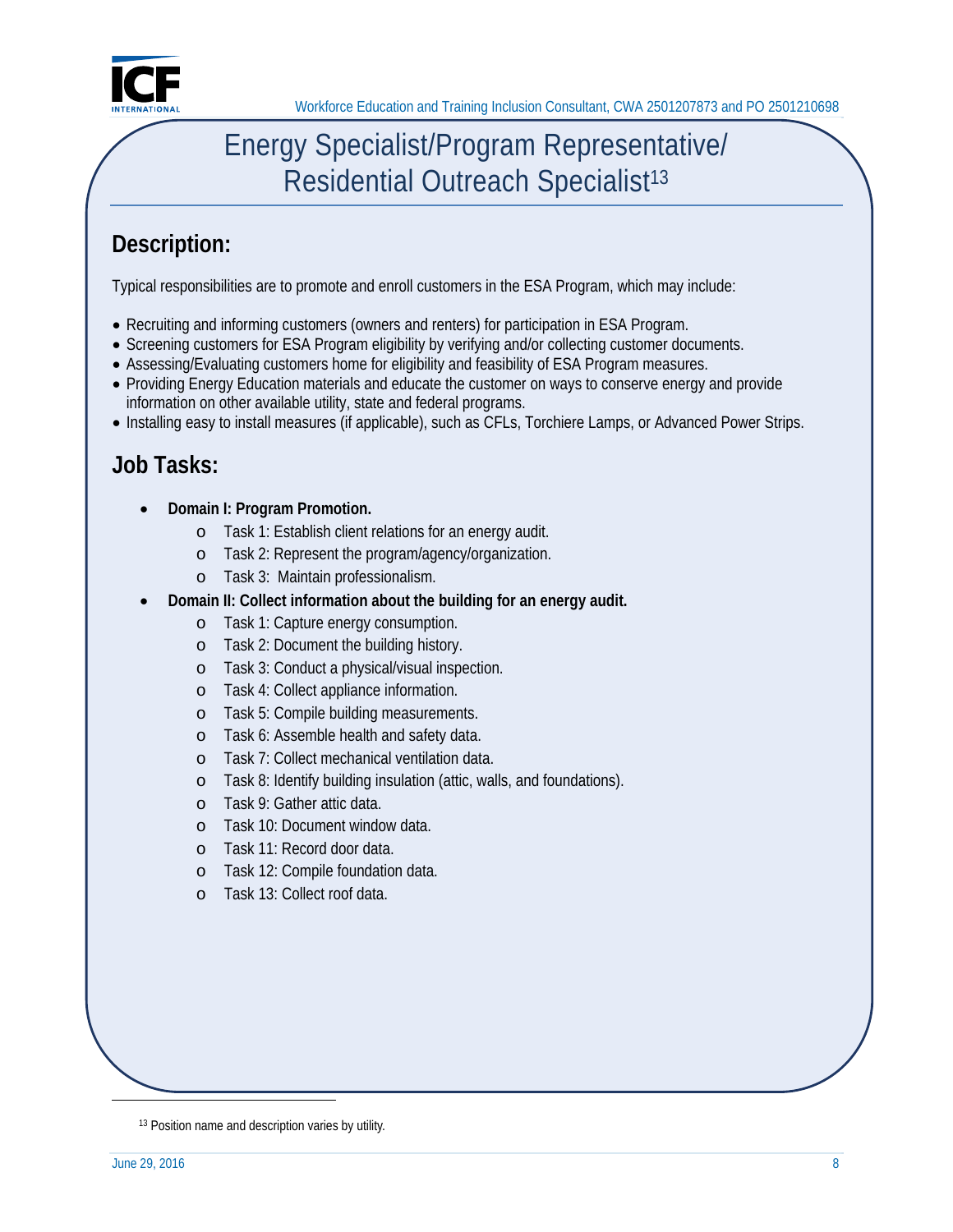

#### **Domain III: Evaluate the collected energy audit data.**

- o Task 1: Assess the health and safety of the building.
- o Task 2: Calculate the durability/structural integrity of the building.
- o Task 3: Review the HVAC system.
- o Task 4: Appraise the mechanical system.
- o Task 5: Determine the foundation.
- o Task 6: Review the walls.
- o Task 7: Study the attic.
- o Task 8: Examine the doors.
- o Task 9: Assess the windows.

# **Knowledge, Skills, Abilities, and Other Characteristics:**

- **Analysis & Logical Reasoning** Skill in reviewing collected data to identify issues, comparing data against standards, interpreting output from software, and using reasoning skills to make decisions (e.g., determinations to repair versus replace).
- **Verbal/Written Communication & Interpersonal Skills**  Skill in presenting information, asking questions, creating reports, documenting findings, listening, professionally interacting with clients, and serving as a liaison between clients and contractors.
- **Computer Usage** Skill in using computers to enter data, use energy modeling software, and navigate online mapping tools.
- appliances, electrical systems, and client energy usage, operating tools such as a compass or watt hour **Data Collection & Measurement** – Skill in making observations, collecting and documenting data regarding meter, taking measurements (e.g. attics, doors, foundations, radiators, roofs, walls, windows), and performing calculations (e.g., area, volume, ventilation, load, building tightness limits).
- **Physical Ability Ability to detect unusual odors, use ladders, perform visual inspections, walk around the** interior/exterior of a building, work in confined spaces, and do work at varying heights.
- **Professionalism & Self-Management** Ability to follow professional codes of conduct, manage time, work independently, acquire and maintain professional certifications, achieve education requirements, and provide attention to detail.
- **Safety** Knowledge of requirements and procedures regarding electrical hazards, hazardous materials, CO exposure, and Occupational Safety and Health Administration (OSHA) standards.
- **Technical Knowledge**  Knowledge of ESA program requirements, energy consumption, buildings and their components (e.g., walls, doors, windows, roofs, foundations), appliances, HVAC systems, ventilation, and relevant technical standards.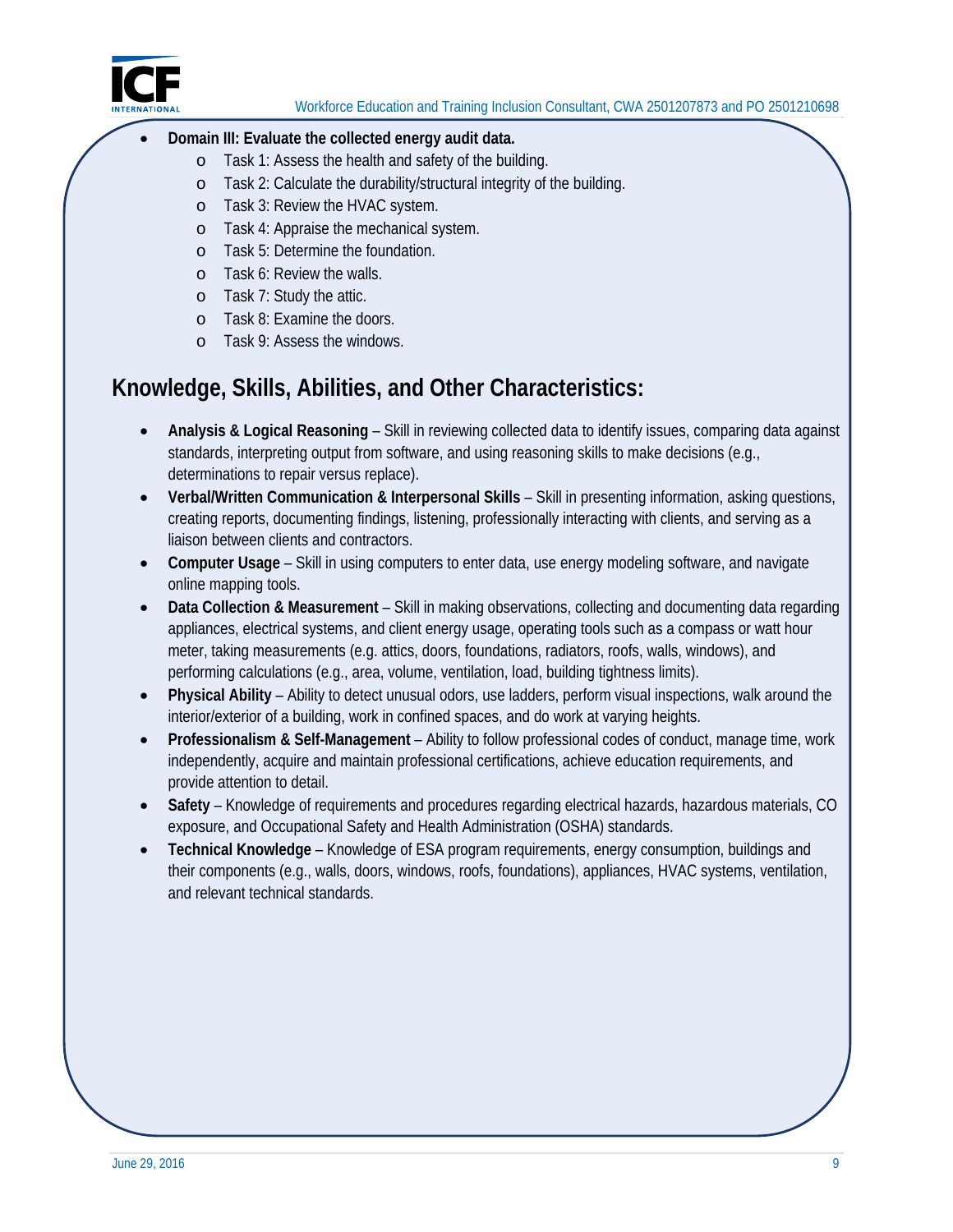

# Installation Technician/Specialist

# **Description:**

Employees in this position are responsible for:

- Replacing (i.e., installing) and/or repairing measures offered through the ESA Program.
- Educating customers on the proper use and maintenance of the installed measure(s).
- Explaining warranty of installed measure(s) to customers
- This is a partial list of available measures:
- **Refrigerators**
- Microwaves
- Washers
- Central Air Conditioner (A/C) and Heat Pump (H/P)\*
- Furnace repair/replacement\*
- Room A/Cs<sup>\*</sup>
- Evaporative Coolers\*
- Pool Pumps\*
- Water Heaters\*
- Weatherization\*

\* These measures may require a license and/or specialized skills by the Installation Technician/Specialist that may limit their installation to specialists.

# **Job Tasks:**

- **Domain I: Maintain safety.** 
	- o Task 1: Follow work rules of Jurisdiction that has authority.
	- o Task 2: Handle materials/equipment according to manufacturer specifications.
	- o Task 3: Manipulate tools according to manufacturer specifications.
- **Domain II: Prepare for the job (before arriving at job site).** 
	- o Task 1: Attend appropriate training.
	- o Task 2: Gather materials and supplies.
	- o Task 3: Collect tools.
- **Domain III: Prepare and maintain tools and materials on-site.** 
	- o Task 1: Assemble tools.
	- o Task 2: Set up materials.
- **Domain IV: Prepare and maintain job site.** 
	- o Task 1: Attend job site safety meeting.
	- o Task 2: Implement safety protocol (rigging, ventilation, blocking).
	- o Task 3: Use protective barriers (drop cloths).
	- o Task 4: Report preexisting conditions (that are not in scope).
	- o Task 5: Protect exterior environment.
- **Domain V: Implement work scope** 
	- o Task 1: Locate specific work areas.
	- o Task 2: Verify access to work areas.
	- o Task 3a: Install air sealing measures.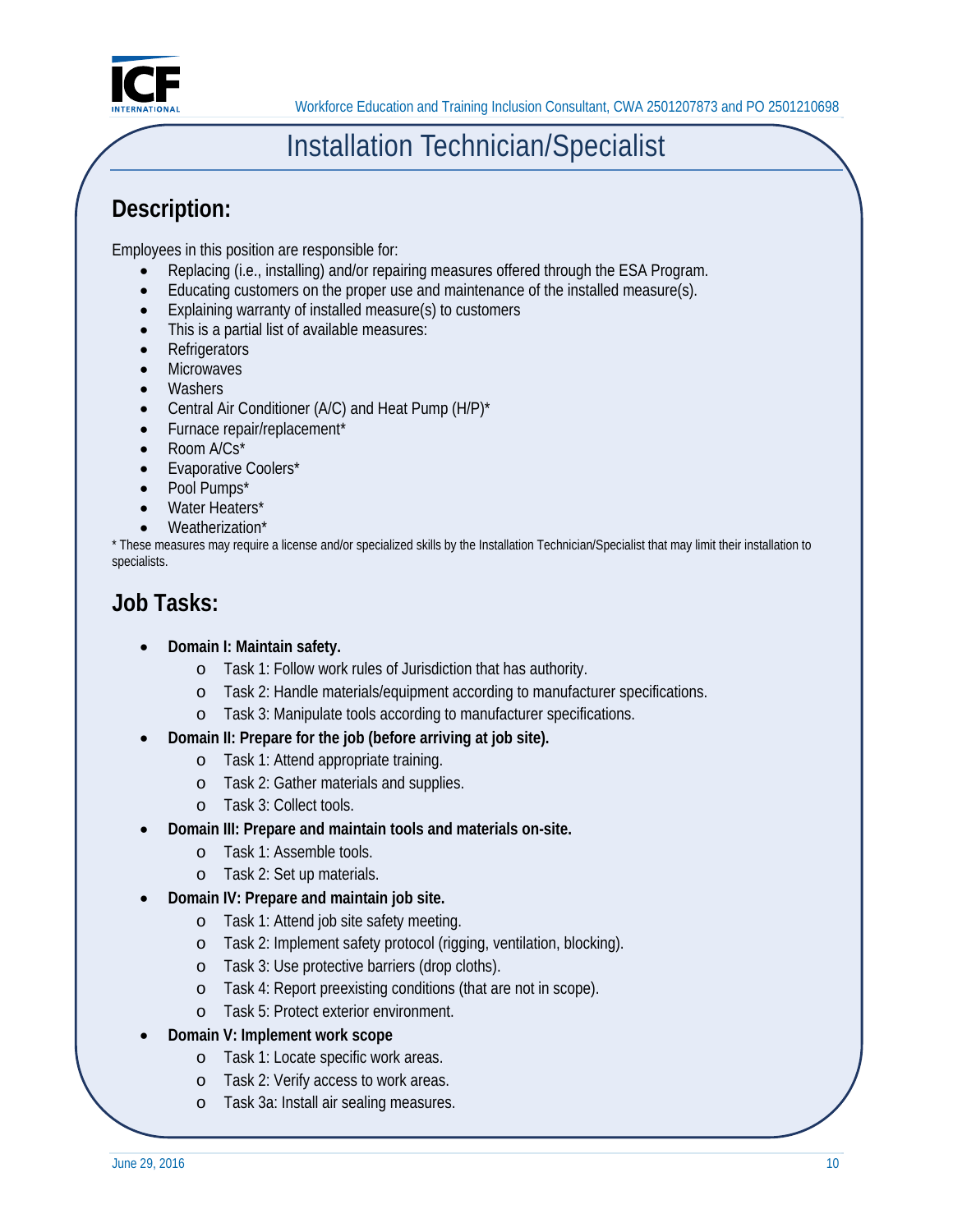

- o Task 3b: Install loose fill insulation.
- o Task 3c: Install or patch moisture barriers.
- o Task 3d: Rough in mechanical ventilation systems.
- o Task 3e: Identify mechanical systems.
- o Task 3f: Identify combustion appliance safety hazards.
- o Task 3g: Install dense pack insulation.
- o Task 3h: Install windows and doors.
- o Task 3i: Identify electrical installation needs (rough-in, fans).
- o Task 3j: Identify plumbing installation needs.
- o Task 3k: Assess roofing and flashing installation needs.
- o Task 4: Clean and organize throughout the process.
- o Task 5: Address deviations from work scope.
- **Domain VI: Wrap up.** 
	- o Task 1: Pick up tools and materials.
	- o Task 2: Clean up and close out.
	- o Task 3: Participate in crew debriefing (after action review and construction job review).

# **Knowledge, Skills, Abilities, and Other Characteristics:**

- **Communication**  Skill in verbal communication (e.g., discussing with homeowners), written communication (e.g., creating reports, documenting findings), and listening technique (e.g., comprehending safety guidelines and manufacturers specifications).
- Materials Management Ability to confirm needed materials to match work specifications, properly dispose of materials and waste that may contain hazardous materials, organize/store tools and materials, and keep an inventory of tools and materials used during process.
- **Physical Ability**  Ability to perform physical aspects of the job, such as setting up drop cloths and protective coverings, removing and moving equipment, blocking large openings, cleaning the work area, walking around the home interior/exterior, and working in confined spaces.
- **Professionalism & Self-Management**  Ability to identify strengths and weaknesses of oneself, request and attend safety meetings and trainings, and review, modify, and implement the work scope as needed.
- **Safety** Knowledge of safety requirements and procedures (e.g., fire code, lift safety procedure, self-care, tool safety) and ability to inspect the work area for hazards (e.g., asbestos, combustion, lead).
- **Technical Knowledge**  Knowledge of details about equipment installation requirements and operation, floor plans, local building codes, material specifics (e.g., characteristics, durability, strength, handling), ventilation systems, moisture symptoms, electrical safety, insulation standards and requirements, and general carpentry, construction, and landscape.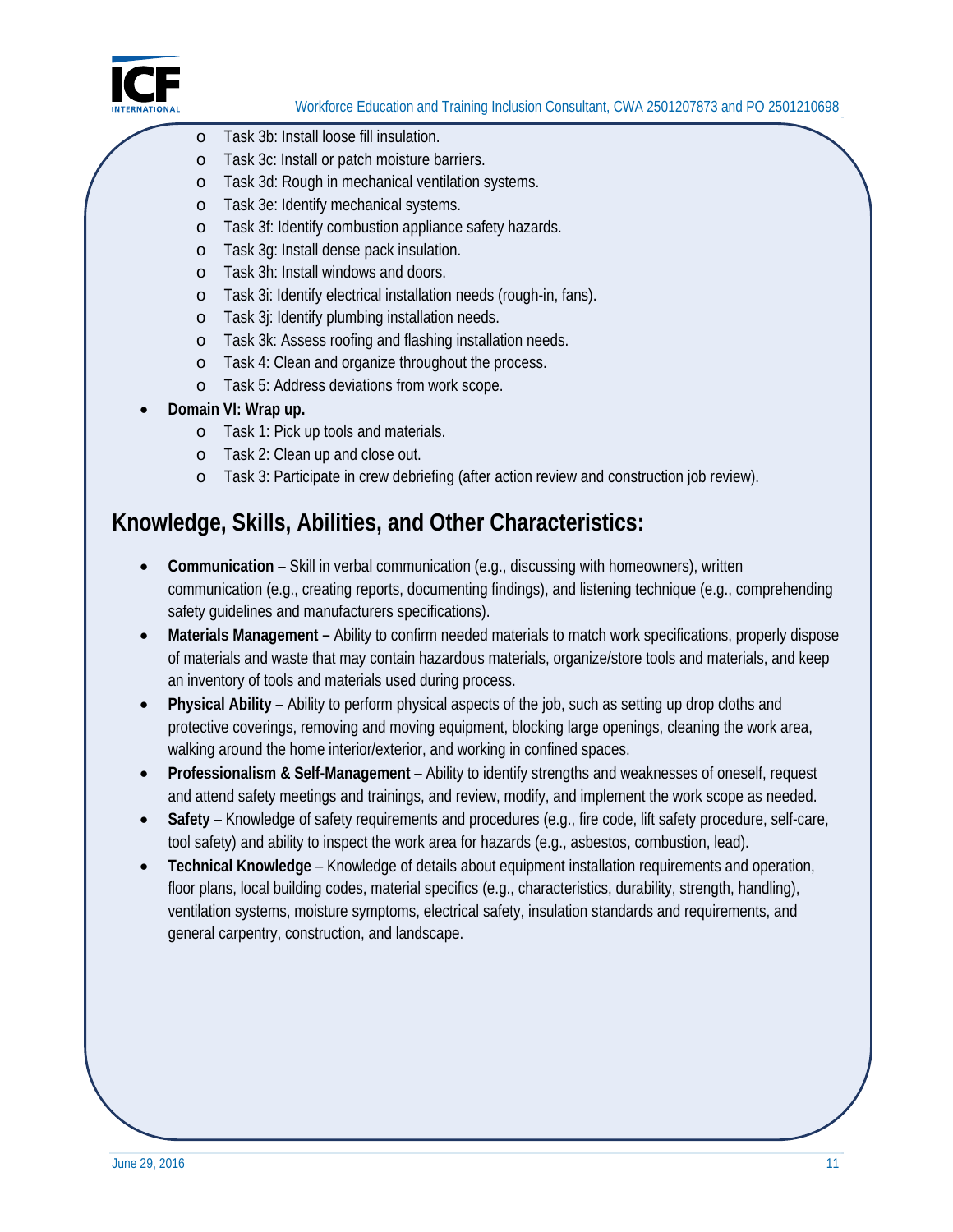

# Natural Gas Appliance Test (NGAT) Technician

# **Description:**

Employees in this position perform natural gas appliance testing in accordance with the ESA Program policies. This process may be performed by third-party with specialized skill, training, and/or license.

# **Job Tasks:**

- **Domain I: Maintain safety.** 
	- o Task 1: Follow work rules of Jurisdiction that has authority.
	- o Task 2: Handle materials/equipment according to manufacturer specifications.
	- o Task 3: Manipulate tools according to manufacturer specifications.
- **Domain II: Prepare for the job (before arriving at job site).** 
	- o Task 1: Attend appropriate training.
	- o Task 2: Gather materials and supplies.
	- o Task 3: Collect tools.
- **Domain III: Prepare and maintain tools and materials on-site.** 
	- o Task 1: Assemble tools.
	- o Task 2: Set up materials.
- **Domain IV: Prepare and maintain job site.** 
	- o Task 1: Attend job site safety meeting.
	- o Task 2: Implement safety protocol (rigging, ventilation, blocking).
	- o Task 3: Use protective barriers (drop cloths).
	- o Task 4: Report preexisting conditions (that are not in scope).
	- o Task 5: Protect exterior environment.
- **Domain V: Implement work scope** 
	- o Task 1: Locate specific work areas.
	- o Task 2: Verify access to work areas.
	- o Task 3a: Rough in mechanical ventilation systems.
	- o Task 3b: Identify mechanical systems.
	- o Task 3c: Identify combustion appliance safety hazards.
	- o Task 3d: Identify plumbing installation needs.
	- o Task 4: Clean and organize throughout the process.
	- o Task 5: Address deviations from work scope.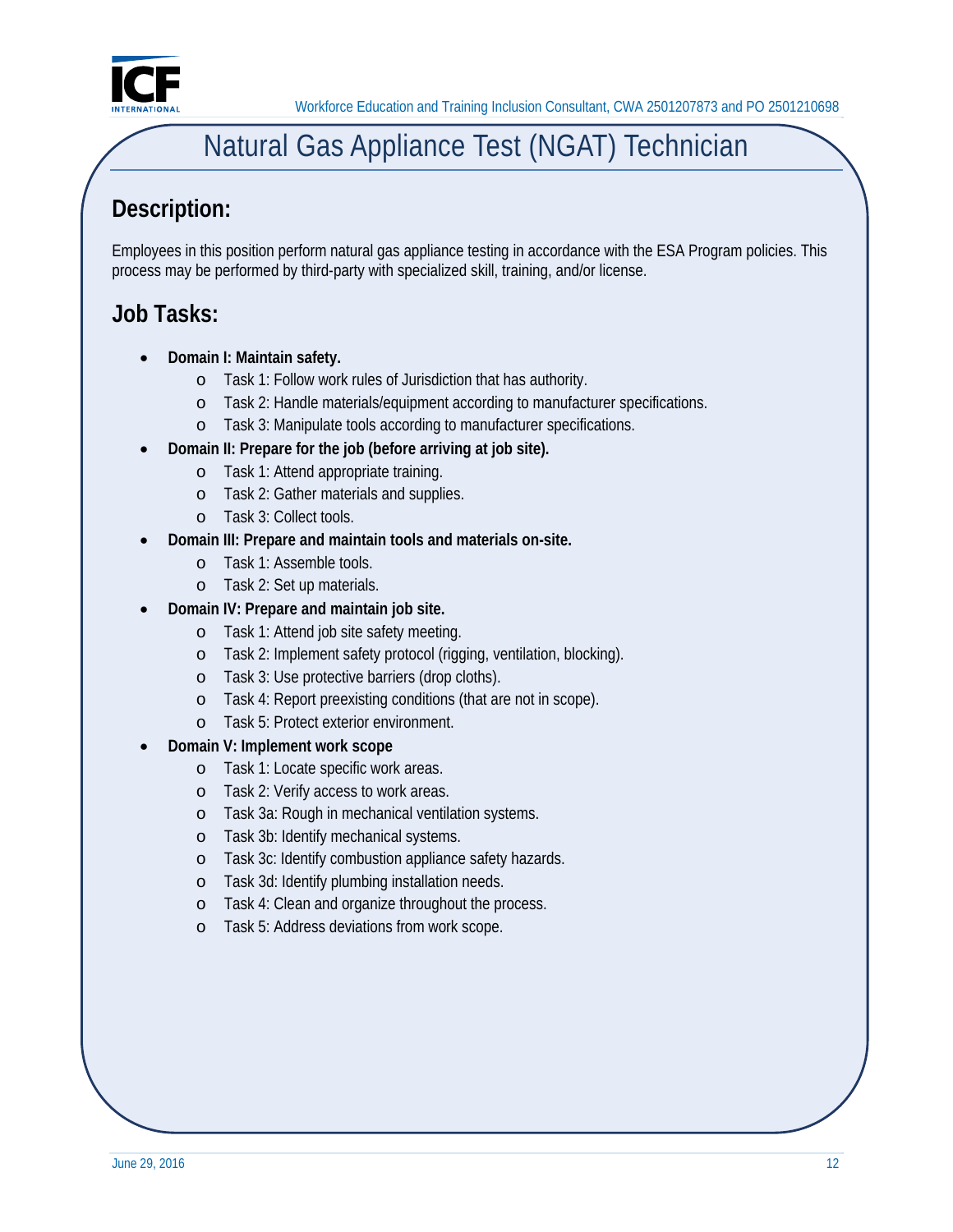

#### **Domain VI: Wrap up.**

- o Task 1: Pick up tools and materials.
- o Task 2: Clean up and close out.
- o Task 3: Participate in crew debriefing (after action review and construction job review).

# **Knowledge, Skills, Abilities, and Other Characteristics:**

- **Communication**  Skill in verbal communication (e.g., discussing with homeowners), written communication (e.g., creating reports, documenting findings), and listening technique (e.g., comprehending safety guidelines and manufacturers specifications).
- **Materials Management** Ability to confirm needed materials to match work specifications, properly dispose of materials and waste that may contain hazardous materials, organize/store tools and materials, and keep an inventory of tools and materials used during process.
- **Physical Ability**  Ability to perform physical aspects of the job, such as setting up drop cloths and protective coverings, removing and moving equipment, blocking large openings, cleaning the work area, walking around the home interior/exterior, and working in confined spaces.
- **Professionalism & Self-Management**  Ability to identify strengths and weaknesses of oneself, request and attend safety meetings and trainings, and review, modify, and implement the work scope as needed.
- **Safety** Knowledge of safety requirements and procedures (e.g., fire code, lift safety procedure, self-care, tool safety) and ability to inspect the work area for hazards (e.g., asbestos, combustion, lead).
- **Technical Knowledge**  Knowledge of details about equipment installation requirements and operation, floor plans, local building codes, material specifics (e.g., characteristics, durability, strength, handling), ventilation systems, moisture symptoms, electrical safety, insulation standards and requirements, and general carpentry, construction, and landscape.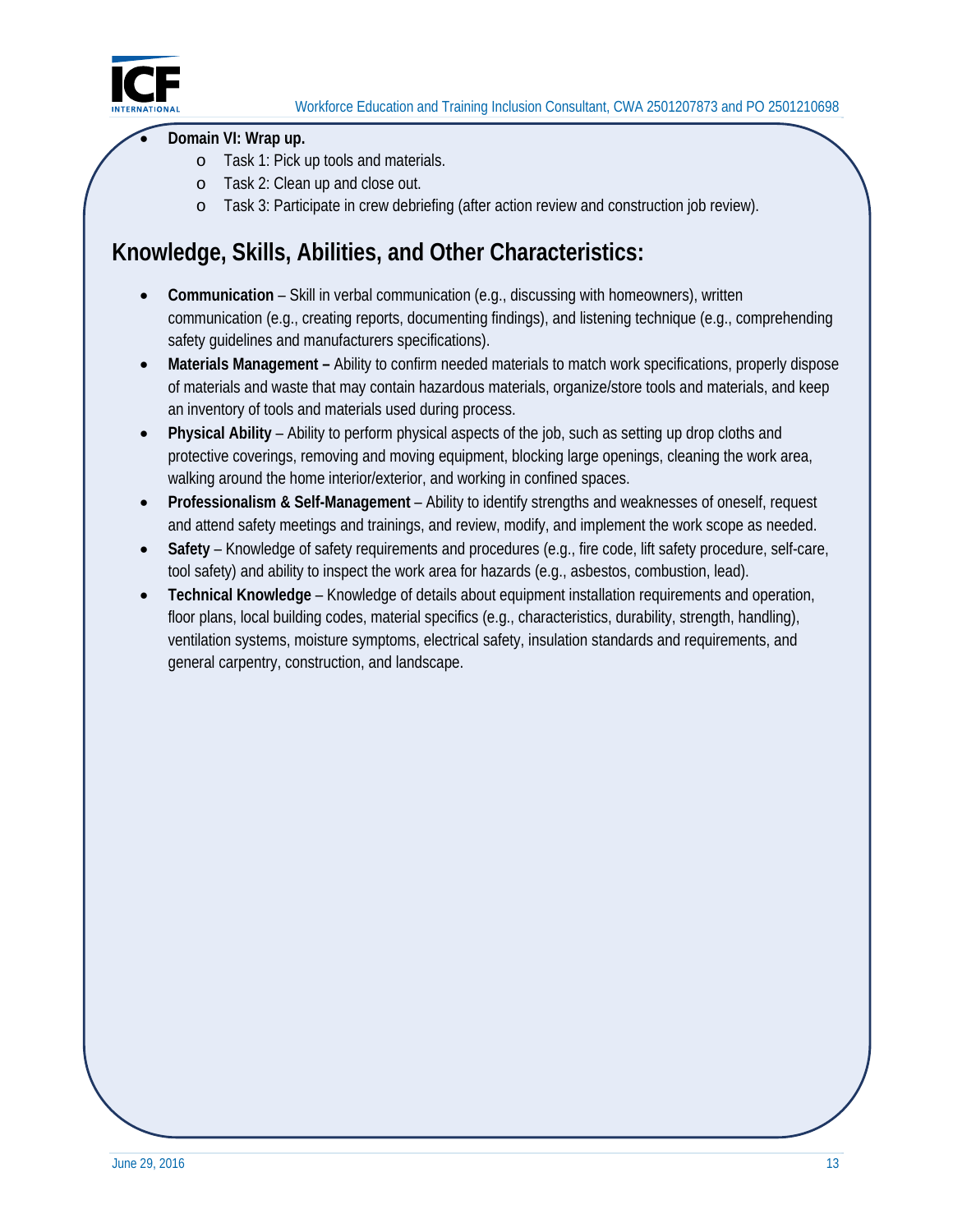

# … Inspector

# **Description:**

Employees in this position ensure safety and quality control in the installation of ESA Program measures. This process may be performed by third-party with specialized skills, training, and/or license.

# **Job Tasks:**

- **Domain 1: Conduct in-process visual/sensory inspections.** 
	- o Task 1: Verify worker compliance with safety rules.
	- o Task 2: Assure worker professionalism.
	- o Task 3: Address work problems.
	- o Task 4: Evaluate client satisfaction regarding the in-process work.
- **Domain II: Conduct post-work visual/sensory inspection.** 
	- o Task 1: Review client file and the work scope.
	- o Task 2: Perform an exterior and interior visual/sensory inspection.
	- o Task 3: Evaluate client satisfaction.
	- o Task 4: Determine pass/fail of the work.
- **Domain III: Conduct post-work diagnostic inspections.** 
	- o Task 1: Administer health and safety tests.
	- o Task 2: Conduct diagnostic tests.
	- o Task 3: Identify any work problems.
- **Domain IV: Ensure worker professionalism.** 
	- o Task 1: Perform spot checks.
	- o Task 2: Provide feedback regarding professionalism.
- **Domain V: Ensure program and/or project compliance.** 
	- o Task 1: Maintain professional credentials.
	- o Task 2: Confirm the allocation of public/private funds.
	- o Task 3: Evaluate installed measures against the field guide, SWS and state/local codes.
	- o Task 4: Close out the project.
	- o Task 5: Maintain files and records.

# **Knowledge, Skills, Abilities, and Other Characteristics:**

- **Analytical Thinking & Decision Making** Skill in making comparisons (e.g., comparing work completed against accepted practices, comparing results), determining deficiencies, evaluating job sites, identifying problems, interpreting data, reviewing inspection results, and determining pass/fail decisions.
- **Communication & Interpersonal Skills**  Skill in verbal communication (e.g., interviewing, assisting in training workers, educating clients, communicating findings and issues), written communication (e.g., writing reports, documenting findings), and listening technique.
- **Data Collection & Testing Skill in observing site conditions and worker/client behavior, and performing** diagnostic procedures (e.g., appliance tests, domestic water heater temperature tests, electrical safety tests,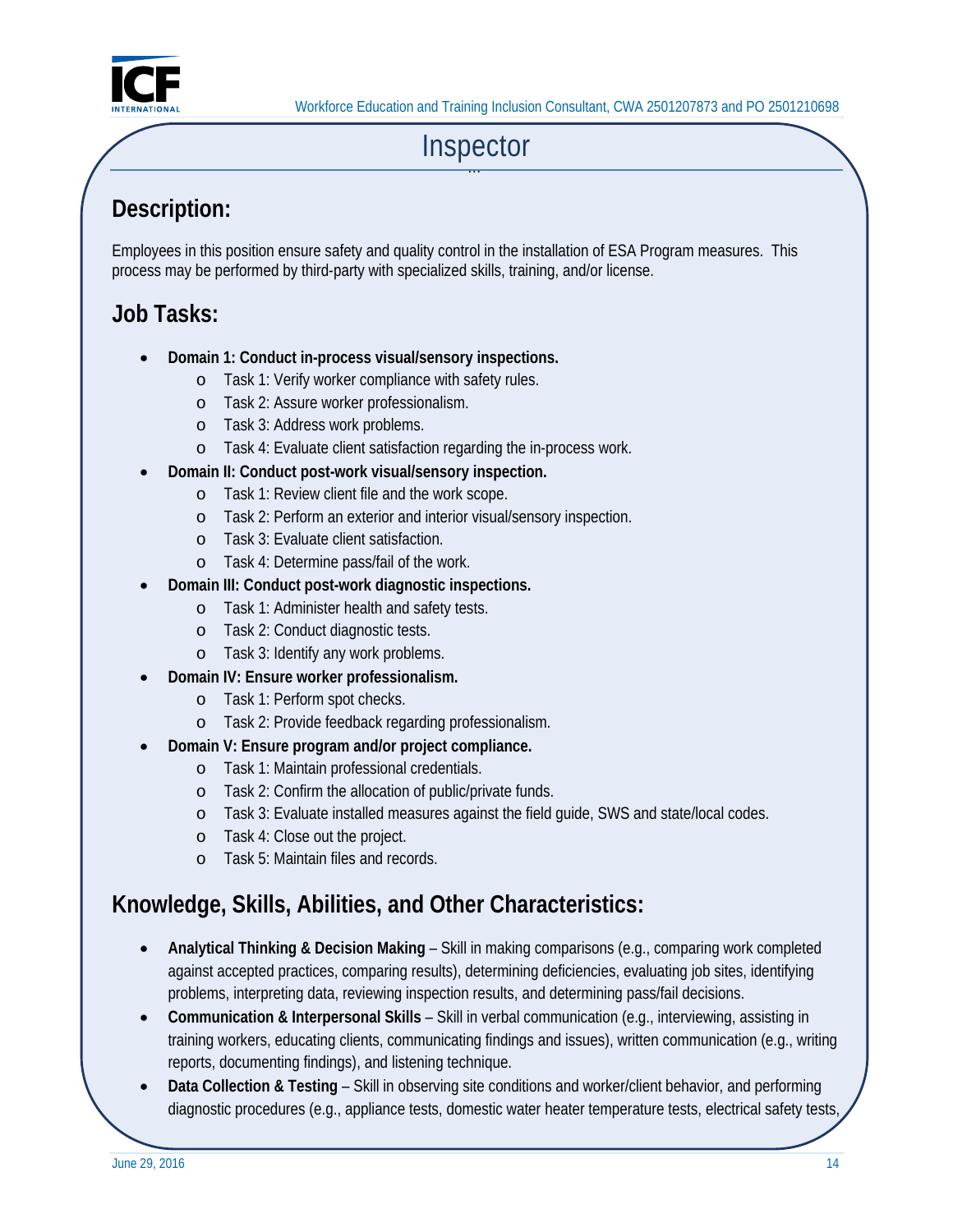

moisture evaluations, combustion tests, duct leakage tests, electric circuit tests, fan flow tests, infrared scans, pressure pan tests, refrigerant tests, ventilation system tests, zone tests)

- **Organization & Record Keeping** Skill in documenting findings, collecting required documentation and signatures, reviewing audits and work orders, and maintaining files with job logs, photos, and notes.
- **Physical Ability**  Ability to perform physical aspects of the job, such walking around the site interior/exterior, and working in confined spaces.
- **Professionalism & Self-Management** Ability to follow codes of conduct, maintain certifications/licenses, and provide attention to detail.
- **Safety** Knowledge of safety requirements and procedures (e.g., safety combustion protocols, first aid, safety issues)
- **Technical Knowledge**  Knowledge of audit processes, basic building science and building materials, construction practices, installation methods, ESA program requirements; and relevant standards, specifications, and regulations.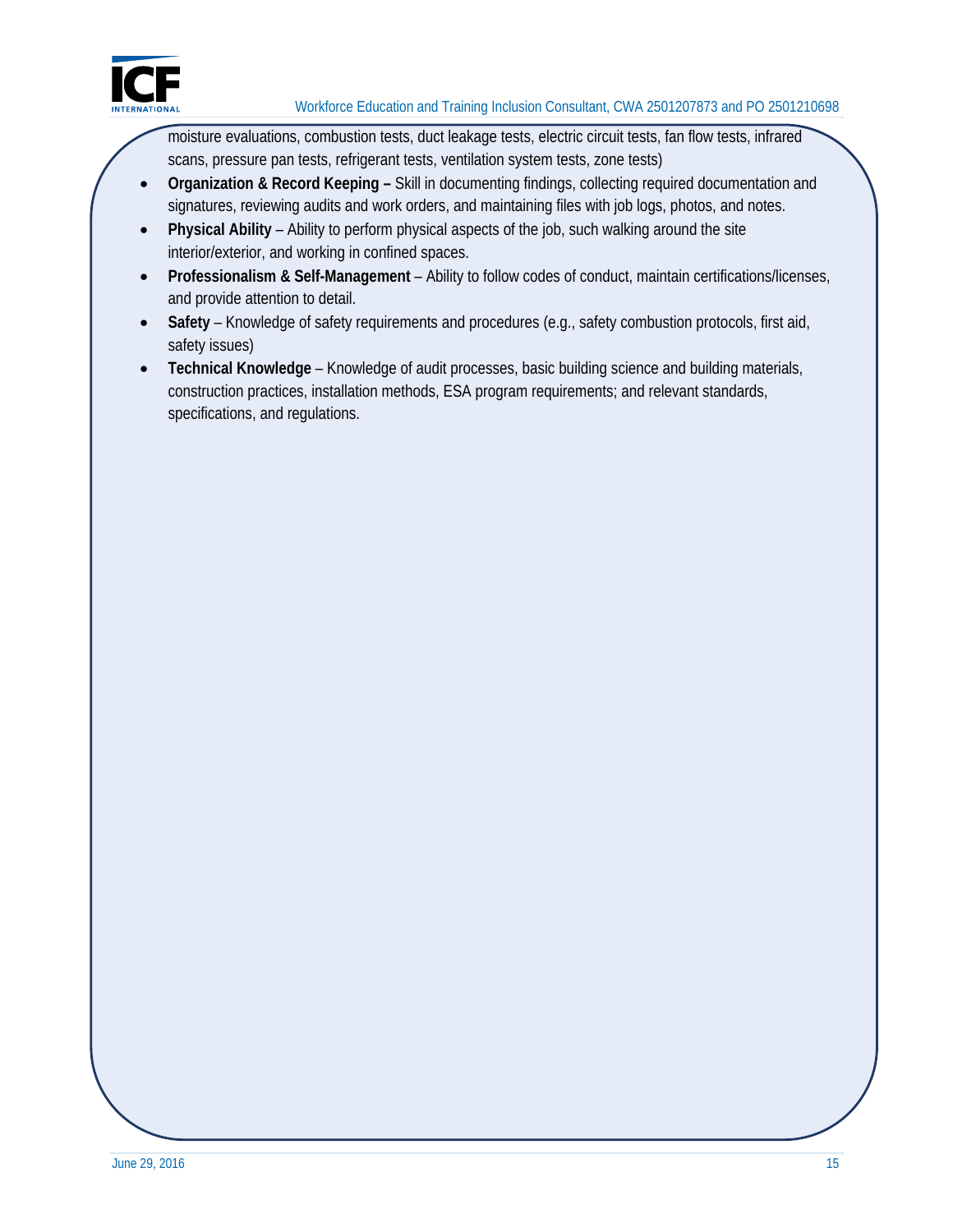

## 1.3 **Can these existing job descriptions be mapped into existing Federal, State or other generally accepted standard job classifications?**

#### **METHODOLOGY**

To map existing job descriptions to federal, state or other generally accepted job classifications, the ICF Team identified existing classifications that were potentially relevant to the ESA program field worker jobs. To ensure any classification that could potentially be a fit was included, the ICF Team conducted a thorough search of existing classification standards (listed below) using broad criteria to determine relevance. We focused the search on jobs within the energy sector and flagged classifications that appeared potentially relevant for each job (e.g., jobs focused on installation, inspection, or customer service programs, depending on the job of interest). The following sources of job classifications were reviewed:

- **Federal**: The Office of Personnel Management's *Handbook of Occupational Groups and Families* provides information on all job classifications within the federal government. The ICF Team analyzed wage grade jobs (i.e., trade, craft, or labor jobs), as they were the most applicable to the four ESA jobs. However, given that none of the jobs were in energy or related fields, it was determined that no existing federal job classifications were similar enough to the four ESA jobs to warrant inclusion in the more detailed evaluation.
- The Occupational Information Network (O\*NET) is the primary national source of occupational information, and provides information on a wide range of jobs performed in the United States (in contrast to the OPM handbook, which provides information on jobs within the federal government only). Several O\*NET job descriptions were identified for further analysis in this effort.
- internet searches to identify any state classifications that may be relevant. While a selection of State job **State**: The ICF Team reviewed state job classifications from California and a selection of additional states, including targeted searches in other States with more budgetary resources (e.g., New York, Texas) and broader classifications were identified for further evaluation, overall, there were very few relevant classifications and most states did not have any applicable classifications to include. Similar to the findings from the search of Federal government classifications (i.e., OPM Handbook), this is likely because this type of energy field work is not generally performed at the state level.
- **Other**: The ICF Team also reviewed information from industry groups and public and private sector organizations. Because little relevant information was uncovered through well-established job classification sources, the ICF Team included job descriptions that could be investigated further if deemed highly relevant during the evaluation.

After the search for relevant job classifications was complete, the ICF Team conducted a systematic evaluation to determine whether the ESA program field worker jobs could be appropriately mapped to any of the identified job classifications. To conduct this evaluation, the ICF Team hosted a panel of four industrial/organizational psychologists (two PhD-level and two Masters-level) who were experienced with job task analysis and job classification and familiar with the jobs of interest. These job classification experts completed a series of evaluation ratings to assess the suitability of the existing identified classifications. For each of the four ESA jobs, raters reviewed the job description that was gathered to answer Research question one (i.e., what are the current ESA program contractors' field worker job classifications and their descriptions?), and completed ratings on the level of similarity between the ESA job and each of the identified job classifications. The job classification experts also provided an overall rating of how well each job classification mapped to the job, and also provided a qualitative rationale for their ratings as desired. Ratings from this panel were then analyzed by the ICF Team. The rating scales used for this task are provided in Table 2.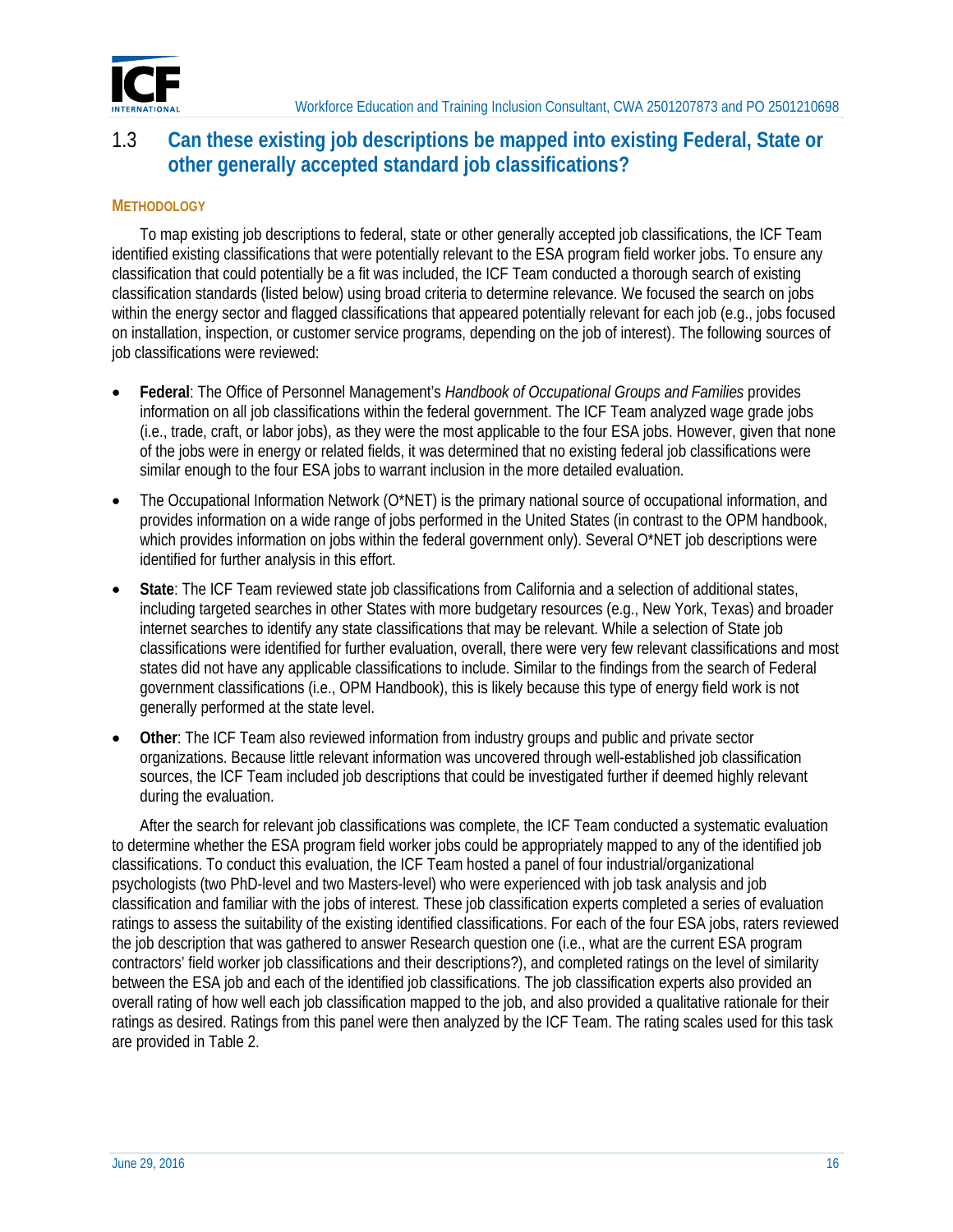

| Table 2: Rating Scales for Mapping Job Descriptions to Job Classifications                                                                                                                                                                                                                                       |                                                                                                                                                                                |
|------------------------------------------------------------------------------------------------------------------------------------------------------------------------------------------------------------------------------------------------------------------------------------------------------------------|--------------------------------------------------------------------------------------------------------------------------------------------------------------------------------|
| Please rate the level of similarity between the job classification and the job<br>of <i>[title]</i> on each of the following dimensions,* using the following rating<br>scale:<br>1=Completely different<br>2=Mostly different<br>3=Slightly similar<br>4=Very similar<br>5=About the same<br>N/A=Not applicable | Overall, how well does this job<br>classification map to this job?<br>Use the following rating scale:<br>1=Not at all<br>2=Somewhat<br>3=Moderate<br>$4 = Well$<br>5=Very well |
| *Dimensions rated include General Responsibilities, Tasks, KSAOs, and<br>Level of Responsibility.                                                                                                                                                                                                                |                                                                                                                                                                                |

The job classifications included in this evaluation are provided in Appendix 1 – ESA Comparison Job Classifications.

#### **FINDINGS**

Job classifications were deemed applicable to the ESA job if they were rated a mean of 4.0 or higher across all factors in terms of their level of similarity, and if the mean overall extent of alignment was 4.0 or higher (i.e., the job classification was considered to map to the ESA job at least 'well').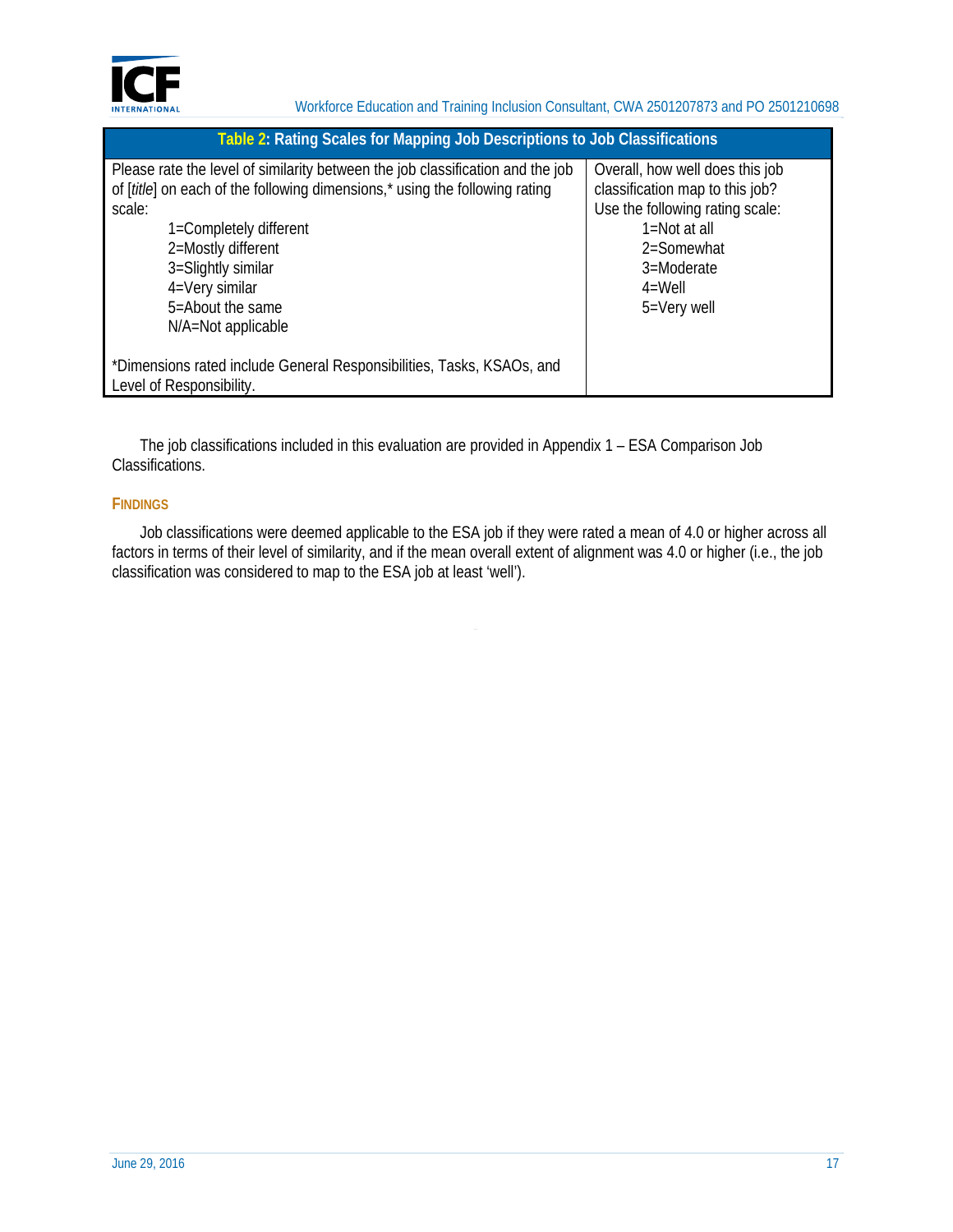

| Table 3: Industrial/Organizational Psychologists Panel Results                       |                                                                                                                                                                                                                                                                                                                                                                                                                                                                                                                                                                                                                                                                                      |  |  |  |  |  |  |  |  |
|--------------------------------------------------------------------------------------|--------------------------------------------------------------------------------------------------------------------------------------------------------------------------------------------------------------------------------------------------------------------------------------------------------------------------------------------------------------------------------------------------------------------------------------------------------------------------------------------------------------------------------------------------------------------------------------------------------------------------------------------------------------------------------------|--|--|--|--|--|--|--|--|
| <b>Job Title</b>                                                                     | <b>Findings</b>                                                                                                                                                                                                                                                                                                                                                                                                                                                                                                                                                                                                                                                                      |  |  |  |  |  |  |  |  |
| Energy Specialist/ Program Representative/<br><b>Residential Outreach Specialist</b> | All job classifications had mean ratings below 4.0, so none<br>of the existing classifications rated by the panel were<br>deemed to be applicable to the job.                                                                                                                                                                                                                                                                                                                                                                                                                                                                                                                        |  |  |  |  |  |  |  |  |
| Installation Technician/Specialist                                                   | One classification (Weatherization Installers and<br>Technicians from O*NET<br>[http://www.onetonline.org/link/summary/47-4099.03]) was<br>deemed "highly relevant" to the job (Level of similarity:<br>mean = $4.19$ ; overall extent of alignment: mean = $4.50$ ).<br>Note: under this category, across the IOUs, installation has<br>many performance components of which a limited<br>comparison was performed.                                                                                                                                                                                                                                                                 |  |  |  |  |  |  |  |  |
| Natural Gas Appliance Test (NGAT)<br><b>Technician</b>                               | One classification (Weatherization Installers and<br>Technicians from O*NET<br>[http://www.onetonline.org/link/summary/47-4099.03]) was<br>deemed "highly relevant" to the job (Level of similarity:<br>mean = $4.00$ ; overall extent of alignment: mean = $4.00$ ).<br>The tasks and KSAOs for NGAT technician and<br>Installation Technician/Specialist were nearly the same.<br>However, mean ratings met-but did not exceed-the<br>cutoff criterion in this case, as the O*NET classification did<br>not specifically address NGAT. Note: under this category,<br>across the IOUs, installation has many performance<br>components of which a limited comparison was performed. |  |  |  |  |  |  |  |  |
| Inspector                                                                            | All job classifications had mean ratings below 4.0, so none<br>of the existing classifications rated by the panel were<br>deemed to be applicable to the job.                                                                                                                                                                                                                                                                                                                                                                                                                                                                                                                        |  |  |  |  |  |  |  |  |

Specific results of the evaluation for each of the four ESA jobs are presented on the following pages.

The mean (average) score across all raters and the standard deviation of the ratings are presented in each table. The same set of four raters rated all of the job classifications. The level of similarity was rated for each of the key components contained in the ESA job descriptions, including the general responsibilities, tasks, and KSAOs. Level of responsibility was also added, as this is an important characteristic of the job that can generally be inferred from the tasks described (for example, jobs may involve similar tasks, but the level of responsibility may differ depending on whether someone assist others versus performs the task independently versus oversees others in performing the task). The ratings for all of these factors were then averaged to obtain the overall level of similarity. Finally, raters were asked to make a rating of the overall extent of alignment between the ESA job and each job classification.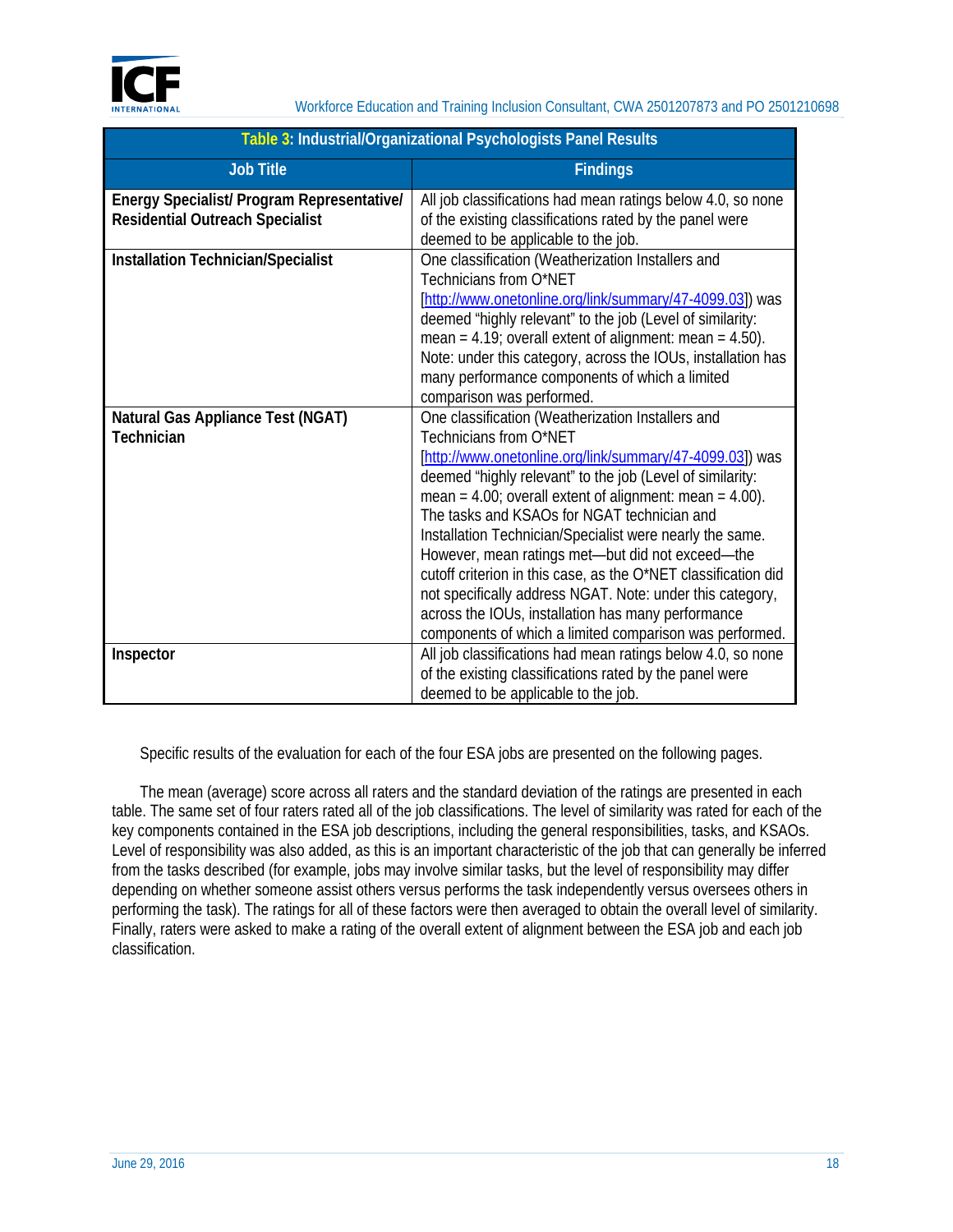

#### **Table 4: Energy Specialist/Program Representative/Residential Outreach Specialist**

|                |             |                                                                                             | Level of similarity (1=Completely different to 5=About the same) |           |              |           |              |           |                                   |           | <b>Overall Extent</b> |           |                                                  |           |
|----------------|-------------|---------------------------------------------------------------------------------------------|------------------------------------------------------------------|-----------|--------------|-----------|--------------|-----------|-----------------------------------|-----------|-----------------------|-----------|--------------------------------------------------|-----------|
|                |             |                                                                                             | General<br><b>Responsibilities</b>                               |           | <b>Tasks</b> |           | <b>KSAOs</b> |           | Level of<br><b>Responsibility</b> |           | <b>All Factors</b>    |           | of Alignment<br>(1=Not at all to<br>5=Very Well) |           |
| #              | <b>Type</b> | <b>Title</b>                                                                                | Mean                                                             | <b>SD</b> | Mean         | <b>SD</b> | Mean         | <b>SD</b> | Mean                              | <b>SD</b> | Mean                  | <b>SD</b> | Mean                                             | <b>SD</b> |
|                | Federal     | O*NET Energy Auditor                                                                        | 3.25                                                             | 1.09      | 3.25         | 1.09      | 3.75         | 0.43      | 3.50                              | 1.12      | 3.44                  | 0.93      | 3.50                                             | 1.12      |
| $\overline{2}$ | State       | California Energy Analyst                                                                   | 2.50                                                             | 0.87      | 2.50         | 0.50      | 2.00         | 0.82      | 2.50                              | 0.50      | 2.38                  | 0.67      | 2.25                                             | 0.43      |
| $\overline{3}$ | State       | California Energy Commission Specialist/Supervisor<br>(Technology Evaluation & Development) | 2.75                                                             | 0.83      | 2.75         | 0.83      | 2.50         | 0.50      | 2.25                              | 0.83      | 2.56                  | 0.75      | 2.50                                             | 0.50      |
| $\overline{A}$ | State       | California Energy Commission Specialist/Supervisor<br>(Forecasting)                         |                                                                  | 0.47      | 1.33         | 0.47      | 1.33         | 0.47      | 1.67                              | 0.94      | 1.42                  | 0.59      | 1.33                                             | 0.47      |
| 5              | State       | California Energy Commission Specialist/Supervisor<br>(Efficiency)                          | 2.25                                                             | 0.83      | 2.25         | 1.30      | 2.00         | 1.00      | 2.25                              | 0.83      | 2.19                  | 0.99      | 2.00                                             | 1.00      |
| 6              | State       | Oregon Weatherization Program Coordinator                                                   | 2.50                                                             | 0.87      | 2.25         | 0.43      | 2.00         | 0.00      | 2.00                              | 0.71      | 2.19                  | 0.50      | 2.25                                             | 0.43      |
|                | Other       | <b>Direct Installation Technician</b>                                                       | 3.25                                                             | 0.83      | 3.25         | 0.83      | 2.75         | 0.83      | 3.00                              | 1.00      | 3.06                  | 0.87      | 3.00                                             | 1.00      |
| 8              | Other       | Energy Advisor I                                                                            | 3.75                                                             | 1.09      | 3.75         | 1.09      | 3.25         | 0.83      | 3.00                              | 1.41      | 3.44                  | 1.11      | 3.50                                             | 1.12      |
| 9              | Other       | Energy Efficiency Program Administrator                                                     | 2.75                                                             | 0.43      | 2.75         | 0.43      | 2.50         | 1.12      | 2.25                              | 0.83      | 2.56                  | 0.70      | 2.75                                             | 0.43      |
| 10             | Other       | Home Energy Technician                                                                      | 3.75                                                             | 0.83      | 3.75         | 0.83      | 3.50         | 0.50      | 3.25                              | 0.83      | 3.56                  | 0.75      | 3.75                                             | 0.83      |
| 11             | Other       | <b>Energy Coordinator</b>                                                                   | 3.00                                                             | 0.71      | 2.75         | 0.43      | 2.25         | 0.43      | 2.25                              | 0.83      | 2.56                  | 0.60      | 2.50                                             | 0.50      |
| 12             | Other       | Program Coordinator                                                                         | 2.25                                                             | 0.83      | 2.25         | 0.83      | 2.25         | 1.09      | 2.50                              | 1.12      | 2.31                  | 0.97      | 2.25                                             | 0.83      |
| 13             | Other       | <b>Energy Assistance Clerk</b>                                                              | 3.25                                                             | 0.83      | 2.25         | 0.83      | 2.75         | 0.83      | 2.25                              | 0.83      | 2.63                  | 0.83      | 3.00                                             | 1.00      |
| 14             | Other       | <b>LIHEAP Intake Specialist</b>                                                             | 4.00                                                             | 0.71      | 3.00         | 0.71      | 3.00         | 0.71      | 3.50                              | 0.87      | 3.38                  | 0.75      | 3.50                                             | 1.12      |
| 15             | Other       | <b>LIHEAP Intake Worker</b>                                                                 | 3.00                                                             | 0.71      | 3.00         | 0.71      | 3.00         | 0.71      | 3.25                              | 0.43      | 3.06                  | 0.64      | 3.00                                             | 0.71      |
| 16             | Other       | LIHEAP Worker (Temporary)                                                                   | 2.75                                                             | 0.83      | 2.00         | 0.71      | 2.50         | 0.87      | 2.25                              | 0.43      | 2.38                  | 0.71      | 2.25                                             | 0.83      |

As shown in Table 4, there were no classifications that had mean ratings of 4.0 or higher in terms of their level of similarity or overall extent of alignment with the Energy Specialist/Program Representative/Residential Outreach Specialist job.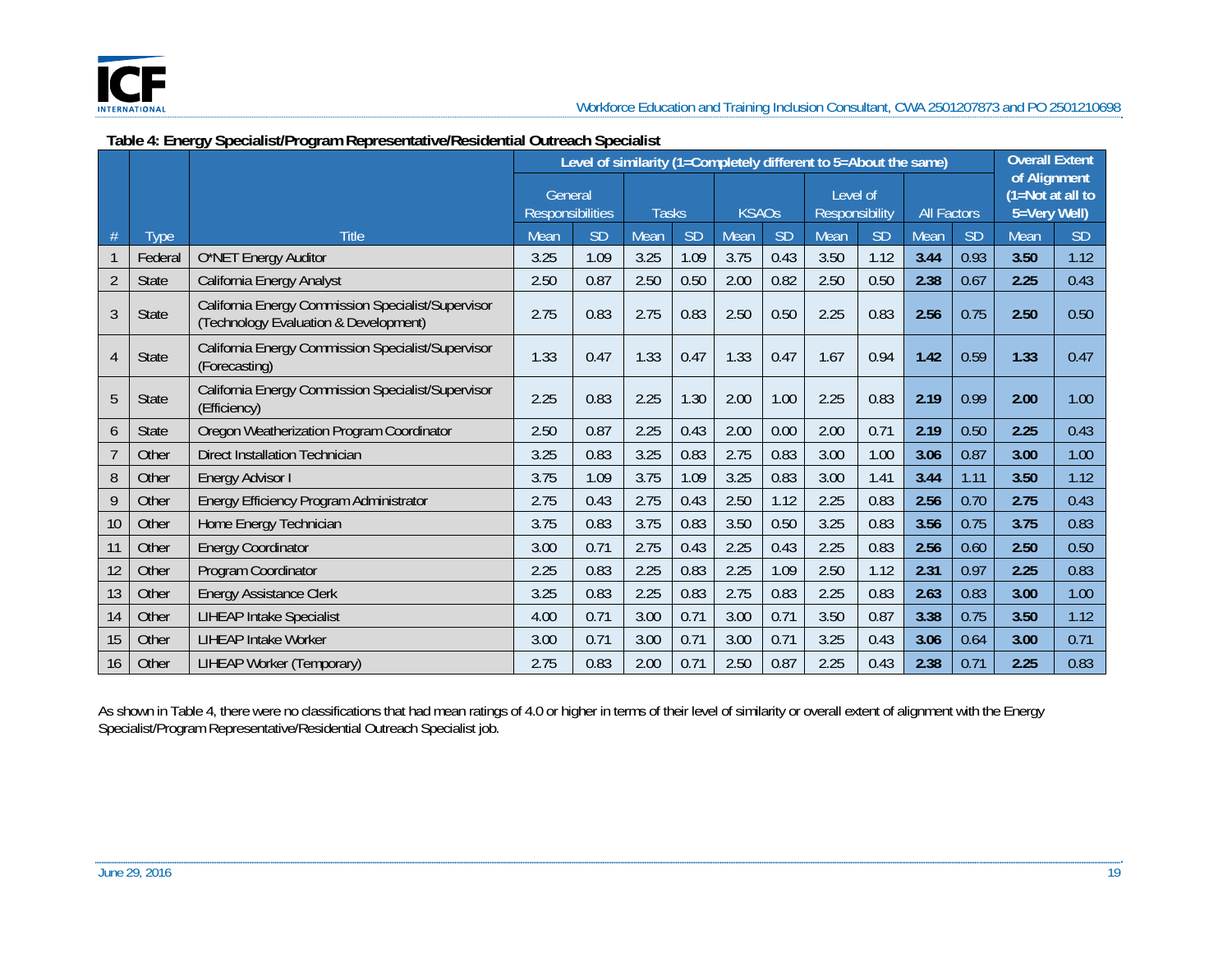

#### **Table 5: Installation Technician/Specialist**

|                |         |                                                                         | Level of similarity (1=Completely different to 5=About the same) |           |              |           |              |           |                            |           |                    | <b>Overall Extent of</b><br>Alignment (1=Not |                           |           |
|----------------|---------|-------------------------------------------------------------------------|------------------------------------------------------------------|-----------|--------------|-----------|--------------|-----------|----------------------------|-----------|--------------------|----------------------------------------------|---------------------------|-----------|
|                |         |                                                                         | General<br><b>Responsibilities</b>                               |           | <b>Tasks</b> |           | <b>KSAOs</b> |           | Level of<br>Responsibility |           | <b>All Factors</b> |                                              | at all to 5=Very<br>Well) |           |
| #              | Type    | <b>Title</b>                                                            | Mean                                                             | <b>SD</b> | Mean         | <b>SD</b> | Mean         | <b>SD</b> | Mean                       | <b>SD</b> | Mean               | <b>SD</b>                                    | Mean                      | <b>SD</b> |
| $\mathbf{1}$   | Federal | O*NET Weatherization Installers and<br>Technicians                      | 4.50                                                             | 0.87      | 3.75         | 1.09      | 4.00         | 0.00      | 4.50                       | 0.87      | 4.19               | 0.71                                         | 4.50                      | 0.87      |
| $\overline{2}$ | Federal | O*NET Heating and Air Conditioning<br>Mechanics and Installers          | 3.75                                                             | 0.83      | 3.50         | 0.87      | 3.50         | 0.50      | 4.00                       | 0.71      | 3.69               | 0.73                                         | 3.75                      | 0.83      |
| $\mathfrak{Z}$ | Federal | O*NET Helpers--Installation, Maintenance,<br>and Repair Workers         | 3.75                                                             | 0.83      | 3.75         | 0.83      | 3.25         | 0.83      | 3.25                       | 1.09      | 3.50               | 0.89                                         | 3.50                      | 1.12      |
| $\overline{4}$ | Federal | O*NET Solar Thermal Installers and<br>Technicians                       | 3.00                                                             | 1.22      | 3.50         | 1.12      | 3.00         | 0.71      | 3.50                       | 0.87      | 3.25               | 0.98                                         | 3.25                      | 1.09      |
| 5              | Other   | <b>Energy Efficiency Installation Technician</b>                        | 3.50                                                             | 1.12      | 3.25         | 0.43      | 2.75         | 0.43      | 4.00                       | 0.71      | 3.38               | 0.67                                         | 3.50                      | 0.50      |
| 6              | Other   | <b>Energy Efficiency Technician</b>                                     | 4.00                                                             | 1.22      | 4.00         | 1.22      | 3.75         | 0.83      | 4.00                       | 1.00      | 3.94               | 1.07                                         | 3.75                      | 1.30      |
| $\overline{7}$ | Other   | Home Energy Technician                                                  | 2.75                                                             | 0.43      | 2.75         | 0.43      | 2.75         | 0.43      | 3.00                       | 0.71      | 2.81               | 0.50                                         | 2.75                      | 0.43      |
| 8              | Other   | Energy Efficiency & Insulation Installer                                | 3.50                                                             | 1.12      | 3.50         | 0.50      | 3.00         | 0.71      | 3.75                       | 0.83      | 3.44               | 0.79                                         | 3.25                      | 1.09      |
| $\mathsf{q}$   | Other   | Heating, Ventilation, Air Conditioning, and<br>Refrigeration Technician | 3.75                                                             | 1.30      | 3.75         | 1.30      | 3.50         | 0.87      | 4.00                       | 1.00      | 3.75               | 1.12                                         | 3.75                      | 1.30      |
| 10             | Other   | <b>Energy Conservation Technician II</b>                                | 4.25                                                             | 0.43      | 4.00         | 0.71      | 3.75         | 0.83      | 3.75                       | 0.83      | 3.94               | 0.70                                         | 4.00                      | 0.71      |
| 11             | Other   | <b>Energy Utilities Technician</b>                                      | 3.75                                                             | 0.83      | 4.00         | 0.71      | 3.75         | 0.83      | 3.75                       | 0.83      | 3.81               | 0.80                                         | 3.75                      | 0.83      |

As shown in Table 5, O\*NET Weatherization Installers and Technicians is the only classification that had mean ratings of 4.0 or higher in terms of their level of similarity and overall extent of alignment with the Installation Technician/Specialist job.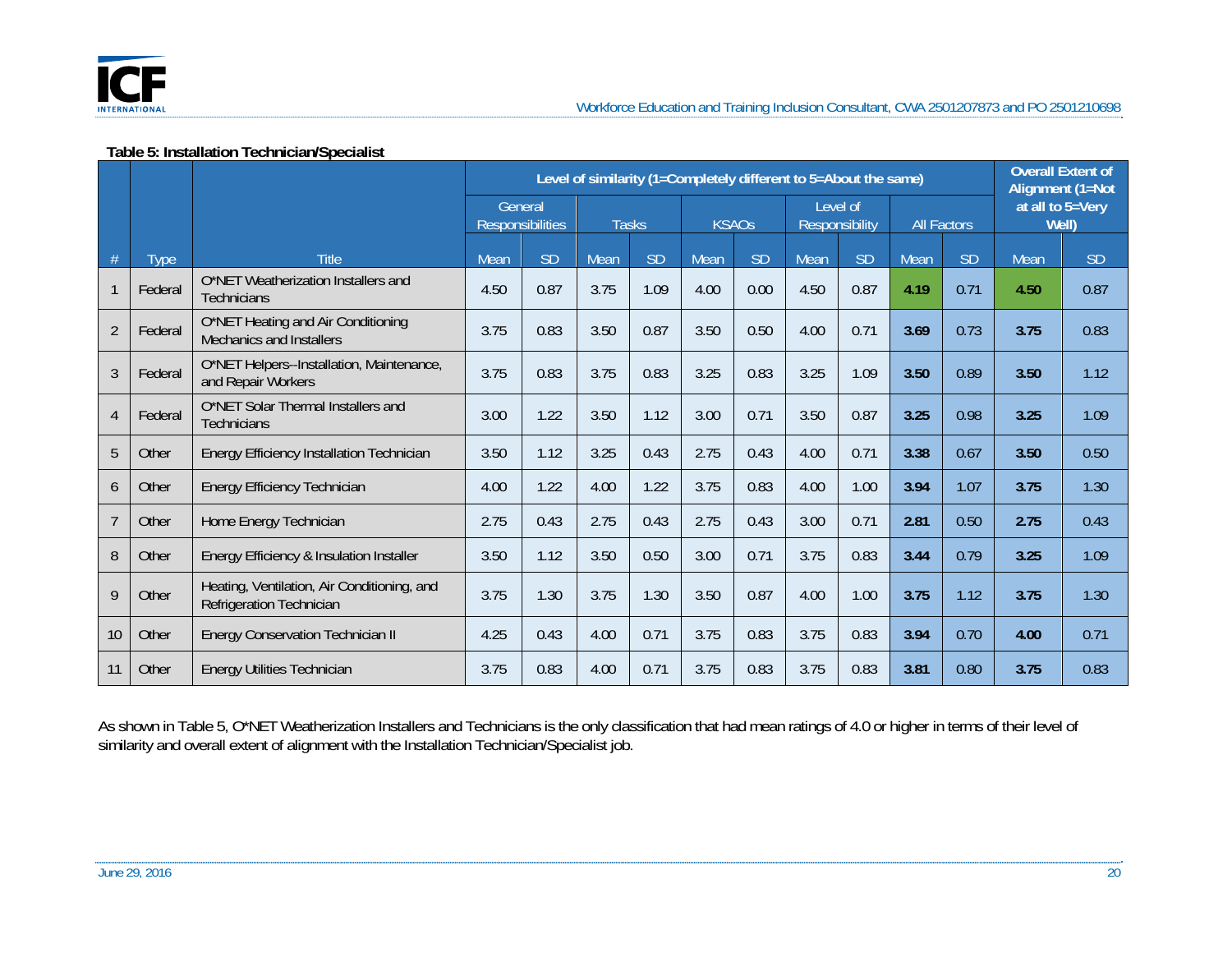

#### **Table 6: Natural Gas Appliance Test (NGAT) Technician**

|                |             |                                                                         | Level of similarity (1=Completely different to 5=About the same) |           |              |           |              |           |                            |           |                    |           | <b>Overall Extent of</b>                      |           |  |
|----------------|-------------|-------------------------------------------------------------------------|------------------------------------------------------------------|-----------|--------------|-----------|--------------|-----------|----------------------------|-----------|--------------------|-----------|-----------------------------------------------|-----------|--|
|                |             |                                                                         | General<br>Responsibilitie<br><sup>S</sup>                       |           | <b>Tasks</b> |           | <b>KSAOs</b> |           | Level of<br>Responsibility |           | <b>All Factors</b> |           | Alignment (1=Not<br>at all to 5=Very<br>Well) |           |  |
|                | <b>Type</b> | <b>Title</b>                                                            | Mean                                                             | <b>SD</b> | Mean         | <b>SD</b> | Mean         | <b>SD</b> | Mean                       | <b>SD</b> | Mean               | <b>SD</b> | Mean                                          | <b>SD</b> |  |
|                | Federal     | O*NET Weatherization Installers and<br><b>Technicians</b>               | 4.00                                                             | 1.00      | 3.50         | 0.87      | 4.00         | 0.00      | 4.50                       | 0.87      | 4.00               | 0.68      | 4.00                                          | 0.71      |  |
| $\overline{2}$ | Federal     | O*NET Heating and Air Conditioning<br>Mechanics and Installers          | 3.25                                                             | 0.43      | 3.25         | 0.43      | 3.50         | 0.50      | 4.00                       | 0.71      | 3.50               | 0.52      | 3.50                                          | 0.50      |  |
| 3              | Federal     | O*NET Helpers--Installation,<br>Maintenance, and Repair Workers         | 3.50                                                             | 0.87      | 3.50         | 0.87      | 3.25         | 0.83      | 3.25                       | 1.09      | 3.38               | 0.91      | 3.25                                          | 1.09      |  |
| 4              | Federal     | O*NET Solar Thermal Installers and<br><b>Technicians</b>                | 3.00                                                             | 1.22      | 3.25         | 0.83      | 3.00         | 0.71      | 3.50                       | 0.87      | 3.19               | 0.91      | 3.25                                          | 1.09      |  |
| 5              | Other       | <b>Energy Efficiency Installation</b><br>Technician                     | 3.00                                                             | 0.71      | 3.00         | 0.00      | 2.75         | 0.43      | 4.00                       | 0.71      | 3.19               | 0.46      | 3.25                                          | 0.43      |  |
| 6              | Other       | <b>Energy Efficiency Technician</b>                                     | 4.00                                                             | 1.22      | 4.00         | 1.22      | 3.75         | 0.83      | 4.00                       | 1.00      | 3.94               | 1.07      | 3.75                                          | 1.30      |  |
| $\overline{7}$ | Other       | Home Energy Technician                                                  | 2.75                                                             | 0.43      | 2.75         | 0.43      | 2.75         | 0.43      | 3.00                       | 0.71      | 2.81               | 0.50      | 2.75                                          | 0.43      |  |
| 8              | Other       | Energy Efficiency & Insulation Installer                                | 3.50                                                             | 1.12      | 3.50         | 0.50      | 3.00         | 0.71      | 3.75                       | 0.83      | 3.44               | 0.79      | 3.25                                          | 1.09      |  |
| 9              | Other       | Heating, Ventilation, Air Conditioning,<br>and Refrigeration Technician | 3.75                                                             | 1.30      | 3.75         | 1.30      | 3.50         | 0.87      | 4.00                       | 1.00      | 3.75               | 1.12      | 3.75                                          | 1.30      |  |
| 10             | Other       | <b>Energy Conservation Technician II</b>                                | 4.00                                                             | 0.00      | 3.75         | 0.43      | 3.75         | 0.83      | 3.75                       | 0.83      | 3.81               | 0.52      | 3.75                                          | 0.43      |  |
| 11             | Other       | <b>Energy Utilities Technician</b>                                      | 3.75                                                             | 0.83      | 3.75         | 0.43      | 3.75         | 0.83      | 3.75                       | 0.83      | 3.75               | 0.73      | 3.75                                          | 0.83      |  |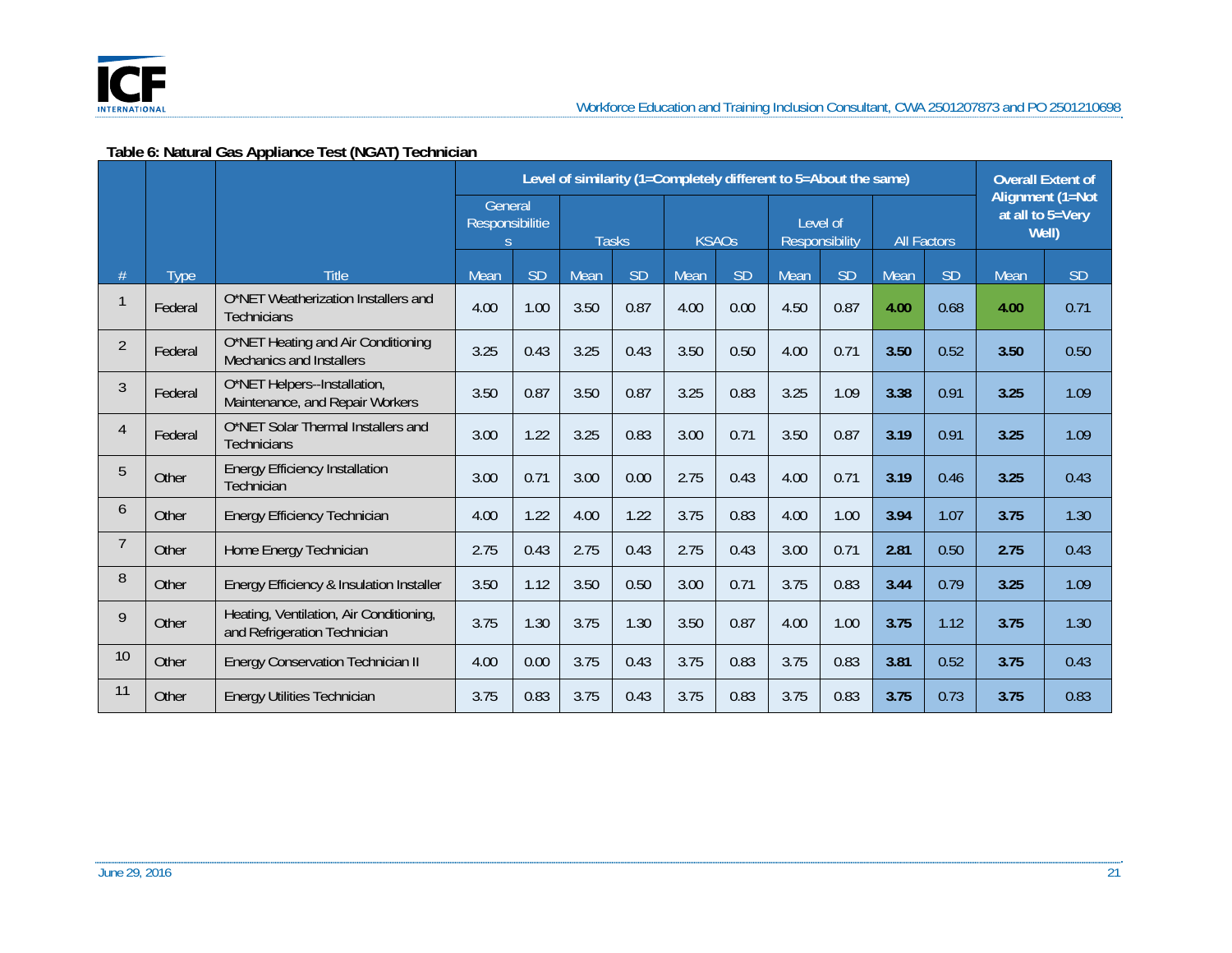

As shown in Table 6, O\*NET Weatherization Installers and Technicians is the only classification that had mean ratings of 4.0 or higher in terms of their level of similarity and overall extent of alignment with the NGAT Technician job.

|                |         |                                                  | Level of similarity (1=Completely different to 5=About the same) |                                    |      |              |      |              |      |                            |      |                    | <b>Overall Extent</b><br>of Alignment |           |  |
|----------------|---------|--------------------------------------------------|------------------------------------------------------------------|------------------------------------|------|--------------|------|--------------|------|----------------------------|------|--------------------|---------------------------------------|-----------|--|
|                |         |                                                  |                                                                  | General<br><b>Responsibilities</b> |      | <b>Tasks</b> |      | <b>KSAOs</b> |      | Level of<br>Responsibility |      | <b>All Factors</b> | (1=Not at all to<br>5=Very Well)      |           |  |
|                | Type    | <b>Title</b>                                     | Mean                                                             | <b>SD</b>                          | Mean | <b>SD</b>    | Mean | <b>SD</b>    | Mean | <b>SD</b>                  | Mean | <b>SD</b>          | Mean                                  | <b>SD</b> |  |
|                | Federal | Construction and<br><b>Building Inspectors</b>   | 2.75                                                             | 0.43                               | 3.00 | 0.71         | 3.00 | 0.71         | 3.25 | 0.43                       | 3.00 | 0.57               | 3.00                                  | 0.71      |  |
| $\overline{2}$ | Federal | <b>Energy Auditor</b>                            | 2.50                                                             | 1.12                               | 3.00 | 0.71         | 3.50 | 0.50         | 3.75 | 0.43                       | 3.19 | 0.69               | 3.00                                  | 0.71      |  |
| 3              | State   | California Construction<br>Inspector I           | 3.75                                                             | 0.43                               | 3.75 | 0.43         | 3.25 | 0.43         | 3.75 | 0.43                       | 3.63 | 0.43               | 3.75                                  | 0.43      |  |
| $\overline{4}$ | State   | Texas Inspector I                                | 3.50                                                             | 0.50                               | 3.25 | 0.43         | 3.25 | 0.43         | 3.50 | 0.50                       | 3.38 | 0.47               | 3.50                                  | 0.50      |  |
| 5              | Other   | <b>Weatherization Auditor</b>                    | 4.00                                                             | 0.82                               | 3.67 | 0.47         | 3.33 | 0.47         | 3.33 | 1.25                       | 3.58 | 0.75               | 3.67                                  | 0.94      |  |
| 6              | Other   | <b>Energy Conservation</b><br>Diagnostic Auditor | 3.00                                                             | 0.71                               | 3.50 | 0.50         | 4.00 | 0.71         | 3.50 | 1.12                       | 3.50 | 0.76               | 3.75                                  | 0.43      |  |
|                | Other   | <b>Weatherization Auditor</b>                    | 3.50                                                             | 0.50                               | 3.75 | 0.43         | 3.50 | 0.50         | 4.50 | 0.50                       | 3.81 | 0.48               | 3.75                                  | 0.43      |  |

#### **Table 7: Inspector**

As shown in Table 7, there were no classifications that had mean ratings of 4.0 or higher in terms of their level of similarity or overall extent of alignment with the Inspector job.

In summary, two of the ESA jobs—Installation Technician/Specialist and NGAT Technician<sup>14</sup>—mapped to an existing classification because they had mean ratings of 4.0 or higher in terms of their level of similarity and overall extent of alignment between the ESA job description and the classification of O\*NET Weatherization Installers and Technicians. For the other two ESA jobs—Energy Specialist/Program Representative/Residential Outreach Specialist and Inspector—there were no

<sup>14</sup> Note: under this category, across the IOUs, installation has many performance components of which a limited comparison was performed.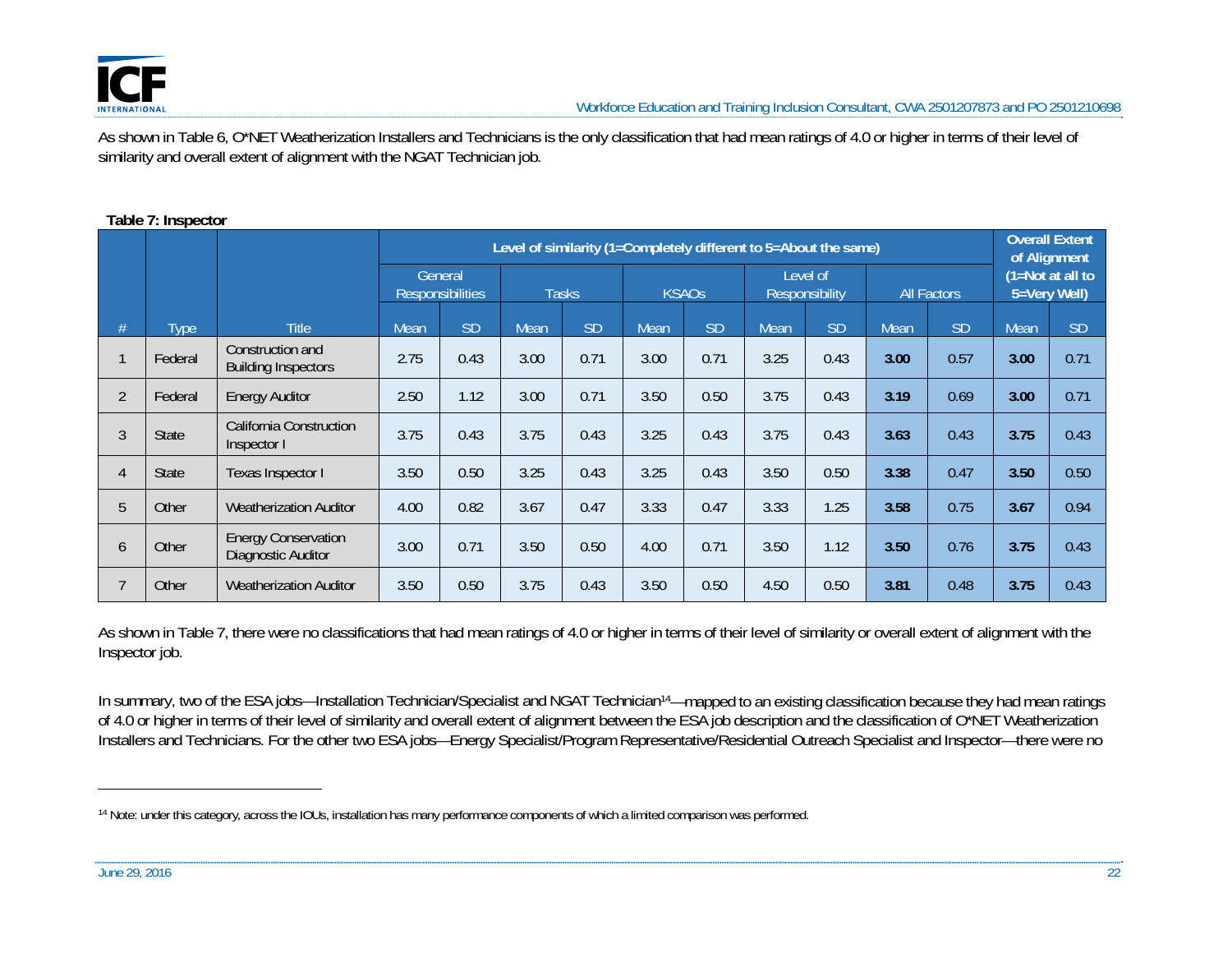

classifications that had mean ratings of 4.0 or higher in terms of their level of similarity or overall extent of alignment; thus, it was determined that these two ESA jobs did not map to any existing classifications.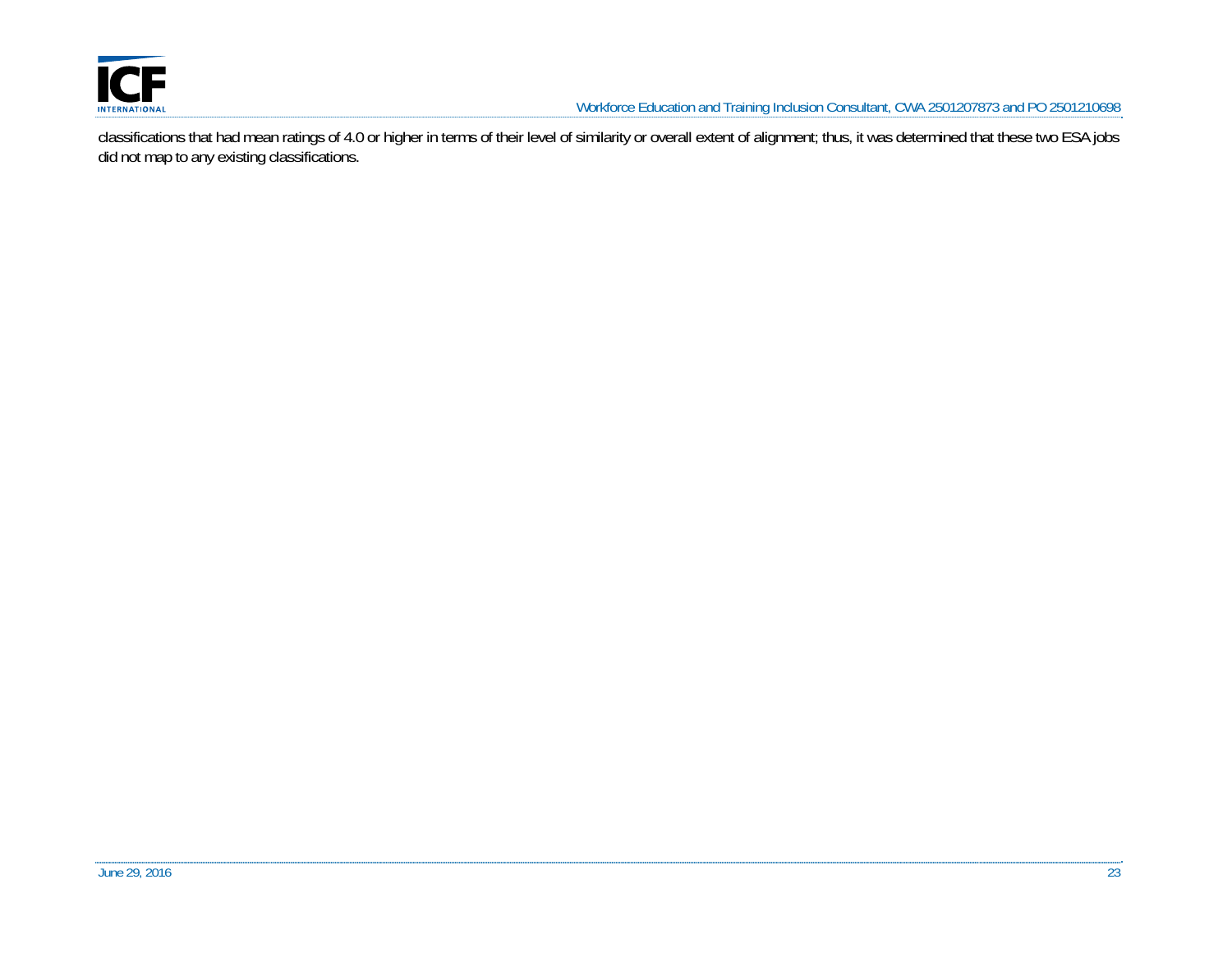

### 1.4 **Are there any existing ESA field worker job classifications that can't be properly mapped?**

As stated in Tables 4-7, two of the ESA field jobs did not map to generally available classifications. In the research questions below the ICF Team discusses the level of the matched and unmatched job classifications.

#### **1.4.1 For matched job classifications: How well do ESA jobs align to existing classifications? In what ways are they and are they not aligned? Is any additional information needed?**

As outlined in 1.3, ICF conducted a systematic evaluation and determined that the Installation Technician/Specialist and NGAT Technician15 mapped to O\*NET's Weatherization Installer and Technician job classification. Both of these jobs mapped to the same classification because these job descriptions were largely the same; however, it is important to note that NGAT specific information is lacking from the O\*NET classification. O\*NET, or the Occupational Information Network, is a database of occupational information sponsored by the Department of Labor, which provides information on over 900 occupations in the United States.

The overall responsibilities of the job, KSAOs, and level of responsibility required described in the O\*NET classification are highly aligned with the ESA job descriptions. The tasks described in the O\*NET classification are less detailed than the ESA tasks, however, the nature of the tasks is still very relevant.

The O\*NET job classification includes additional details not included in the ESA job description. For example, O\*NET provides details on information such as work context, education and job zone (i.e., required preparation), interests, work styles, work values, and wage and employment trends. Because this information was not available in the O\*NET job classifications for the ESA jobs, the extent of alignment with these additional details cannot be determined without conducing on-site observations and primary research interviews.

Overall, while the results of this research suggest the O\*NET Weatherization Installer and Technician job classification is applicable to both the Installation Technician/Specialist and NGAT Technician jobs, the information contained in this classification should be validated with subject matter experts in these positions prior to implementation.

#### **1.4.2 For the unmapped job classifications: What is the nature of these tasks?**

The Energy Specialist/Program Representative/Residential Outreach Specialist and Inspector jobs did not map to any existing classifications. The job descriptions for these two positions gathered for this effort provide a strong starting point for the development of new classifications, include an overview of the job, the required tasks, and KSAOs to successfully perform the job.

#### **IS IT IMPORTANT TO CREATE JOB CLASSIFICATIONS FOR THESE UNMAPPED TASKS? IS ANY ADDITIONAL INFORMATION NEEDED?**

The importance of developing job classifications for these positions depends largely on their intended use and the level of detail desired from the IOUs. The IOUs would need to determine a classification framework to use in order to define the required detail that will need to be added. For example, the O\*NET Content Model contains the details illustrated in the content model in Exhibit 2. Based upon the information that was available on the jobs of interest, the current effort focused upon a subset of the job characteristics in the O\*NET Content Model, including title, description, tasks, knowledge, skills, and abilities. The IOUs may wish to document additional characteristics of

 $\overline{a}$ 

<sup>15</sup> Note: under this category, across the IOUs, installation has many performance components of which a limited comparison was performed.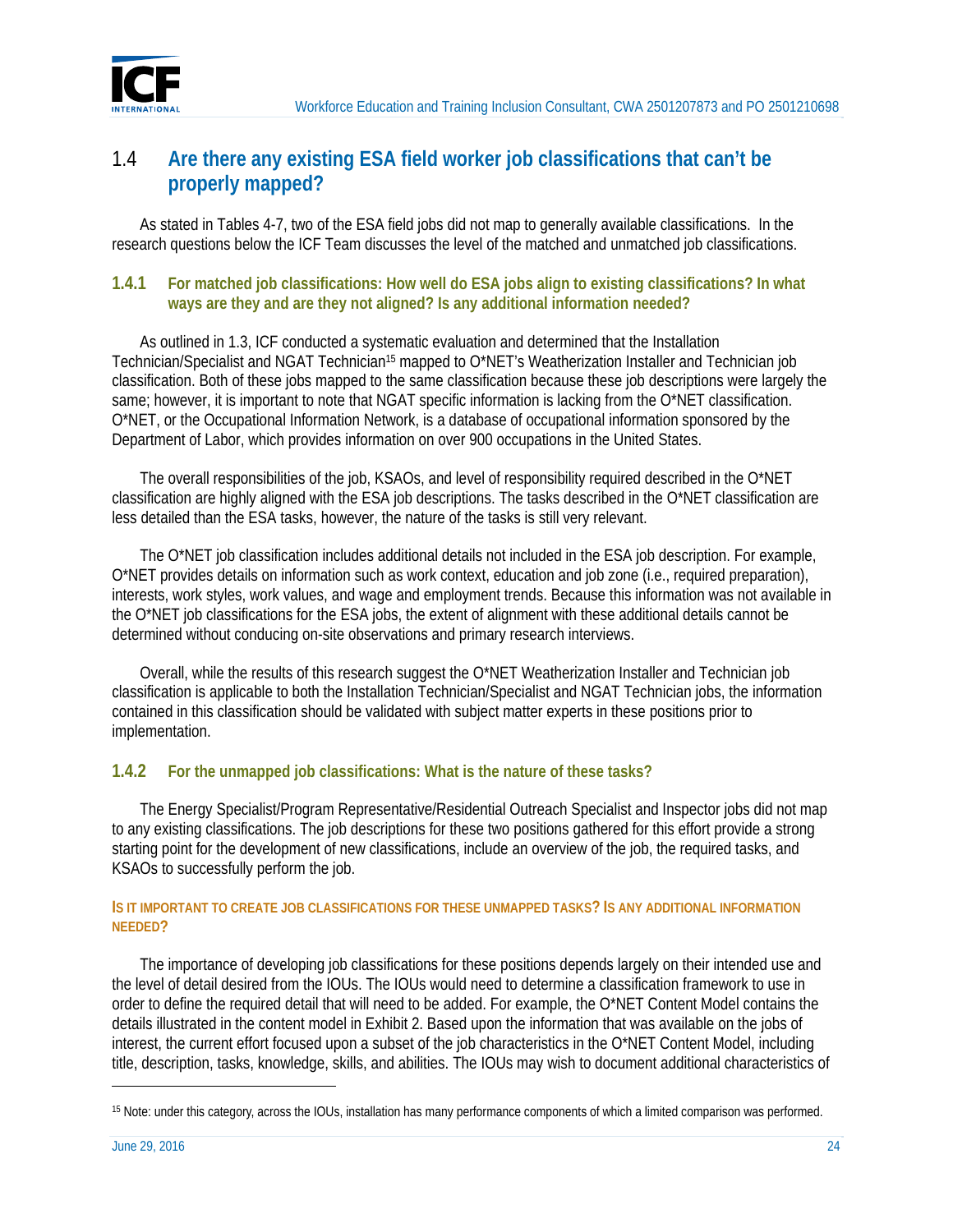

the jobs, such as some of the additional variables included in the O\*NET Content Model (e.g., tools and technology, experience and training, work context).



#### **IS ANY ADDITIONAL INFORMATION NEEDED?**

 Additional information is needed about precisely how the job classifications will be used in order to appropriately assess the importance of establishing accurate classifications as well as to document the policy and cost implications of implementation. Additionally, this research is based upon secondary information that was available about the ESA jobs and did not include on-site monitoring of work conducted. To ensure that this information accurately reflects the way the jobs are actually performed, all findings from this study should be validated with subject matter experts (e.g., through interviews with incumbents and supervisors of the jobs of interest and observations of the work being performed).

Based on what has been learned, could ICF identify program related impacts associated with aligning jobs to existing classifications?

The implementation of job classifications for these positions could have a number of benefits to the ESA program, including a more uniform approach across the IOUs and ESA contractors. Job classifications could also be

 $\overline{\phantom{0}}$ 

<sup>16</sup> United States Department of Labor, *The O\*NET Content Model*, 2016.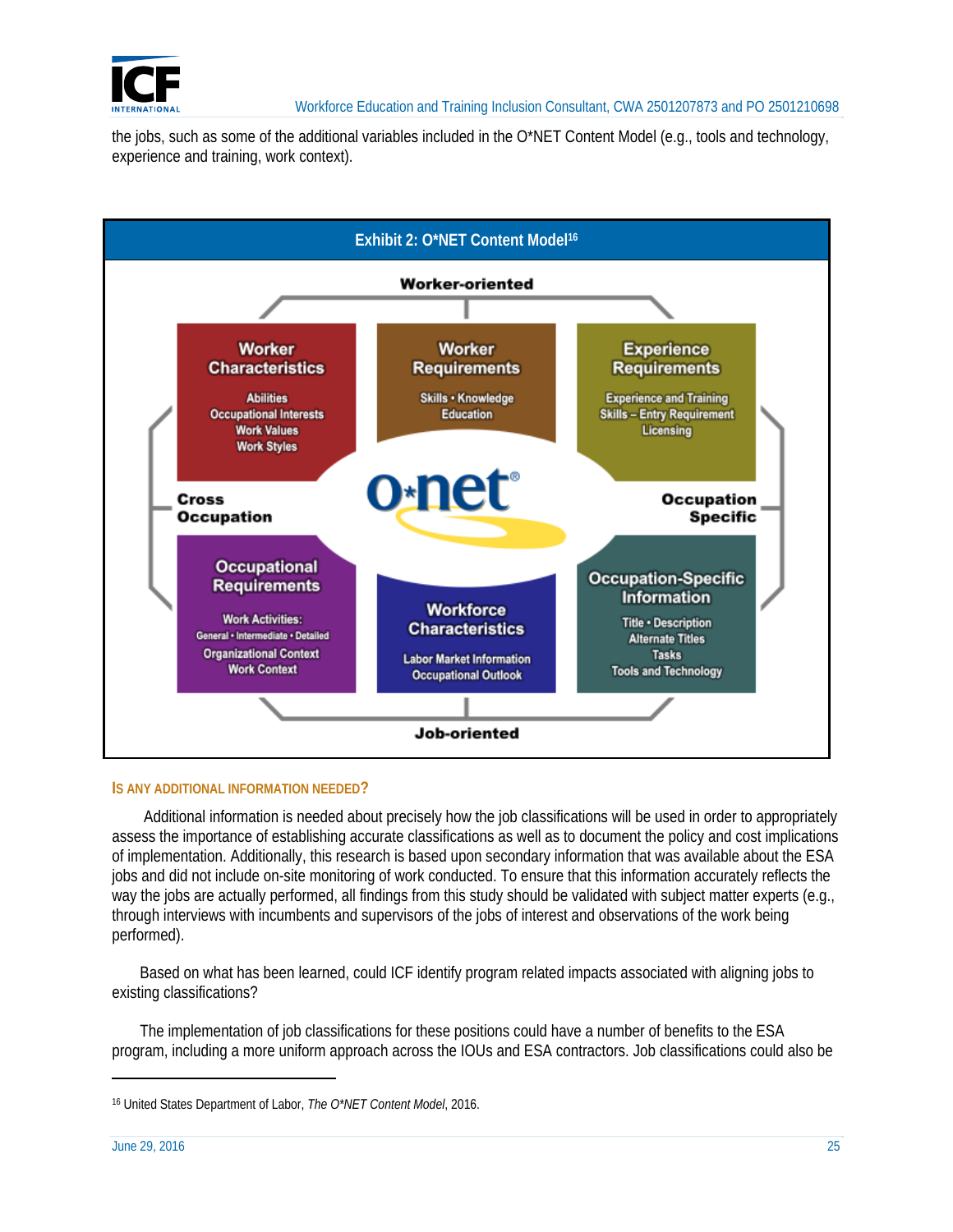

used as the basis for personnel actions, including recruitment and selection, performance reviews, and employee development.

Potential negative impacts depend on the nature of their intended use, as well as the level of variation across these jobs in terms of how they are performed in different organizations (e.g., whether the distribution of responsibilities and tasks by position is consistent across organizations). For example, if wide variation currently exists in the application of these jobs, implementation of the classifications could be initially disruptive if employers are expected to strictly adhere to the classifications.

Finally, as noted above, all classifications should be validated with subject matter experts in the positions (e.g., incumbent workers who hold these positions or supervisors of these positions) prior to implementation.

### 1.5 **Conclusion**

Overall, this research resulted in the gathering of detailed job descriptions for the four ESA field worker jobs, including Energy Specialist/Program Representative/Residential Outreach Specialist, Installation Technician/Specialist, NGAT Technician, and Inspector (refer to section 1.2 for the job descriptions that were gathered).

Following the gathering of these job descriptions, an evaluation was conducted to determine if the ESA jobs could map to existing job classifications. Based on the evaluation results, it was determined that two of the jobs— Installation Technician/Specialist and NGAT Technician—mapped to the classification of O\*NET Weatherization Installers and Technicians17. While the current research supports the use of this classification based on the information that was available about these two ESA jobs, these results should be validated with subject matter experts on the jobs (e.g., incumbents or supervisors of these positions) to confirm they represent how the jobs are actually performed. The other two ESA jobs—Energy Specialist/Program Representative/Residential Outreach Specialist and Inspector—did not map to any existing classifications.

Based upon the results of the classification evaluation, a new trade classification may or may not need to be developed for the Energy Specialist/Program Representative/Residential Outreach Specialist and Inspector ESA program field worker positions. If a match for these positions is desired, the next steps could include:

- A review of the feasibility of developing a new classification. As a first step in this review, the IOUs could clarify and document how the job classifications would be implemented and used by ESA contractors and other stakeholders.
- Identification of the stakeholders who need to be engaged in the process. Document the stakeholders that will need to provide input throughout the process, including subject matter experts on the jobs (e.g., incumbents and supervisors of the jobs of interest) and representatives from the IOUs that will provide review/approval.
- Anticipation of timing requirements throughout the development period. Based upon the objectives and stakeholders involved, determine an anticipated timeline.
- Assessment of the likelihood of obtaining necessary stakeholder support. Determine feasibility of needed stakeholder support, including support for conducting primary research.
- Interviews and observations to gather additional data on the jobs. Because the current research focused on secondary research about the jobs, additional primary research should be conducted to validate how they are actually performed. This could include interviews with incumbent workers and supervisors of these jobs and

 $\overline{a}$ 

<sup>17</sup> Note: under this category, across the IOUs, installation has many performance components of which a limited comparison was performed.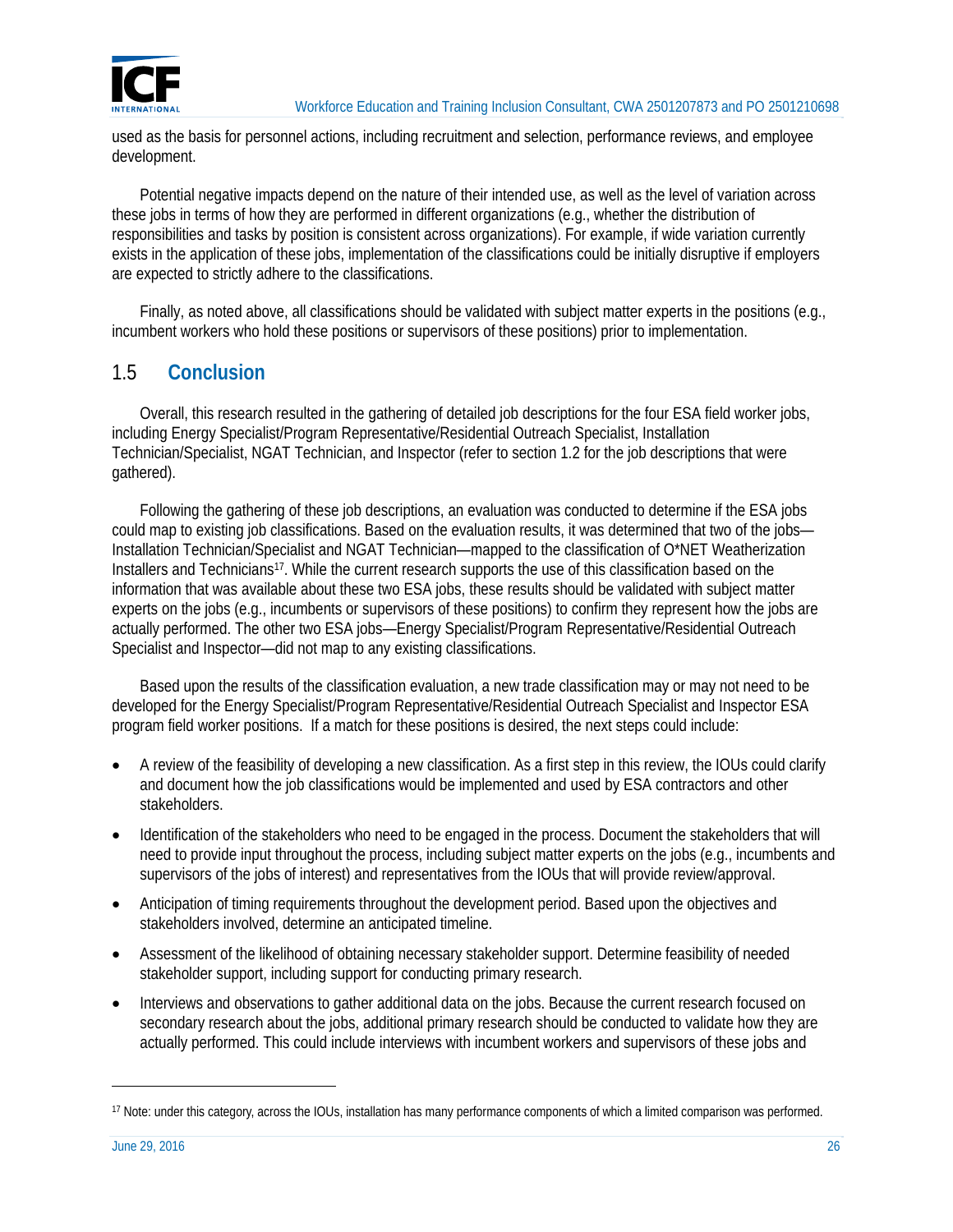

systematic observations of the jobs being performed. The extent of research that will need to be conducted will depend upon how much variation there is in regard to how these jobs are performed across organizations.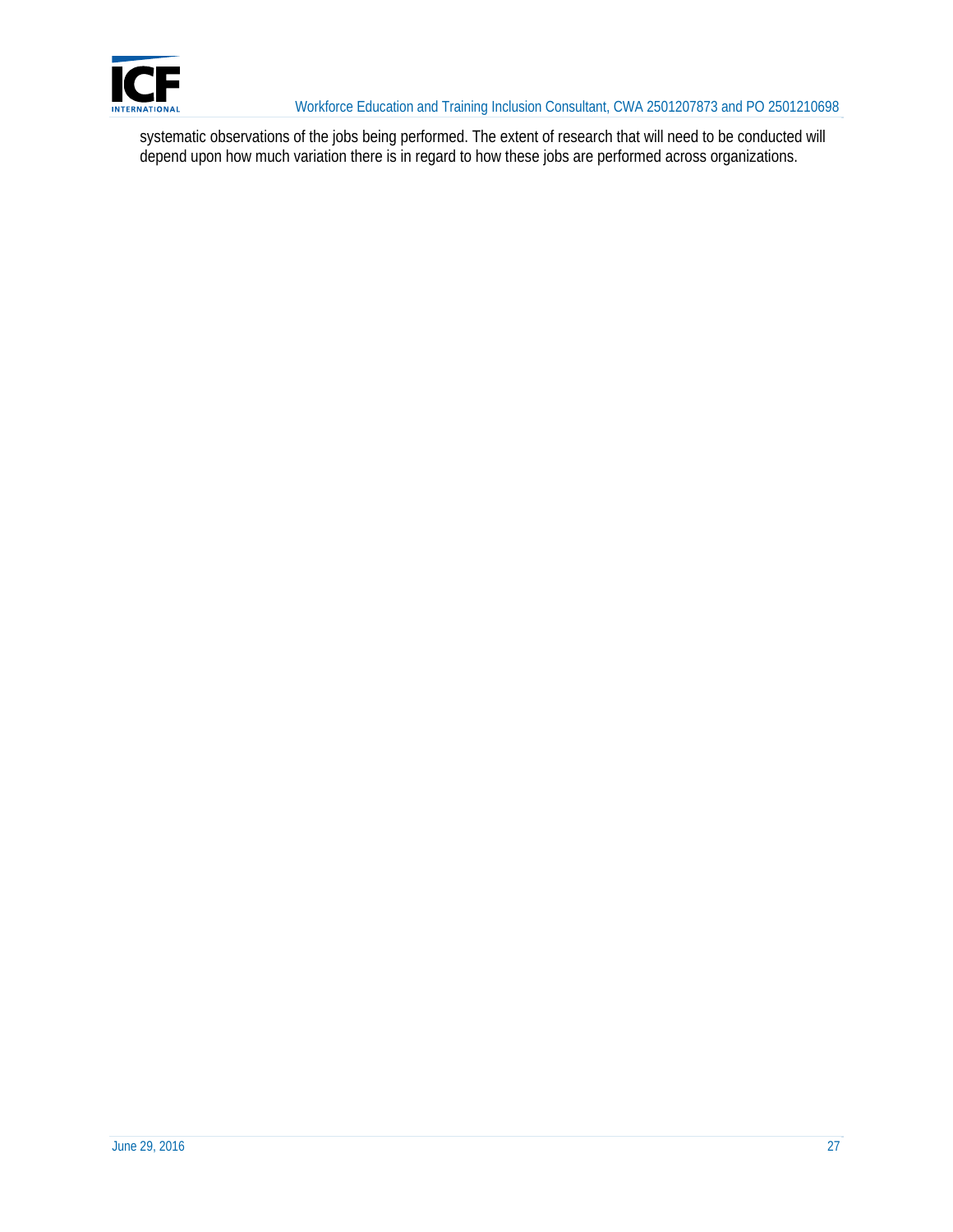

# **2. Scope D: Career Pathway and Training Requirements for Disadvantaged Workers**

2.1 **What are the existing career pathways within Energy Efficiency which provide promising opportunities for disadvantaged workers – entry-level and ongoing opportunities for advancement?** 

#### **2.1.1 Project Background, Purpose, and Methodologies**

The ICF Team was asked to outline existing and promising energy efficiency (EE) career pathways for disadvantaged workers outside of the ESA Program in Workscope A. The ICF Team was tasked with finding both entry level and ongoing opportunities for advancement. The ICF Team considered pathways for a minimum of three priority/in-demand occupations, and included a list of occupations and industries for jobs that currently exist and are expected to exist in the future.

The ICF Team developed and implemented a 4-stage approach to identify three priority/in-demand energy efficiency career pathways:

- 1. Define promising EE career opportunities.
- 2. Evaluate Labor Management Information (LMI) forecasts.
- 3. Analyze real-time job posting data.
- 4. Map career pathways.

Using secondary research, the ICF Team developed a taxonomy of occupations with impact on energy efficiency, and identified which occupations would be suitable for entry-level career paths for disadvantaged workers. The full taxonomy of energy efficiency industries and occupations may be found in Appendix 2 – Taxonomy. The ICF Team obtained occupation forecasts from Regional Economic Models, Inc.18 (REMI) to assess the greatest hiring potential, and gathered real-time job posting data from Burning Glass Technologies19 to validate the forecasts. Finally, the ICF Team mapped occupations having the largest labor market projections validated by real-time job postings into career pathways.

#### **2.1.2 Definitions of Promising Career Opportunities and Selection Criteria**

#### **DEFINING PROMISING ENERGY EFFICIENCY CAREER OPPORTUNITIES**

The ICF Team started with occupations that had identified impact on residential, commercial, and industrial energy efficiency in *Lawrence Berkeley Labs Taxonomy of Energy Efficiency Jobs and Industries*20 as this tool has previously been used by the IOUs in the creation of an Energy Efficiency Sector Strategy. Occupations are presented in Exhibit 3.

<sup>18</sup> http://www.remi.com

<sup>19</sup> http://www.burning-glass.com

<sup>20</sup> Lawrence Berkeley National Laboratories, *Energy Efficiency Services Sector: Workforce Education and Training Needs*, March 2010. All data, including taxonomy, appended to this memo as appendices.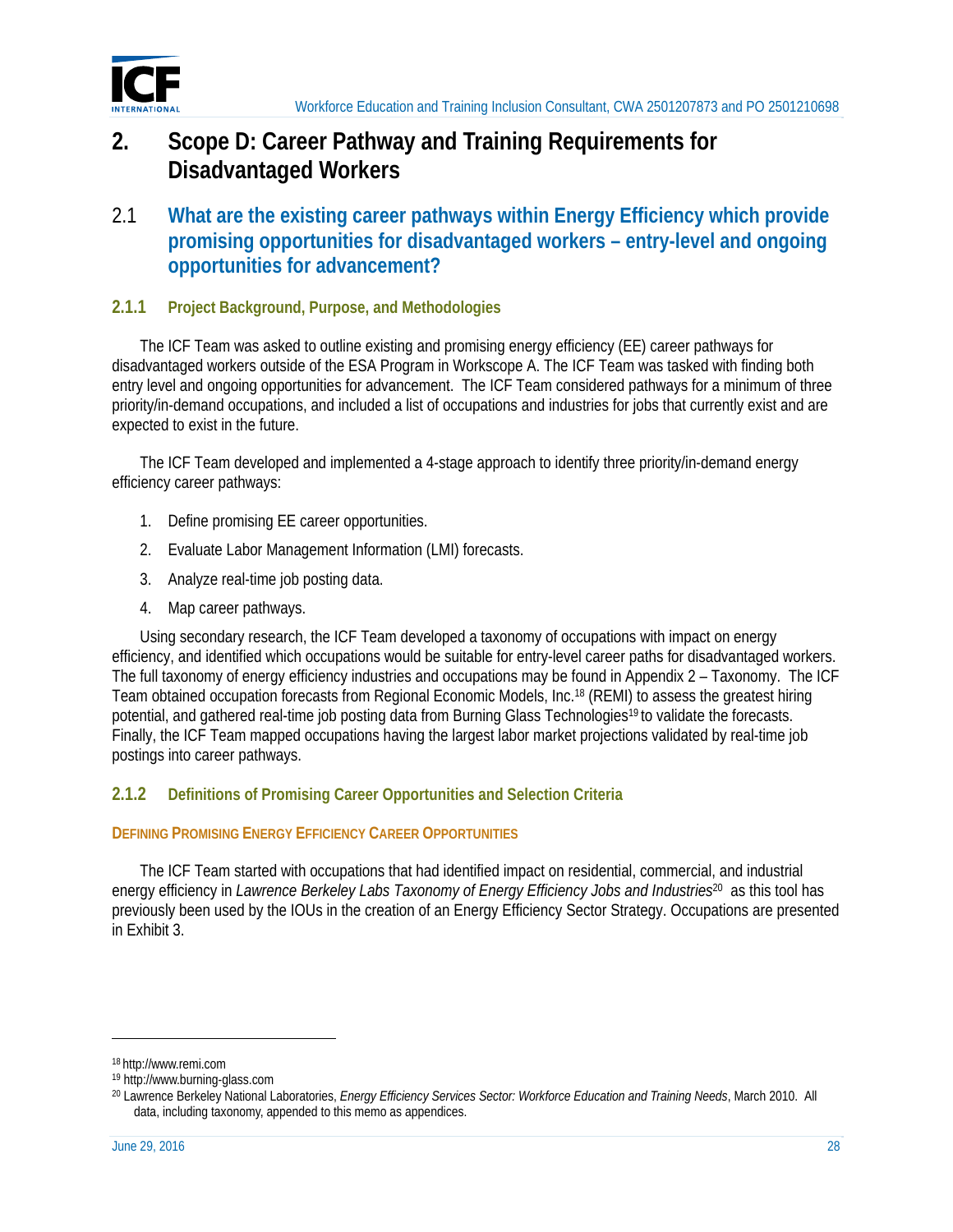

**Exhibit 3: Lawrence Berkeley Labs Taxonomy of Energy Efficiency Jobs and Industries**



The ICF Team updated this taxonomy to include recent job classification changes made since 2010 by the United States Department of Labor (DOL). The ICF Team also added several "helper" occupations that were related to occupations in the taxonomy (e.g., "Helper – Electrician" was not in the original taxonomy but is clearly related to Electrician, which was included in the taxonomy). These additional occupations offered numerous entry points for a new workforce entrant, by providing opportunities for disadvantaged workers with minimal preparation or prior experience.

Using this taxonomy, the ICF Team identified 78 occupation codes across 13 relevant industry codes that are related to energy efficiency careers<sup>21</sup> as outlined in the Donald Vial Center on Employment in the Green Economy (Don Vial Center) publication, *Workforce Issues and Energy Efficiency Programs* (Guidance Plan)22.

The Lawrence Berkeley Labs Taxonomy of EE Jobs and Industries does not include renewable energy occupations. While these are considered outside of traditional EE occupations, the ICF Team was interested in two career occupations common for entry level workers - Solar PV Installer and Solar Thermal Installer - and included these job classifications in the analysis. There are other occupations in this field, but they either require advanced degrees (e.g., Engineer) or are not technical occupations (e.g., Sales & Marketing). Furthermore, these more advanced/non-technical occupations were already considered in the LMI forecasts as part of the taxonomy of EE jobs.

<sup>21</sup> It should be noted that not all occupations are technical in nature; Lawrence Berkeley Labs presented an holistic approach to energy efficiency that included the energy efficiency value chain from sales & marketing through design, installation, operation, maintenance, finance & accounting, and management. The ICF Team focused on those technical occupations that were aligned with the IOU Workforce

Education & Training remits. 22 University of California, Berkeley, Donald Vial Center on Employment in the Green Economy, *Workforce Issues and Energy Efficiency Programs: A Plan for California Utilities,* May 2014.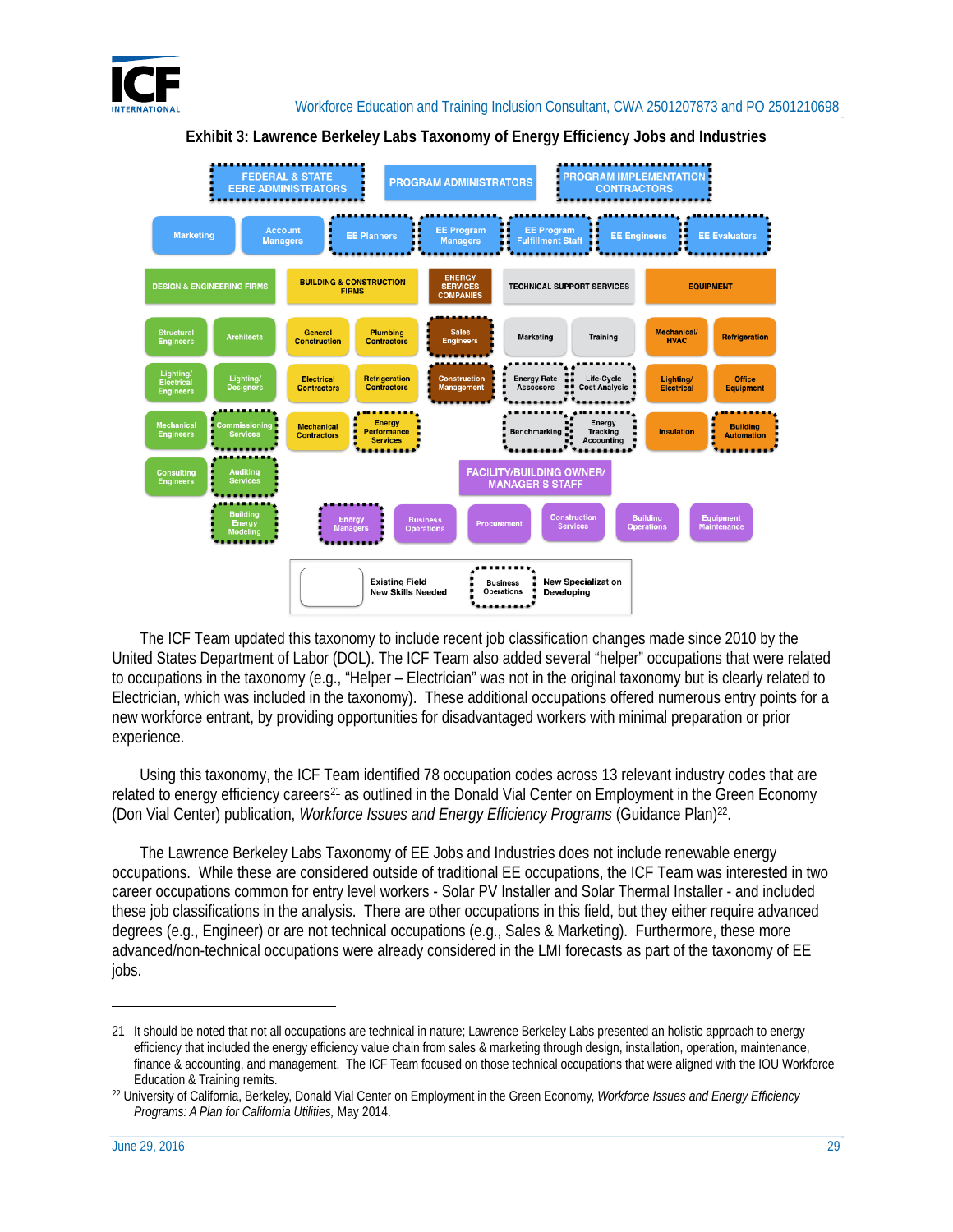

#### **EVALUATING LMI FORECASTS**

Using a dataset from Regional Economic Models, Inc. (REMI) the ICF Team obtained a 10-year forecast of each of the 78 occupation codes, both statewide and regionally.23 The complete set of LMI forecasts may be found in Appendix 3 – LMI Forecasts. The ICF Team chose the REMI dataset because it incorporated aspects of four major modeling approaches: Input-Output, General Equilibrium, Econometric, and Economic Geography.24 An additional advantage of this dataset is that it included both payroll and non-payroll jobs in its forecast, meaning it included non W-2 employees, who are instead in sole proprietorships or partnerships. This is not uncommon in the construction trades, so the REMI dataset captures employees who might otherwise not be reported in other forecasting models.

Further, the ICF Team modeled the metropolitan statistical areas (MSAs) separately from the non-metropolitan statistical areas. This provided the ICF Team with a dataset that encompassed not only the entire state of California and all of the IOU service territories, but also gave regional insight into forecast variations in high-density population areas where WE&T efforts could reach larger populations within smaller geographical areas. The MSAs chosen were Los Angeles, San Diego, and San Francisco; the non-metropolitan forecasts were grouped into "Rest of Northern California" and "Rest of Southern California."

Once the dataset was gathered, the ICF Team used O\*NET Online to filter occupations for those that could be included in an entry- or mid-level career pathway.25 The top 10 statewide and regional entry- or mid-level occupations projected openings (both new and replacement workers) are presented in Tables 8-13.

| Standard Occupational<br><b>Classification (SOC)</b> |                                                                                  | <b>Total Projected Job</b><br><b>Openings</b> |
|------------------------------------------------------|----------------------------------------------------------------------------------|-----------------------------------------------|
| Code                                                 | <b>Occupation</b>                                                                | 2013-2023                                     |
| 47-2111                                              | Electricians                                                                     | 38,429                                        |
| 47-2061                                              | <b>Construction laborers</b>                                                     | 16,575                                        |
| 47-2031                                              | Carpenters                                                                       | 11,208                                        |
| 47-2152                                              | Plumbers, pipefitters, and steamfitters                                          | 9,301                                         |
| 47-1011                                              | First-line supervisors/managers of construction trades and extraction<br>workers | 6,877                                         |
| 49-9021                                              | Heating, air conditioning, and refrigeration mechanics and installers            | 5.076                                         |
| 51-2092                                              | Team assemblers                                                                  | 4.308                                         |
| 43-4051                                              | Customer service representatives                                                 | 3,460                                         |
| 49-9071                                              | Maintenance and repair workers, general                                          | 3,275                                         |
| 49-1011                                              | First-line supervisors/managers of mechanics, installers, and repairers          | 1.637                                         |

#### **Table 8: California Statewide LMI Forecast**

<sup>23</sup> Regional Economic Models, Inc.

 $24$  For definitions of the modeling approach used by REMI, see Appendix 4 – The REMI Model

<sup>25</sup> O\*NET Job Zone Classifications 2 or 3:

 <sup>2 –</sup> Some Preparation Needed (e.g., High School diploma)

 <sup>3 –</sup> Medium Preparation Needed (e.g., some vocational training up to Associates Degree or equivalent)

 *<sup>[</sup>Note: No jobs in the taxonomy were Job Zone 1 – Little or No Preparation Needed – including "Helper" occupations]*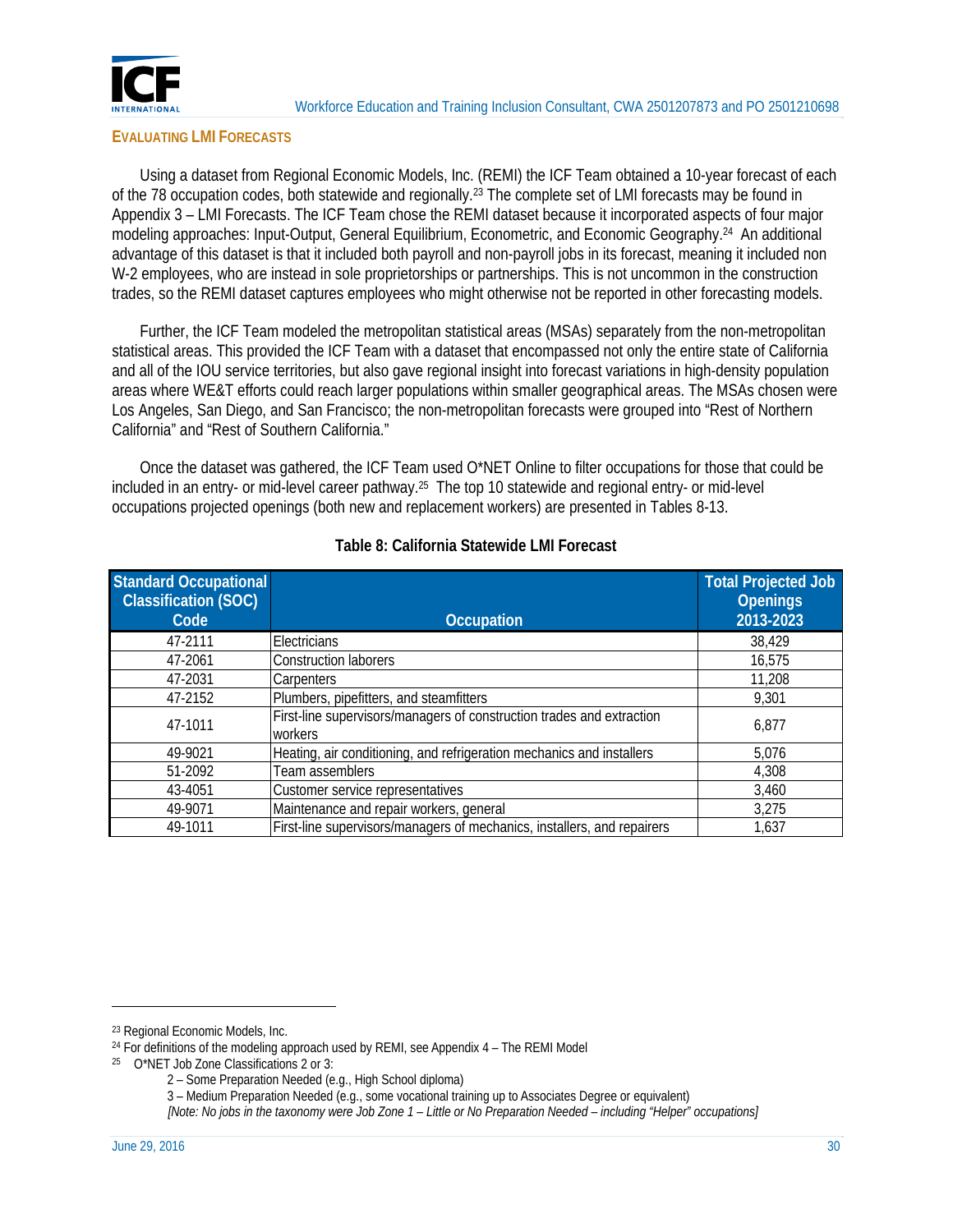

|                 |                                                                                  | <b>Total Projected Job</b><br><b>Openings</b> |
|-----------------|----------------------------------------------------------------------------------|-----------------------------------------------|
| <b>SOC Code</b> | <b>Occupation</b>                                                                | 2013-2023                                     |
| 47-2111         | Electricians                                                                     | 22,169                                        |
| 47-2061         | <b>Construction laborers</b>                                                     | 9,345                                         |
| 47-2031         | Carpenters                                                                       | 6,026                                         |
| 47-2152         | Plumbers, pipefitters, and steamfitters                                          | 4,934                                         |
| 47-1011         | First-line supervisors/managers of construction trades and extraction<br>workers | 3,552                                         |
| 51-2092         | Team assemblers                                                                  | 2,895                                         |
| 49-9021         | Heating, air conditioning, and refrigeration mechanics and installers            | 2,575                                         |
| 43-4051         | Customer service representatives                                                 | 1,986                                         |
| 49-9071         | Maintenance and repair workers, general                                          | 1,813                                         |
| 47-2211         | Sheet metal workers                                                              | 484                                           |

#### Table 10: San Diego MSA LMI Forecast<sup>27</sup>

|                 |                                                                                  | <b>Total Projected Job</b>   |
|-----------------|----------------------------------------------------------------------------------|------------------------------|
| <b>SOC Code</b> | <b>Occupation</b>                                                                | <b>Openings</b><br>2013-2023 |
| 47-2111         | Electricians                                                                     | 2.318                        |
| 47-2061         | <b>Construction laborers</b>                                                     | 1,115                        |
| 47-2031         | Carpenters                                                                       | 777                          |
| 47-2152         | Plumbers, pipefitters, and steamfitters                                          | 672                          |
| 47-1011         | First-line supervisors/managers of construction trades and extraction<br>workers | 520                          |
| 49-9021         | Heating, air conditioning, and refrigeration mechanics and installers            | 463                          |
| 43-4151         | Order clerks                                                                     | 363                          |
| 49-9012         | Control and valve installers and repairers, except mechanical door               | 337                          |
| 43-4051         | Customer service representatives                                                 | 310                          |
| 51-8021         | Stationary engineers and boiler operators                                        | 304                          |

<u>.</u>

<sup>&</sup>lt;sup>26</sup> Consisting of Los Angeles, Orange, Ventura, Kern, San Bernardino, and Riverside Counties. For consistency, these regional definitions are applied for all data presented (e.g., Community Colleges).<br><sup>27</sup> Consisting of the Counties of San Diego and Imperial.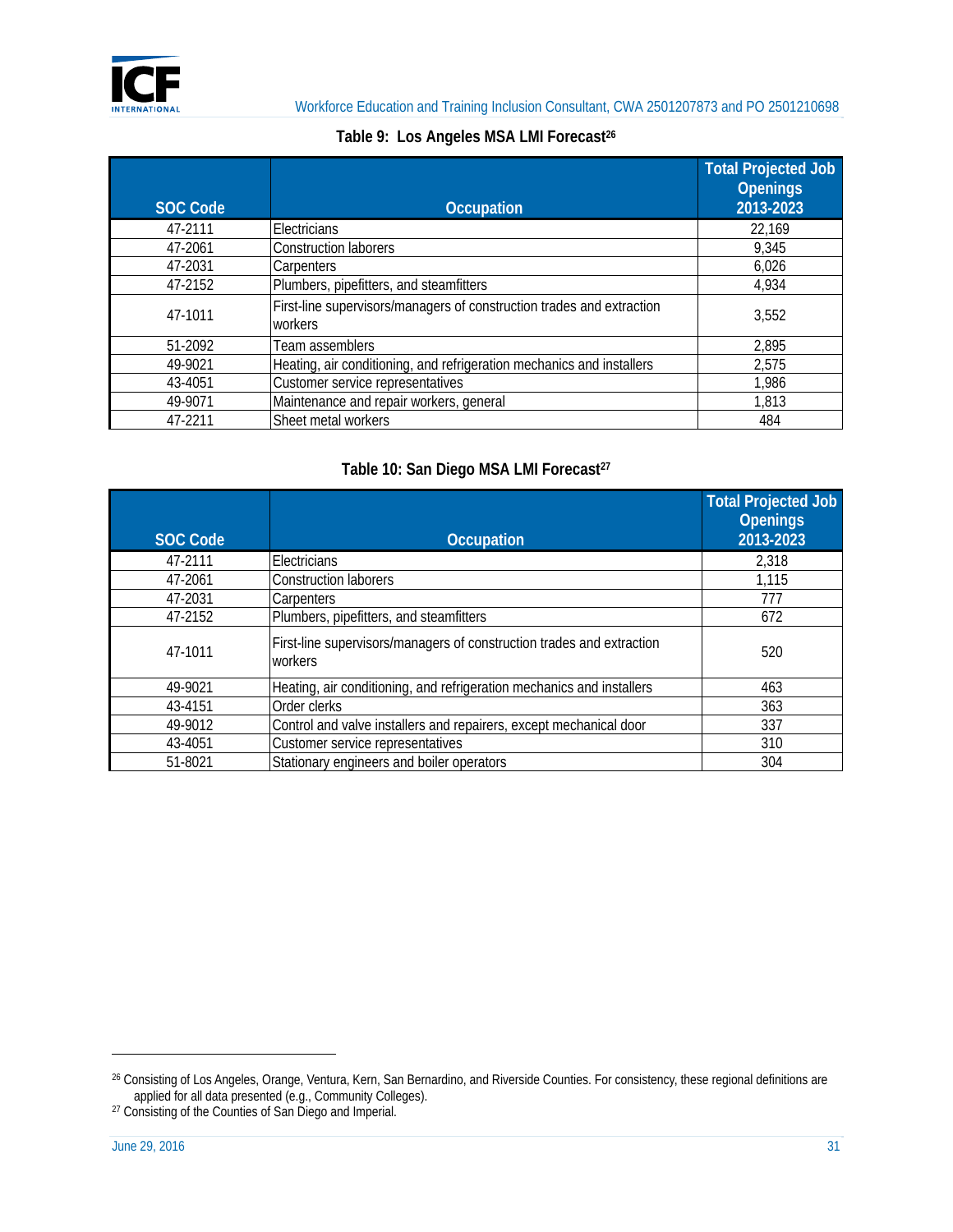

|                 |                                                                                  | <b>Total Projected Job</b><br><b>Openings</b> |
|-----------------|----------------------------------------------------------------------------------|-----------------------------------------------|
| <b>SOC Code</b> | <b>Occupation</b>                                                                | 2013-2023                                     |
| 47-2111         | Electricians                                                                     | 6.601                                         |
| 47-2061         | <b>Construction laborers</b>                                                     | 2,855                                         |
| 47-2031         | Carpenters                                                                       | 2,059                                         |
| 47-2152         | Plumbers, pipefitters, and steamfitters                                          | 1,709                                         |
| 47-1011         | First-line supervisors/managers of construction trades and extraction<br>workers | 1,288                                         |
| 49-9021         | Heating, air conditioning, and refrigeration mechanics and installers            | 866                                           |
| 51-2092         | Team assemblers                                                                  | 591                                           |
| 49-9071         | Maintenance and repair workers, general                                          | 512                                           |
| 43-4051         | Customer service representatives                                                 | 494                                           |
| 43-4151         | Order clerks                                                                     | 364                                           |

#### Table 11: San Francisco MSA LMI Forecast<sup>28</sup>

#### Table 12: Rest of Northern California (Not Part of MSA) LMI Forecast<sup>29</sup>

| <b>SOC Code</b> | <b>Occupation</b>                                                                | <b>Total Projected Job</b><br><b>Openings</b><br>2013-2023 |
|-----------------|----------------------------------------------------------------------------------|------------------------------------------------------------|
|                 |                                                                                  |                                                            |
| 47-2111         | Electricians                                                                     | 5,550                                                      |
| 47-2061         | <b>Construction laborers</b>                                                     | 2,379                                                      |
| 47-2031         | Carpenters                                                                       | 1,738                                                      |
| 47-2152         | Plumbers, pipefitters, and steamfitters                                          | 1.461                                                      |
| 47-1011         | First-line supervisors/managers of construction trades and<br>extraction workers | 1,105                                                      |
| 49-9021         | Heating, air conditioning, and refrigeration mechanics and installers            | 764                                                        |
| 49-9071         | Maintenance and repair workers, general                                          | 384                                                        |
| 43-4051         | Customer service representatives                                                 | 365                                                        |
| 43-4151         | Order clerks                                                                     | 364                                                        |
| 51-2092         | Team assemblers                                                                  | 360                                                        |

-

<sup>&</sup>lt;sup>28</sup> Consisting of the Counties of San Francisco, San Mateo, Santa Cruz, San Benito, Santa Clara, Alameda, Contra Costa, and Marin. 29 Consisting of the Counties of Merced, Madera, Mariposa, Mono, Tuolumne, Stanislaus, San Joaquin, Calaveras, Alpine, El Dorado,

Sacramento, Solano, Sonoma, Napa, Yolo, Sutter, Placer, Nevada, Sierra, Yuba, Colusa, Lake, Mendocino, Glenn, Butte, Plumas, Tehama, Humboldt, Trinity, Shasta, Lassen, Modoc, Siskiyou, and Del Norte.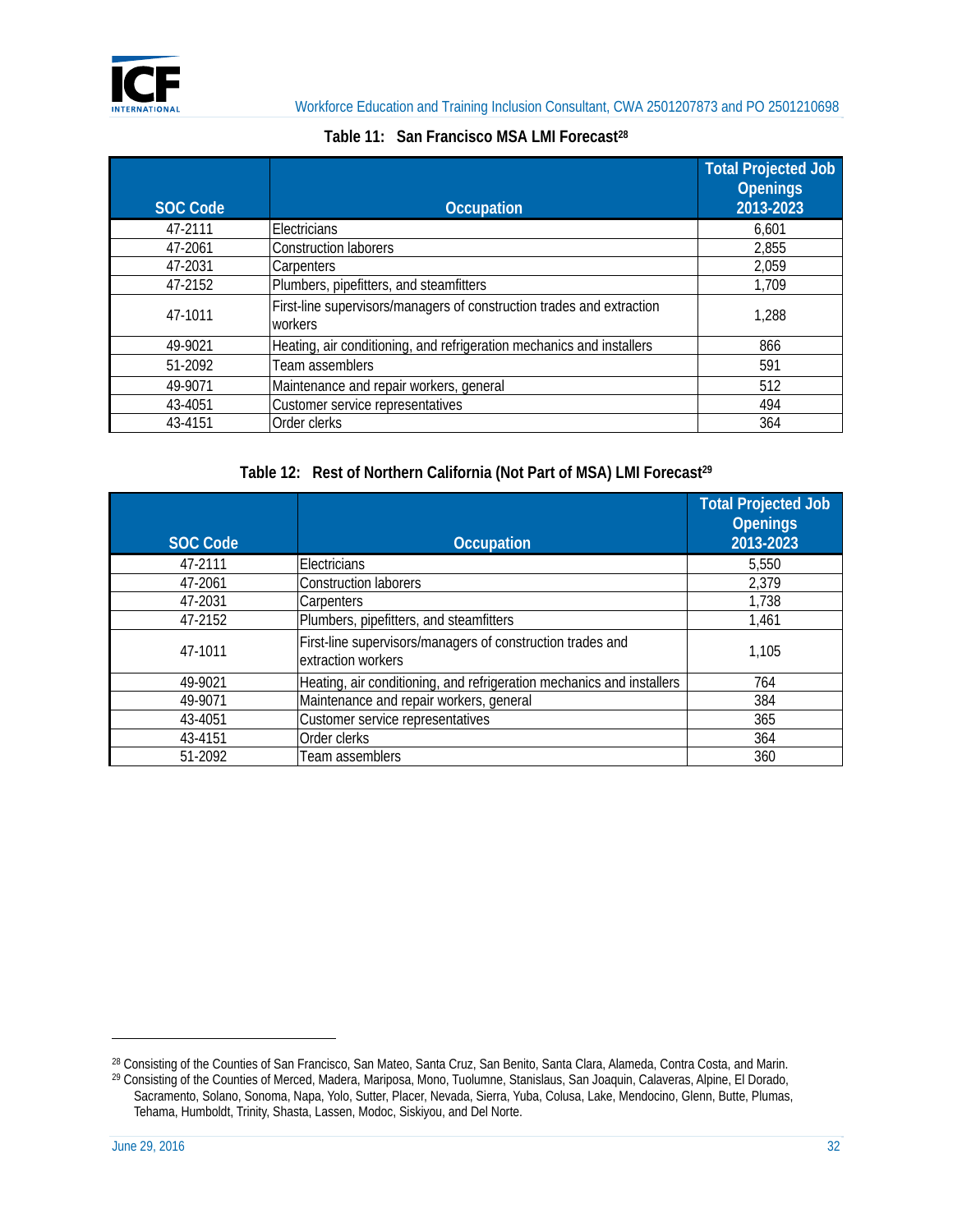

| <b>SOC Code</b> | <b>Occupation</b>                                                                | <b>Total Projected Job</b><br><b>Openings</b><br>2013-2023 |
|-----------------|----------------------------------------------------------------------------------|------------------------------------------------------------|
| 47-2111         | Electricians                                                                     | 1,791                                                      |
| 47-2061         | <b>Construction laborers</b>                                                     | 881                                                        |
| 47-2031         | Carpenters                                                                       | 607                                                        |
| 47-2152         | Plumbers, pipefitters, and steamfitters                                          | 526                                                        |
| 47-1011         | First-line supervisors/managers of construction trades and extraction<br>workers | 413                                                        |
| 49-9021         | Heating, air conditioning, and refrigeration mechanics and installers            | 408                                                        |
| 43-4151         | Order clerks                                                                     | 363                                                        |
| 49-9012         | Control and valve installers and repairers, except mechanical door               | 337                                                        |
| 43-4051         | Customer service representatives                                                 | 306                                                        |
| 51-8021         | Stationary engineers and boiler operators                                        | 304                                                        |

| Table 13: Rest of Southern California (Not Part of MSA) LMI Forecast <sup>30</sup> |  |  |
|------------------------------------------------------------------------------------|--|--|
|                                                                                    |  |  |

The LMI forecasts for the state and each region indicated that the top 5 jobs based on total projected openings are consistent across the state: Electricians, Construction Laborers, Carpenters, Plumbers, Pipefitters, and Steamfitters, and First-line Construction Supervisors. As indicated by Table 14, the top 5 jobs represent nearly half of the openings for the 78 occupations across the state in the taxonomy. This represents a critical mass of openings from which a minimum of three career pathways can be built.

#### **Table 14: Comparison of Top 5 Jobs by Opening to All 78 Jobs in Taxonomy**

| <b>Region</b>               | <b>Projected Openings for</b><br>Top 5 Jobs<br>2013-2023 | <b>Projected Openings for All 78</b><br><b>Jobs</b><br>2013-2023 | % of Job Openings -<br>Top 5 to All 78 Jobs |
|-----------------------------|----------------------------------------------------------|------------------------------------------------------------------|---------------------------------------------|
| Statewide                   | 82,390                                                   | 184,217                                                          | 45%                                         |
| Los Angeles MSA             | 55,778                                                   | 79,616                                                           | 70%                                         |
| San Diego MSA               | 7.179                                                    | 20,935                                                           | 34%                                         |
| San Francisco MSA           | 17,339                                                   | 34,590                                                           | 50%                                         |
| Rest of Northern California | 14,469                                                   | 29,611                                                           | 49%                                         |
| Rest of Southern California | 5,936                                                    | 19.464                                                           | 30%                                         |

The occupation "Heating, air conditioning, and refrigeration mechanics and installers" has high energy-efficiency impact<sup>31</sup> and was almost consistently the 6th highest occupation in terms of job openings (7th in the Los Angeles MSA). Based on this recurring ranking, the ICF Team felt this occupation merited consideration for inclusion in a fourth recommended pathway.32

#### **REAL-TIME JOB POSTING DATA**

Forecasts do not always reliably predict hiring patterns, therefore the ICF Team used current job postings as a validation measure against the forecasts. The ICF Team used the Burning Glass Technologies' *California* 

 $\overline{\phantom{0}}$ 

<sup>30</sup> Consisting of the Counties of Santa Barbara, San Luis Obispo, Monterey, Kings, Fresno, Tulare, and Inyo.

<sup>31</sup> Validated through industry expertise and literature review, including California Community Colleges Centers of Excellence report on Energy Efficiency Occupations; California Workforce Education and Training Needs Assessment; Lawrence Berkeley National Labs Energy Efficiency Services Sector Workforce Education Training and Needs; and, Southern California Edison HVAC Educational Needs

Assessment.<br><sup>32</sup> As noted earlier, two solar occupations were not included in the taxonomy. However, had they been included, they would have fallen outside the top 10 occupations by projected job openings. Solar PV Installers are projected to increase by 60 openings annually, and Solar Thermal Installers by 130 (though the forecast Solar Thermal Installers is consolidated with two other occupations and is likely even lower).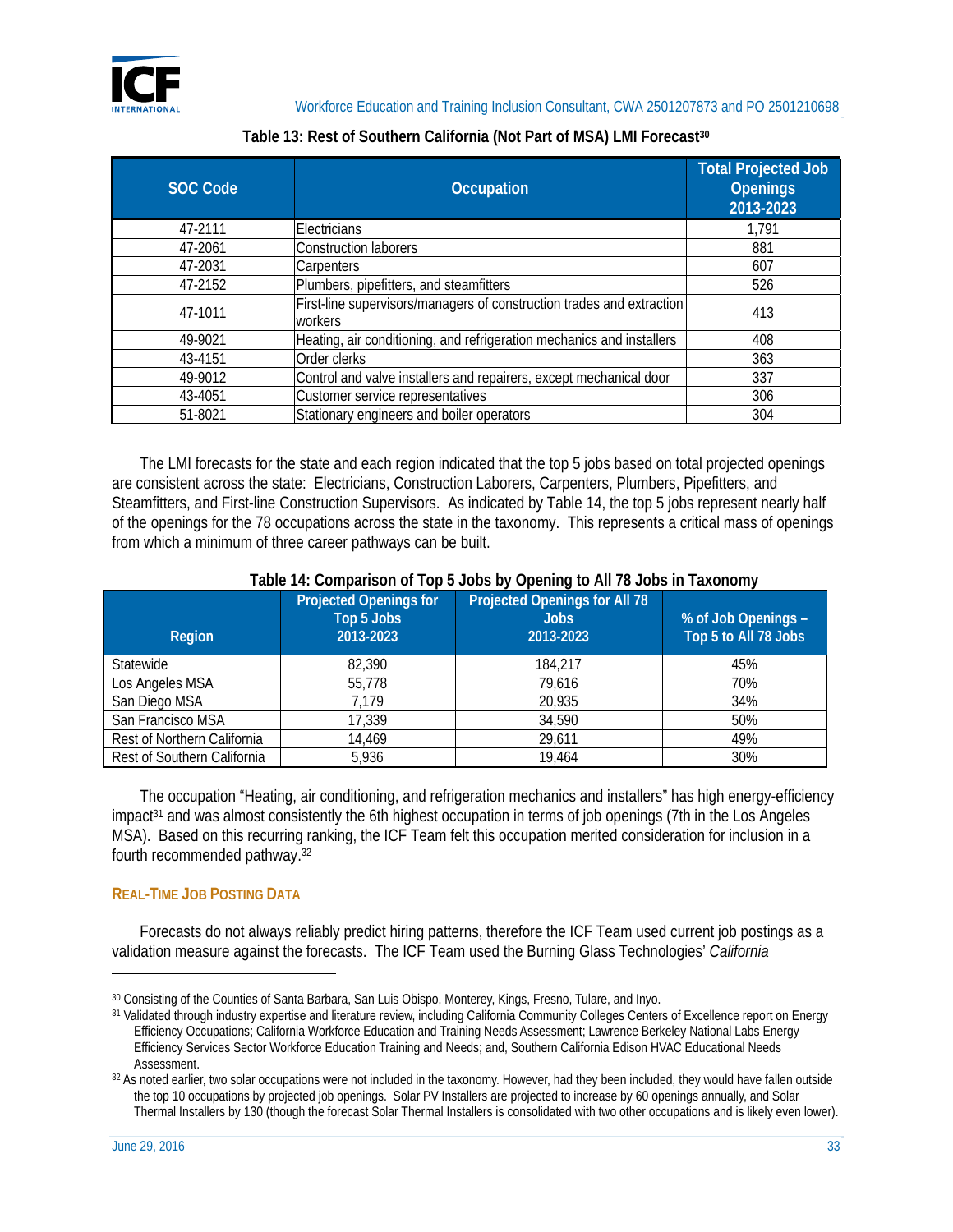

*Metropolitan Service Area* dataset to obtain six years (2010 – 2016) of job postings information for eight of the top 10 jobs by total projected openings across the state. These eight occupations are captured in Table 15. All Burning Glass data may be found in Appendix 5 – Burning Glass Technologies Data.

| <b>SOC Code</b> | <b>Occupation</b>                                                             |
|-----------------|-------------------------------------------------------------------------------|
| 47-2111         | <b>Electricians</b>                                                           |
| 47-2061         | Construction laborers                                                         |
| 47-2031         | Carpenters                                                                    |
| 47-2152         | Plumbers, pipefitters, and steamfitters                                       |
| 47-1011         | First-line supervisors/managers of construction trades and extraction workers |
| 49-9021         | Heating, air conditioning, and refrigeration mechanics and installers         |
| 51-2092         | Team assemblers                                                               |
| 49-9071         | Maintenance and repair workers, general                                       |

#### **Table 15: Occupations Validated Through Burning Glass**

The occupation "Customer Service Representatives" was omitted from the Burning Glass analysis because it was considered outside typical IOU WE&T efforts, and the "First-line supervisors/managers of mechanics, installers, and repairers" occupation was omitted because it was not as well-aligned as the "managers of construction trades" occupation to IOU WE&T efforts. Additionally, that occupation was not prevalent throughout the regions in the state by total projected openings, and while management positions may fall into the career pathways of workers entering this field, they were not the focus of this study.

Two benefits are derived from this analysis. First, LMI forecasts use historical reports to project future outcomes; real-time job posting data yield what employers are asking for right now, and thus provide a check against the reliability of the forecast of employer demand. Second, the data provided an indication of which employers are hiring and can be used in conjunction with state employer databases to identify key stakeholders for engagement. The real-time job posting data is summarized in Table 16.

| <b>SOC Code</b> | <b>Occupation</b>                                                                | <b>Postings</b><br>$2 - 1 - 15$ to<br>$1 - 31 - 16$ | Average<br><b>Annual Job</b><br>Openings <sup>33</sup> |
|-----------------|----------------------------------------------------------------------------------|-----------------------------------------------------|--------------------------------------------------------|
| 47-2111         | Electricians                                                                     | 3,182                                               | 3,843                                                  |
| 47-2061         | Construction laborers                                                            | 3,050                                               | 1,658                                                  |
| 47-2031         | Carpenters                                                                       | 1,423                                               | 1,121                                                  |
| 47-2152         | Plumbers, pipefitters, and steamfitters                                          | 1,760                                               | 930                                                    |
| 47-1011         | First-line supervisors/managers of construction trades and extraction<br>workers | 1.645                                               | 688                                                    |
| 49-9021         | Heating, air conditioning, and refrigeration mechanics and installers            | 2,135                                               | 508                                                    |
| 51-2092         | Team assemblers                                                                  | 2,712                                               | 431                                                    |
| 49-9071         | Maintenance and repair workers, general                                          | 18,069                                              | 328                                                    |

#### **Table 16: Comparison of Job Postings to Average Annual Job Openings**

Again, while not all job postings yield a hiring (and vice versa), it is to be expected that postings would, on average, exceed actual hiring levels and on average, the forecast number of job openings. A variance in this expectation existed for "Electricians" by a small amount (postings were 17% less than average forecast openings). This does not constitute a significant variance that would alter the analysis, as there are still a significant number of job postings and forecast job openings for this occupation.

 $\overline{a}$ 

<sup>33</sup> Average Annual Openings is Projected Total Openings (including replacements) for the 10 year forecast period divided by 10.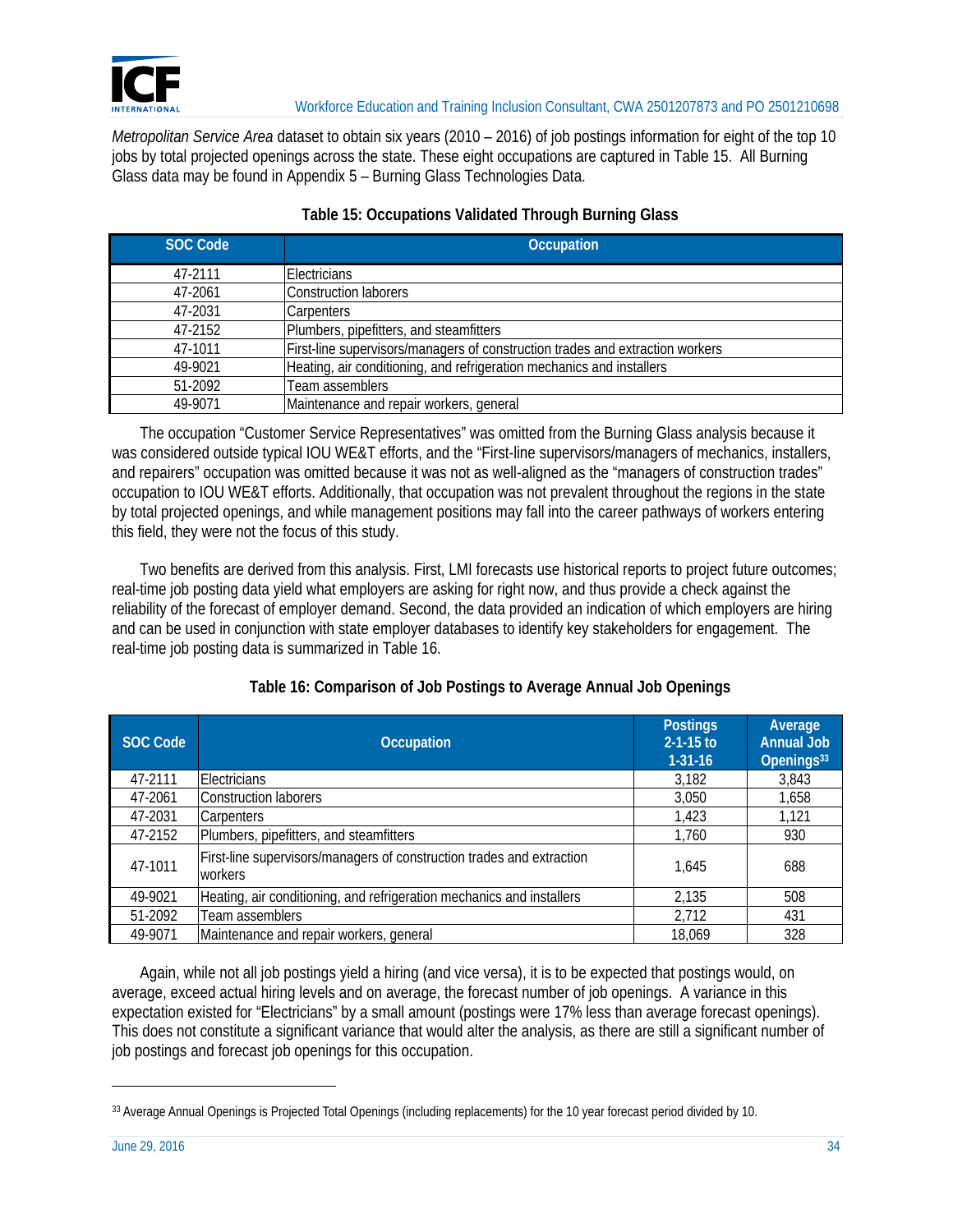

A more significant variance is when postings exceed openings by an amount large enough to call the data into question. The "Heating, Ventilation, Air Conditioning & Refrigeration (HVACR) Mechanic" and "Team Assembler" postings exceeded average forecast openings by four and six times, respectively. This difference may not be enough to call the forecast into question, but since "HVACR Mechanics" is an occupation of particular influence on energy efficiency, it may merit a deeper investigation into job postings (e.g., research into employers who are hiring to gauge actual demand).

 "General Maintenance and Repair Workers" was the number one occupation by annual job postings, but fell out of the top 10 occupations by total annual openings in the LMI forecast ( $12<sup>th</sup>$  statewide). O\*NET classifies this as a Job Zone 3 occupation, which means it typically requires medium preparation (about one third of hiring employers across the country required education or job experience past high school diploma).34 As this is a "general" occupation that lacked specificity and had numerous postings from a variety of companies in its definition as occupations like "Electrician" or "HVACR Mechanic," the ICF Team concluded that the gap in the data was more with the postings than the forecast. If General Maintenance and Repair Worker was truly an entry-level EE occupation, it would merit consideration as an entry point into a recommended career pathway. It should be noted that this occupation as well as other entry-level occupations can be in pathways to other emerging EE occupations, for example Building Operator. Unfortunately, supporting data are not available at the time of this study, however, it is known that focus around training and certifications is emerging in the efforts of the California Community Colleges and with other related certifying agencies. Given this emerging interest, it could be a potential investigation point in the future.

#### **MAPPING CAREER PATHWAYS**

The ICF Team asserts that the literature review of energy efficiency impact by considered occupations, coupled with the LMI forecast validated through job postings, and the alignment of these occupations with the IOU WE&T programs affirmed the following five occupations form four EE career pathways that address a significant percentage of jobs in each IOU region (see Exhibit 4):



#### **Exhibit 4: Four Career Pathways**

<u>.</u>

<sup>34</sup> United States Department of Labor, O\*NET Online database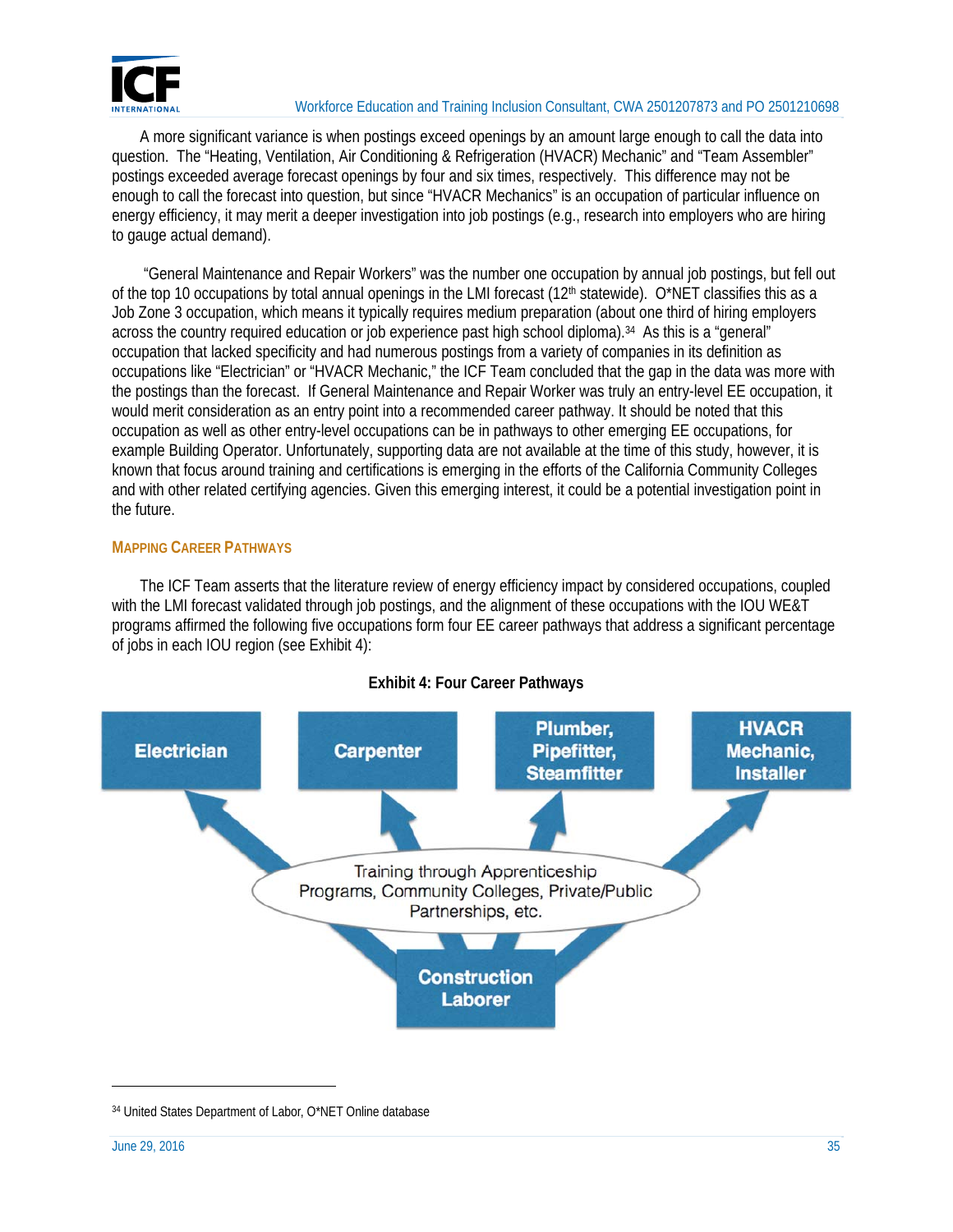

The pathways leading to the careers selected through data analysis and literature review – "Electrician," "Carpenter," "Plumber," and "HVACR Mechanic" – all begin with the entry-level occupation, "Construction Laborer." "Construction Laborers" could have exposure to all four of the higher skilled occupations in the pathways, and therefore can aid an entry-level worker in selecting a career that best matches their skills, interests, and abilities. In addition to Lawrence Berkeley Labs' inclusion of each occupation in its energy efficiency occupations taxonomy, the DOL considers all recommended occupations to be "Green", indicating they have Green Economy and/or Energy Efficiency impact.35

Career advancement opportunities exist beyond these occupations into operational and general management positions that still have energy efficiency impact, however these occupations are outside the scope of this study.

#### **2.1.3 Characterization of Entry Level and Growth Opportunities in Four Selected EE Promising Career Opportunities**

To characterize the entry level and growth opportunities in the four selected energy efficiency promising career opportunities, the ICF Team focused on wage expectations and training opportunities. Regional and statewide median wage expectations<sup>36</sup> are presented in Tables 17 and 18.

|                    |                          |          | <b>Los Angeles MSA</b>             |                     |          | San Diego MSA                      |                     |                             | <b>San Francisco MSA</b> |                     |
|--------------------|--------------------------|----------|------------------------------------|---------------------|----------|------------------------------------|---------------------|-----------------------------|--------------------------|---------------------|
| <b>SOC</b><br>Code | <b>Occupation</b>        | Low Wage | <b>Median</b><br>Wage              | High<br>Wage        | Low Wage | <b>Median</b><br>Wage              | <b>High</b><br>Wage | Low Wage                    | <b>Median</b><br>Wage    | <b>High</b><br>Wage |
| 47-2111            | Electricians             | \$32,640 | \$57,226                           | \$89,045            | \$37,263 | \$64,147                           | \$98,228            | \$41,689                    | \$70,355                 | \$101,198           |
| 47-2061            | Construction<br>laborers | \$21,232 | \$36,520                           | \$72,207            | \$21,684 | \$35,662                           | \$61,547            | \$26,303                    | \$43,757                 | \$66,830            |
| 47-2031            | Carpenters               | \$29,260 | \$46,899                           | \$77,808            | \$30,368 | \$50,138                           | \$77,906            | \$36,257                    | \$61,069                 | \$88,745            |
| 47-2152            | <b>Plumbers</b>          | \$29,905 | \$52,858                           | \$88,093            | \$32,209 | \$51,698                           | \$77,126            | \$38,979                    | \$63,476                 | \$113,532           |
| 49-9021            | <b>HVACR</b>             | \$30,872 | \$48,771                           | \$73,970            | \$35,090 | \$54,319                           | \$70,938            | \$38,813                    | \$61,558                 | \$93,454            |
| 00-000037          | All Occupations          | \$23,384 | \$36,784                           | \$62,558            | \$22,385 | \$34,615                           | \$61,135            | \$29,604                    | \$49,048                 | \$84,380            |
|                    |                          |          | <b>Rest of Northern California</b> |                     |          | <b>Rest of Southern California</b> |                     | <b>California Statewide</b> |                          |                     |
| <b>SOC</b><br>Code | <b>Occupation</b>        | Low Wage | <b>Median</b><br>Wage              | <b>High</b><br>Wage | Low Wage | <b>Median</b><br>Wage              | High<br>Wage        | Low Wage                    | Median<br>Wage           | <b>High</b><br>Wage |
| 47-2111            | Electricians             | \$36,885 | \$57,069                           | \$89,541            | \$38,754 | \$58,705                           | \$86,559            | \$34,632                    | \$61,402                 | \$98,134            |
| 47-2061            | Construction<br>laborers | \$23,587 | \$35,918                           | \$60.098            | \$22,769 | \$33,179                           | \$56,469            | \$22,235                    | \$37.627                 | \$67,891            |
| 47-2031            | Carpenters               | \$30,821 | \$48,868                           | \$74,821            | \$26,766 | \$48,280                           | \$82,593            | \$29,370                    | \$49,587                 | \$86,486            |
| 47-2152            | <b>Plumbers</b>          | \$30,104 | \$51,408                           | \$83,718            | \$34,448 | \$50,967                           | \$80,208            | \$32,635                    | \$57,346                 | \$100,339           |
| 49-9021            | <b>HVACR</b>             | \$29.680 | \$46,390                           | \$74,067            | \$32,347 | \$49,646                           | \$70,737            | \$31,886                    | \$52,957                 | \$80,350            |
| 00-0000            | All Occupations          | \$23,699 | \$35,914                           | \$57,624            | \$22,293 | \$33,933                           | \$56,280            | \$24,910                    | \$39,830                 | \$69,190            |

#### **Table 17: Regional and Statewide Annual Wage Expectations for Selected Occupations**

 $\overline{a}$ 

36 IBID

<sup>35</sup> IBID

<sup>37</sup> Note that for SOC 00-0000, "Low Wage" represents 25th percentile and "High Wage" represents 75th percentile wages.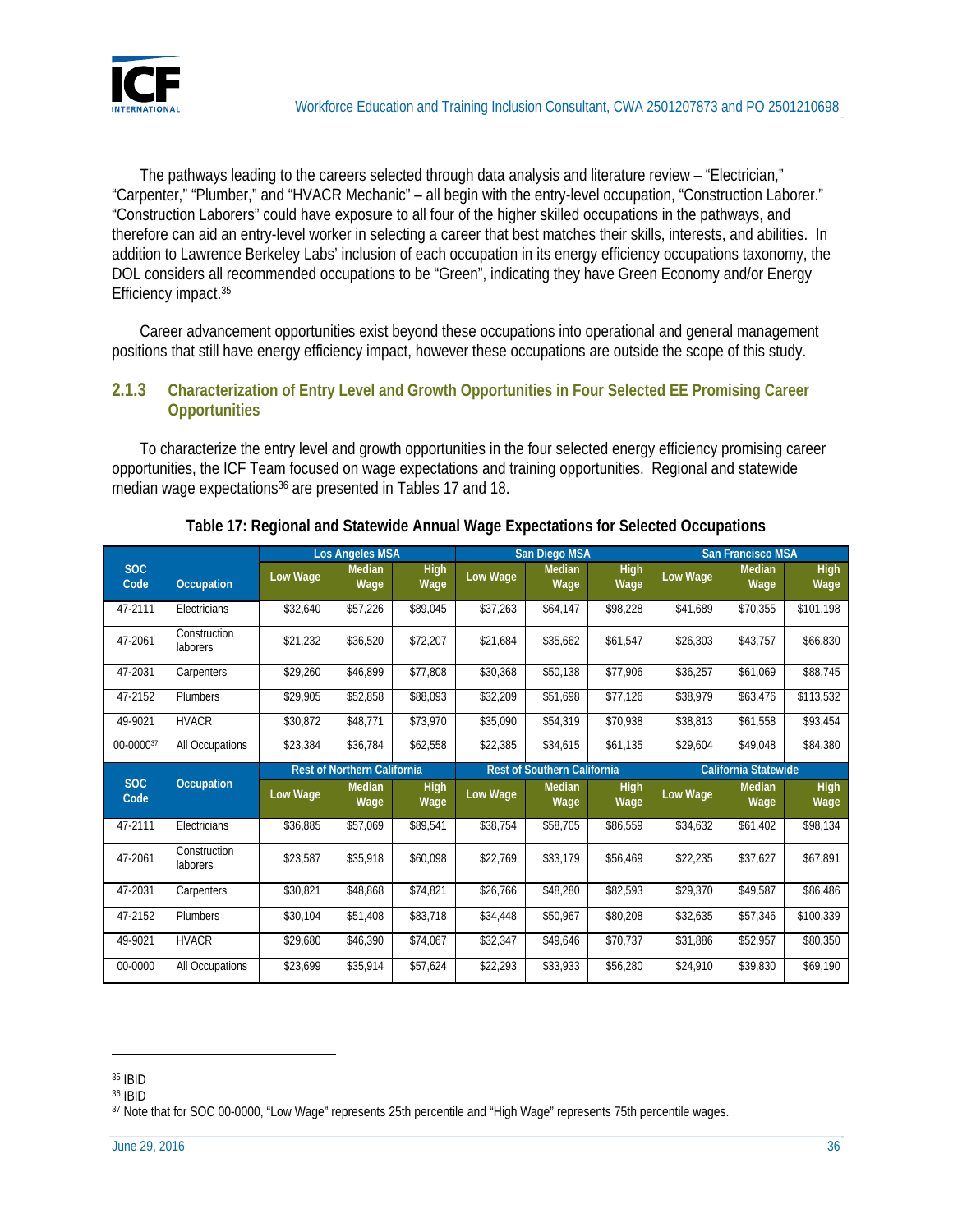

With a statewide median wage for All Occupations (SOC 00-0000) of \$39,830,<sup>38</sup> "Construction Laborers" earn from 79% to 115% of the comparable statewide wage (low, median, high) for all occupations. At the low end of the scale, this occupation earns just above the state minimum wage of \$10 per hour and 179% of the Federal individual poverty level of \$11,880 (comparison only).39 Statewide, median earners in this occupation fare better, at \$18 per hour and 317% of the Federal individual poverty level.

The other occupations in the pathways provide opportunities for wages that compare favorably to the median wages for all occupations as one progresses. Statewide, the median wage for "Electricians" is 154% of the median wage for all occupations; "Carpenters:" 124%; "Plumbers:" 144%; and "HVACR Technicians:" 133%.

The Burning Glass Technologies data also provided mean advertised salary data with job postings, which can be compared with statewide median wage (see Table 17) as a barometer of wage expectations for the selected occupations:

| SOC Code | <b>Occupation</b>                       | <b>Mean Advertised Salary</b> | <b>Median Wage</b> |
|----------|-----------------------------------------|-------------------------------|--------------------|
| 47-2111  | <b>Electricians</b>                     | \$60,283                      | \$61,402           |
| 47-2061  | <b>Construction laborers</b>            | \$47.066                      | \$37,627           |
| 47-2031  | Carpenters                              | \$51,319                      | \$49,587           |
| 47-2152  | Plumbers, pipefitters, and steamfitters | \$60,838                      | \$57,346           |
| 49-9021  | <b>HVACR</b> mechanics and installers   | \$58.549                      | \$52,957           |

#### **Table 18: Comparison of Statewide Mean Advertised Salary versus Statewide Median Wage**

Employers appear to be offering wages near or just above the median statewide wage for these occupations. The most significant variance between mean advertised salary and median wage is for "Construction Laborer," where the mean advertised salary is 25% higher than the statewide median wage. This may indicate positive demand pressure for workers in this occupation, which is another validation point for including this occupation as the entry job to the selected pathways.

To progress from "Construction Laborer" to another occupation, training, licensing, and certifications may be required. Community colleges and apprenticeship programs are sources for such training and certifications. Public/private partnerships typically focus their efforts on getting disadvantaged workers into work rather than training for higher technical skills. Appendix 7 – Relevant Licenses – and Appendix 8 – Relevant Certifications – list a selection of licenses and certifications for Electricians; Carpenters; Plumbers, pipefitters, and steamfitters; and HVACR mechanics and installers according to O\*NET.

Apprenticeship programs may be entered through multiple channels. In 2014, 75 registered apprenticeship programs with 149 different apprenticeship programs in the four selected skilled trades reported 1,368 completers.40 Licensing, certifications, and apprenticeships are valuable means of career and wage advancement for disadvantaged workers, but can also be barriers to entry. For this reason, the ICF Team focused on an entry-level occupation with few barriers and greater exposure to higher-skilled trades, and on publicly funded training resources like the California Community Colleges. The ICF Team did not look shorter courses as they often are not tied directly to apprenticeship entry. A listing of Registered Apprenticeship Programs for Electricians; Carpenters; Plumbers, pipefitters, and steamfitters; and HVACR mechanics and installers from the California Division of Apprenticeship Standards may be found in Appendix 9 – Relevant Apprenticeships.

-

<sup>38</sup> United States Bureau of Labor Statistics, California Occupational Employment and Wage Estimates, May 2015.

<sup>&</sup>lt;sup>39</sup> United States Department of Health and Human Services, Federal Poverty Level 2016. [Note: Not adjusted for California cost of living]<br><sup>40</sup> From the California Division of Apprenticeship Standards (https://www.dir.ca.g to this report.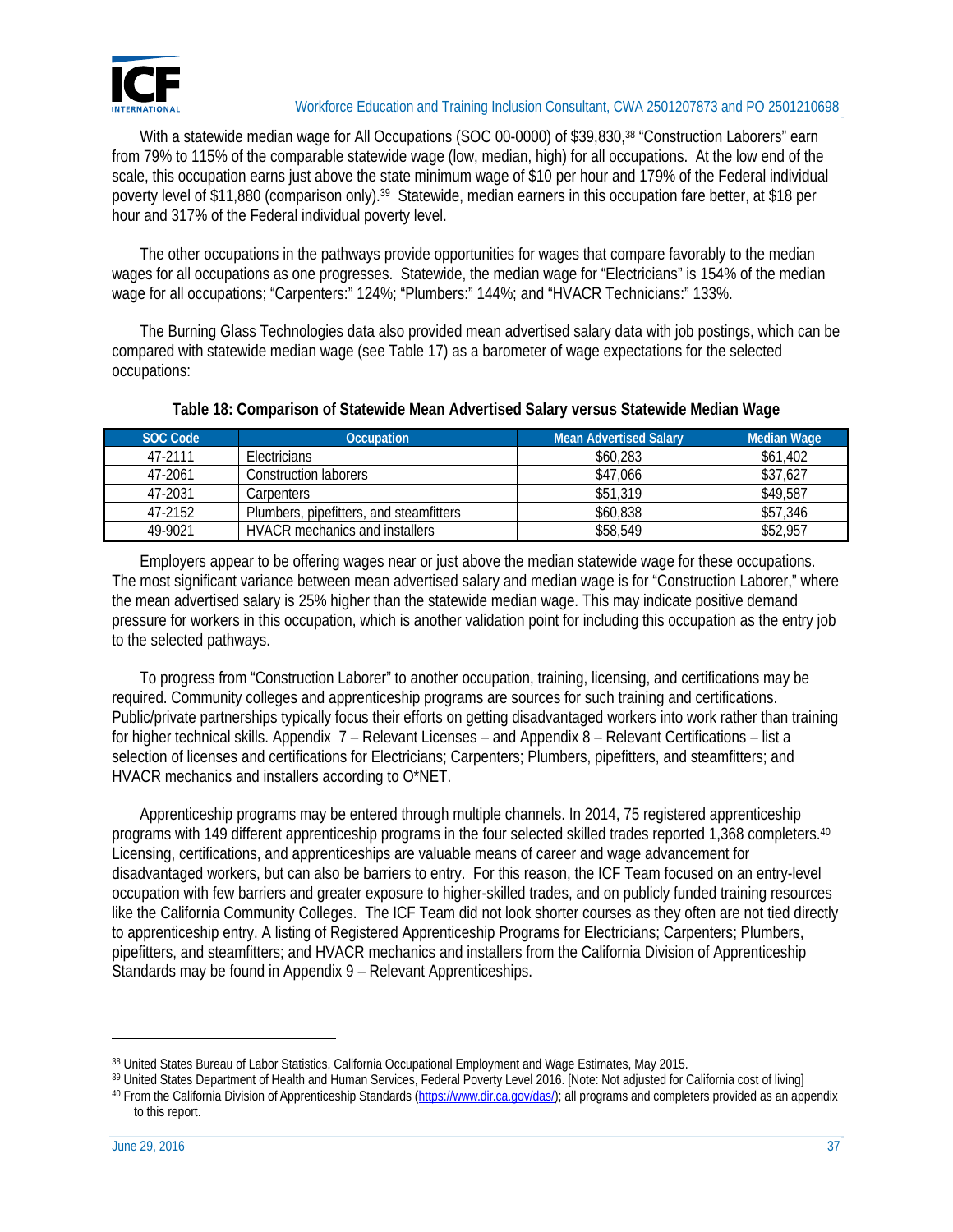

Public training resources for the skilled occupations in the pathways are available throughout the state through the California Community Colleges, which partner regionally with apprenticeship training programs. Table 19 indicates regionally the number of course sections offered in the last four school terms corresponding with these occupations:41

|                   |                                    | <b>Electrical</b>                        |                        | Carpentry                          |                                          |                        |  |
|-------------------|------------------------------------|------------------------------------------|------------------------|------------------------------------|------------------------------------------|------------------------|--|
| Region            | <b>Colleges</b><br><b>Offering</b> | <b>Total</b><br><b>Sections</b><br>Count | Apprenticeship<br>Only | <b>Colleges</b><br><b>Offering</b> | <b>Total</b><br><b>Sections</b><br>Count | Apprenticeship<br>Only |  |
| LA MSA            | 9                                  | 215                                      | 69                     | 8                                  | 328                                      | 288                    |  |
| Rest of No Cal    | 8                                  | 46                                       | 23                     | 6                                  | 66                                       | 52                     |  |
| <b>SD MSA</b>     | 3                                  | 189                                      | 162                    | 3                                  | 122                                      | 120                    |  |
| <b>SF MSA</b>     | 6                                  | 102                                      | 92                     | 6                                  | 49                                       | 5                      |  |
| Rest of So Cal    | 3                                  | 21                                       | 4                      |                                    | 2                                        | $\overline{0}$         |  |
|                   |                                    |                                          |                        |                                    |                                          |                        |  |
|                   |                                    | Plumbing                                 |                        |                                    | <b>HVACR</b>                             |                        |  |
| <b>Occupation</b> | <b>Colleges</b><br><b>Offering</b> | <b>Total</b><br><b>Sections</b><br>Count | Apprenticeship<br>Only | <b>Colleges</b><br><b>Offering</b> | <b>Total</b><br><b>Sections</b><br>Count | Apprenticeship<br>Only |  |
| LA MSA            | 6                                  | 49                                       | 23                     | 13                                 | 282                                      | $\overline{2}$         |  |
| Rest of No Cal    | 3                                  | 28                                       | 27                     | 5                                  | 73                                       | $\overline{0}$         |  |
| SD MSA            | 2                                  | 34                                       | 17                     | 3                                  | 54                                       | $\Omega$               |  |
| <b>SF MSA</b>     | 5                                  | 105                                      | 101                    | 6                                  | 161                                      | 37                     |  |

#### **Table 19: Community College Inventory for Selected Occupational Program Areas**

As the course inventory suggests, the major metropolitan regions have community colleges that actively offer courses supporting the four skilled occupations. Non-metropolitan regions, particularly in Southern California, are not as well equipped, particularly in "Carpentry" and "Plumbing." More information may be found in Appendix 6 – California Community College Inventory.

#### **2.1.4 Conclusions**

The ICF Team has presented four career pathways comprised of five occupations: an entry-level occupation (Construction Laborer) that requires minimal preparation and four skilled trades (Electrician; Carpenter; Plumber, Pipefitter, Steamfitter; and HVACR Mechanic and Installer) that require higher levels of training and certifications. The IOU WE&T centers currently provide training to infuse energy efficiency education into all four of these skilled trades to varying degrees.42 Selecting these four career pathways for IOU support will require minimal strategic adjustment in terms of IOU WE&T curriculum.

The career pathways selected have an impact on residential, commercial, and industrial energy efficiency. The ICF Team added entry-level jobs related to occupations in the Lawrence Berkeley Labs taxonomy to identify opportunities for new job market entrants, and then filtered the taxonomy to consider only O\*NET Job Zone 2 or 3 occupations, i.e., those that are suitable for entry- to mid-level career occupations. All occupations fell within the top 6 by projected job openings statewide, further validated by analysis of current job postings.

 $\overline{a}$ 

<sup>41</sup> California Community College Chancellor's Office, Management Information System Datamart. [Note: Winter, Spring, Summer, and Fall terms of 2015 included as an appendix].<br><sup>42</sup> Validated through a review of IOU training offerings at http://www.pge.com/en/community/energycenters/index.page,

https://www.sce.com/wps/portal/home/business/consulting-services/energy-education-centers, http://www.sdge.com/business/learn-andsave, and https://www.socalgas.com/for-your-business/education-and-training/energy-resource-center.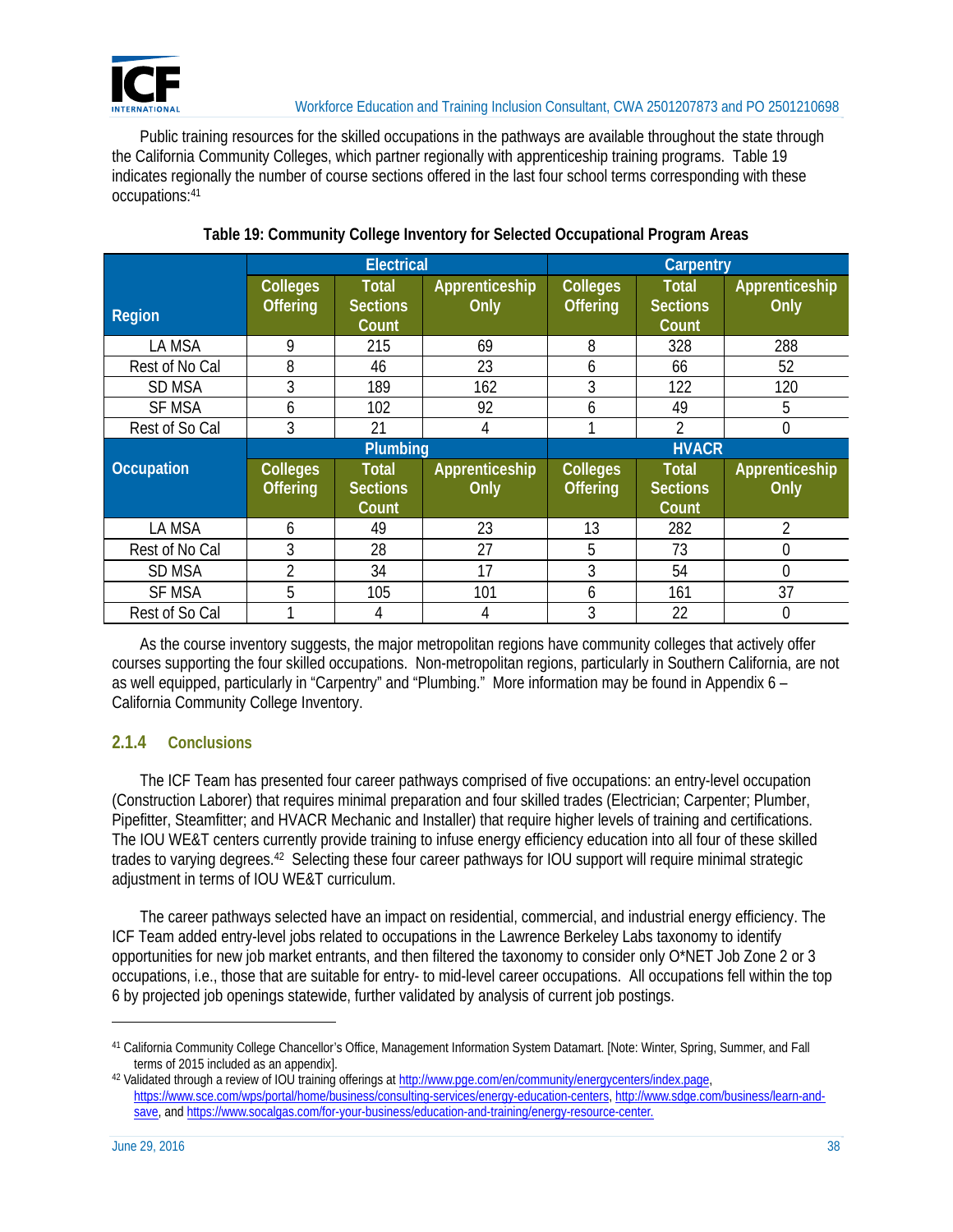

Each of the career pathways selected have growth potential in terms of job demand and wage advancement. Median wages for recommended pathway occupations compared favorably with the statewide median wage for all (not just energy-related) occupations. Mean advertised salaries were mostly higher than statewide median wages for these occupations, 25% higher in the case of Construction Laborers.

Furthermore, all career pathways have training resources for disadvantaged workers to pursue for higher skilled occupations once employed in the field. An inventory of the California Community College system courses related to these occupations demonstrated ample availability of publicly funded training in most regions for all selected occupations. The Energy, Construction, and Utilities Sector<sup>43</sup> of the Doing What Matters program in the California Community Colleges Chancellor's Office funds a team to align the educational programs of the Community Colleges with industry needs. The ICF Team highlights this Sector Team as a valuable resource for any engagement between the IOUs and Community College faculty.

The ICF Team advises four career pathways for the IOUs consideration, all launching from the entry-level Construction Laborers occupation:

| <b>Entry Level Occupation</b> | <b>Progressing To</b>                |  |
|-------------------------------|--------------------------------------|--|
| Construction laborer          | Electrician                          |  |
|                               | Carpenter                            |  |
|                               | Plumber, pipefitter, and steamfitter |  |
|                               | <b>HVACR</b> mechanic and installer  |  |

#### **Table 20: Selected Career Pathways**

The entry occupation to the four pathways, Construction Laborer, has broad exposure to the skilled construction trades, and therefore gives workers a chance to learn on the job to which occupation they are best suited.

The ICF Team concludes the IOUs should concentrate their efforts on the four selected career pathways.

### 2.2 **What is the Definition for "Relevant" Inclusion-Related Work in California? What is the Definition of "Working Relationship" with the IOUs? What Qualifies as Inclusion-Related Working Partners for the IOUs?**

#### **2.2.1 Background, Purpose, and Methodologies**

To meet the demand for skilled labor, a 2011 report<sup>44</sup> California Workforce, Education, and Training Needs *Assessment for Energy Efficiency, Distributed Generation, and Demand Response* by the Don Vial Center recommended the IOUs implement supply-side strategies that ensure California has an adequate workforce of qualified workers to perform energy upgrades, along with demand-side strategies to ensure that trained workers are employed in the broader energy efficiency market. The Don Vial Center report highlights the importance of creating meaningful job opportunities and careers in the energy efficiency sector for California's disadvantaged workers. These recommendations were rooted in California Public Utilities Commission (CPUC) 2008 adoption of a Long Term

-

<sup>43</sup> California Community College Chancellor's Office, Energy Construction and Utilities Sector Strategy [Note: Information at: http://ecusectordwm.com/]. 44 University of California, Berkeley, Donald Vial Center on Employment in the Green Economy, *Workforce Issues and Energy Efficiency* 

*Programs: A Plan for California Utilities,* May 2014.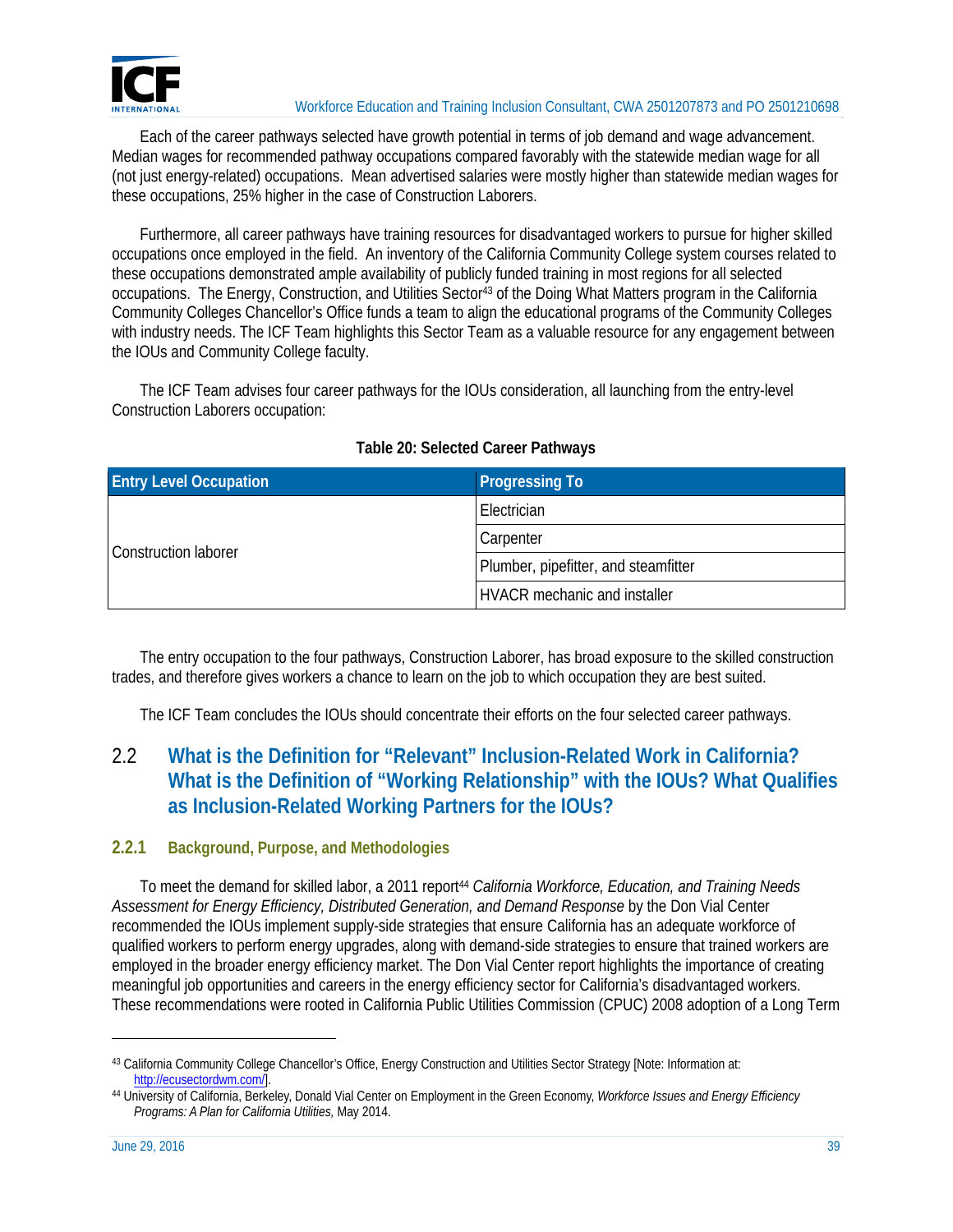

Energy Efficiency Strategic Plan45, its goal to "ensure that minority, low-income and disadvantaged communities fully participate in training and education programs at all levels of the energy efficiency industry."

The ICF Team assessed the WE&T inclusion landscape in the IOUs' territories and developed two methodologies to assess potential inclusion partners, expounded in section 2.2.4. To accurately "assess the landscape of WE&T inclusion in California and the IOUs service territories and identify potential inclusion-related partners/implementers*,"* the ICF Team identified energy efficiency inclusion workforce training programs and collected information about the programs.

#### **2.2.2 Definition of "Inclusion-Related Work"**

Inclusion-related work was defined for this study as "programs targeted at workers from disadvantaged communities that guide them towards rewarding careers in energy efficiency jobs and occupations. The focus is on identifying training programs that are preparing workers from disadvantaged communities with the skills needed by industry to perform jobs in the energy efficiency sector." 46

The ICF Team confirmed the project's definition for disadvantaged communities was the same that was presented at an IOU WE&T Stakeholder Engagement Forum held on September 23, 2015. An individual living in a targeted community is considered to be disadvantaged. The term "disadvantaged community" is defined by either: 1) a *high unemployment zip code* where the unemployment rate is either at least 150 percent of the median unemployment rate for the county or for the state, or 2) a *low income zip code* where average household income is 50% below Area Median Income (AMI).

The ICF Team used the U.S. Census Bureau, 2013 American Community Survey (ACS) to determine the household median income, metropolitan service area, and unemployment rate both by zip code and for the state of California. The ICF Team mapped the findings for the state and each of the IOUs' service territories using the GIS shape files for Zip Codes and Counties from the U.S. Census Bureau **T**opologically **I**ntegrated **G**eographic **E**ncoding and **Referencing (TIGER)** program. ArcGIS software from Esri<sup>47</sup> was used to create the maps identifying geographies that met the definition of disadvantaged communities. All zip codes in California in the Census Bureau's database were included in the data. A summary of target zip codes identifying the number of disadvantaged communities is outlined in Table 21. Detailed information including maps of disadvantaged workers by IOU territory is provided in Appendix 10 – American Community Survey (ACS) Data – and Appendix 11 – Inclusion Maps.

|                        | <b>Income</b><br>Eligible Zip<br>Codes | <b>Unemployment</b><br>Eligible Zip<br>Codes | <b>Zip Codes</b><br>Meeting Both | <b>Total</b><br><b>Disadvantaged</b><br><b>Communities</b> | <b>Total Zip Codes</b> |
|------------------------|----------------------------------------|----------------------------------------------|----------------------------------|------------------------------------------------------------|------------------------|
| <b>IOU</b>             |                                        |                                              |                                  |                                                            |                        |
| <b>PGE</b>             | 33                                     | 88                                           | 12                               | 108                                                        | 898                    |
| SCE                    |                                        | 26                                           |                                  | 30                                                         | 376                    |
| <b>SDGE</b>            |                                        |                                              |                                  | 16                                                         | 106                    |
| SCG                    | 24                                     | 42                                           |                                  | 58                                                         | 631                    |
| <b>Total Zip Codes</b> | 67                                     | 171                                          | 26                               | 212                                                        | 1,61448                |

<sup>&</sup>lt;sup>45</sup> California Public Utilities Commission, *California Long Term Energy Efficiency Strategic Plan*, September 2008.<br><sup>46</sup> ICF Statement of Work for Inclusion Consultant Scope-A and -D, submitted via email by Lisa Shell on

<sup>47</sup> www.esri.com

<sup>48</sup> There are 1,614 unique zip codes within the combined IOUs service territories--397 are served by more than one IOU--and 213 "disadvantaged target" zip codes (after elimination of duplicate zip codes that meet both facets of the definition) which represent 13% of the entire service area.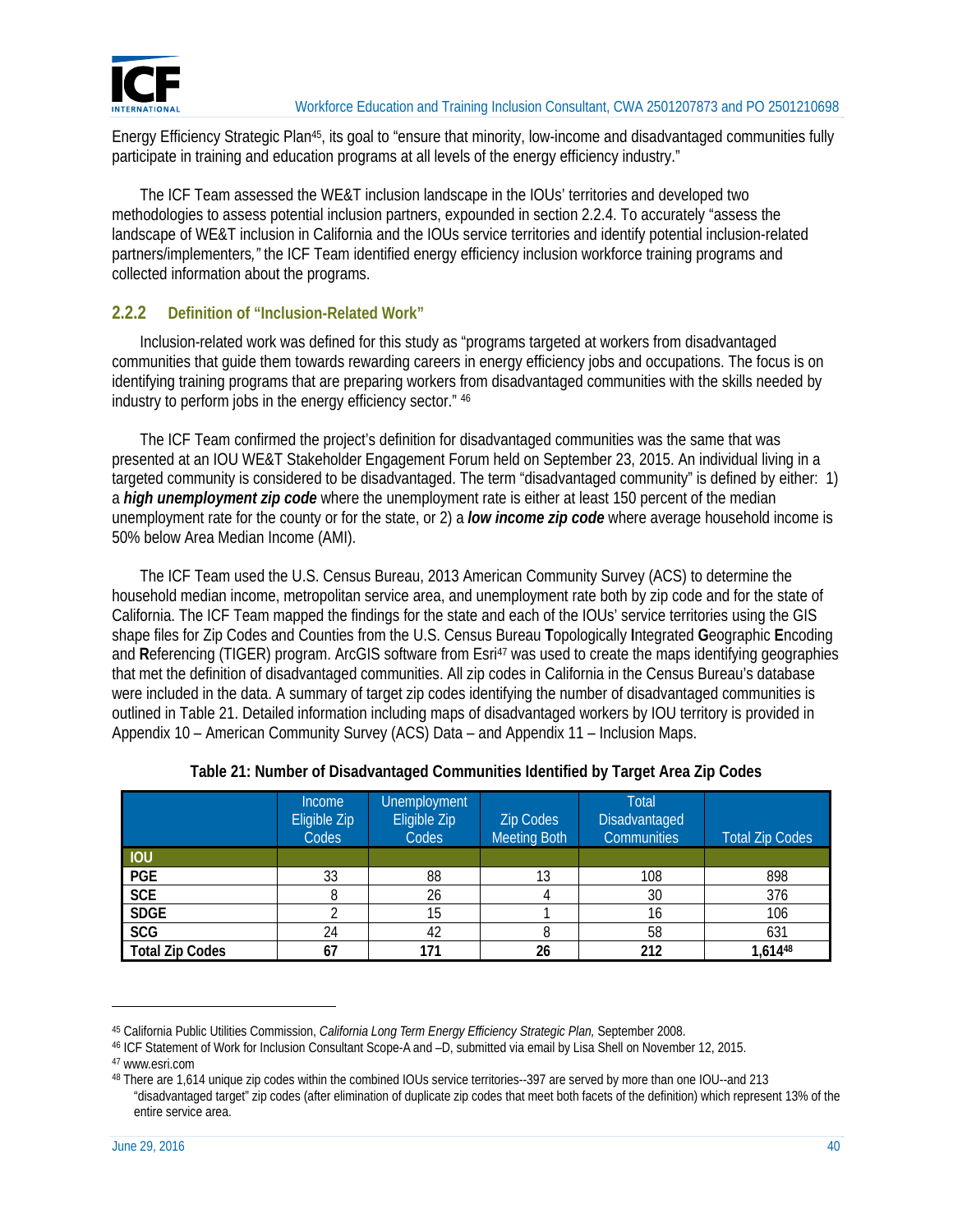

#### **2.2.3 Definition of "Qualified Inclusion Partner"**

Partnerships and collaboration are strategic alliances intended to achieve greater impact than any organization could generate on its own. In the context of the agreed upon definition of a qualified inclusion partner, the ICF Team identified and presented to the IOUs the seven characteristics of a high quality inclusion partner. These seven criteria were identified by the United States Department of Health and Human Services Self-Sufficiency Research Clearinghouse as promising practices:

- Training by itself doesn't guarantee success.<sup>49</sup> Providing disadvantaged individuals with occupational training by itself does not guarantee successful job placement and retention. Wraparound services that teach soft skills, address individual barriers to employment, help an individual prepare for and seek employment, and post-placement follow-up are required for a more holistic approach.
- Simply offering generic post-employment job coaching, guidance, advice, and training referrals is unlikely to make a difference.50 Instead of trying to be all things to all people, post-employment job coaching, guidance, advice, and training referrals should be specific to the target sector, industry, or occupation.
- Subsidized employment alone hasn't proven successful.<sup>51</sup> At a minimum, disadvantaged individuals should receive soft and hard skills training, help with job search and placement, and case management throughout and after their training.
- Work-focused strategies with support services may be more promising than using either work-focused strategies or support services alone.<sup>52</sup>
- Provide a mix of job search activities and short-term education/training, and include a strong focus on quick employment.<sup>53</sup>
- Financial work incentives combined with job coaching and guidance after being placed in a job may strengthen employment retention.<sup>54</sup>
- Hard-to-serve need, unpaid work experience, job placement, and education services to recipients with health conditions had longer-term gains.<sup>55</sup>

In addition to the characteristics of a high quality inclusion partner, the ICF Team referenced the document, Workforce Issues and Energy Efficiency Programs: A Plan for California's Utilities (Guidance Plan). Guidance Plan Recommendation 2.1.2.2 states, "for workforce inclusion, the process should identify the demand for entry-level EE workers, career advancement paths, and regional need, and prioritize programs with strong job placement track records."

The ICF Team used these guidelines to create 9 metrics the IOUs can use to assess an inclusion implementer training provider. These metrics are:

- 1. Trains in High Projection Fields Does the inclusion implementer's training focus on the high-demand EE career pathways?
- 2. Targets Disadvantaged Workers Does the inclusion implementer's mission target disadvantaged workers?
- 3. Trains Disadvantaged Workers Does the inclusion implementer train disadvantaged workers whether or not they specifically target them?

<u>.</u>

<sup>49</sup> MDRC, *Promoting Employment Stability and Advancement Among Low-Income Adults,* March, 2013.

<sup>50</sup> MDRC, *Meeting the Needs of Workers and Employers: Implementation of a Sector-Focused Career Advancement Model for Low-Skilled Adults*, October, 2014. 51 IBID

<sup>52</sup> MDRC, *What Strategies Work for the Hard-to-Employ? Final Results of the Hard-to-Employ Demonstration and Evaluation Project and* 

Selected Sites from the Employment Retention and Advancement Project, March, 2012.<br><sup>53</sup> MDRC, *Providing Earnings Supplements to Encourage and Sustain Employment*, May, 2011.<br><sup>54</sup> National Fund for Workforce Solutions, *Ch*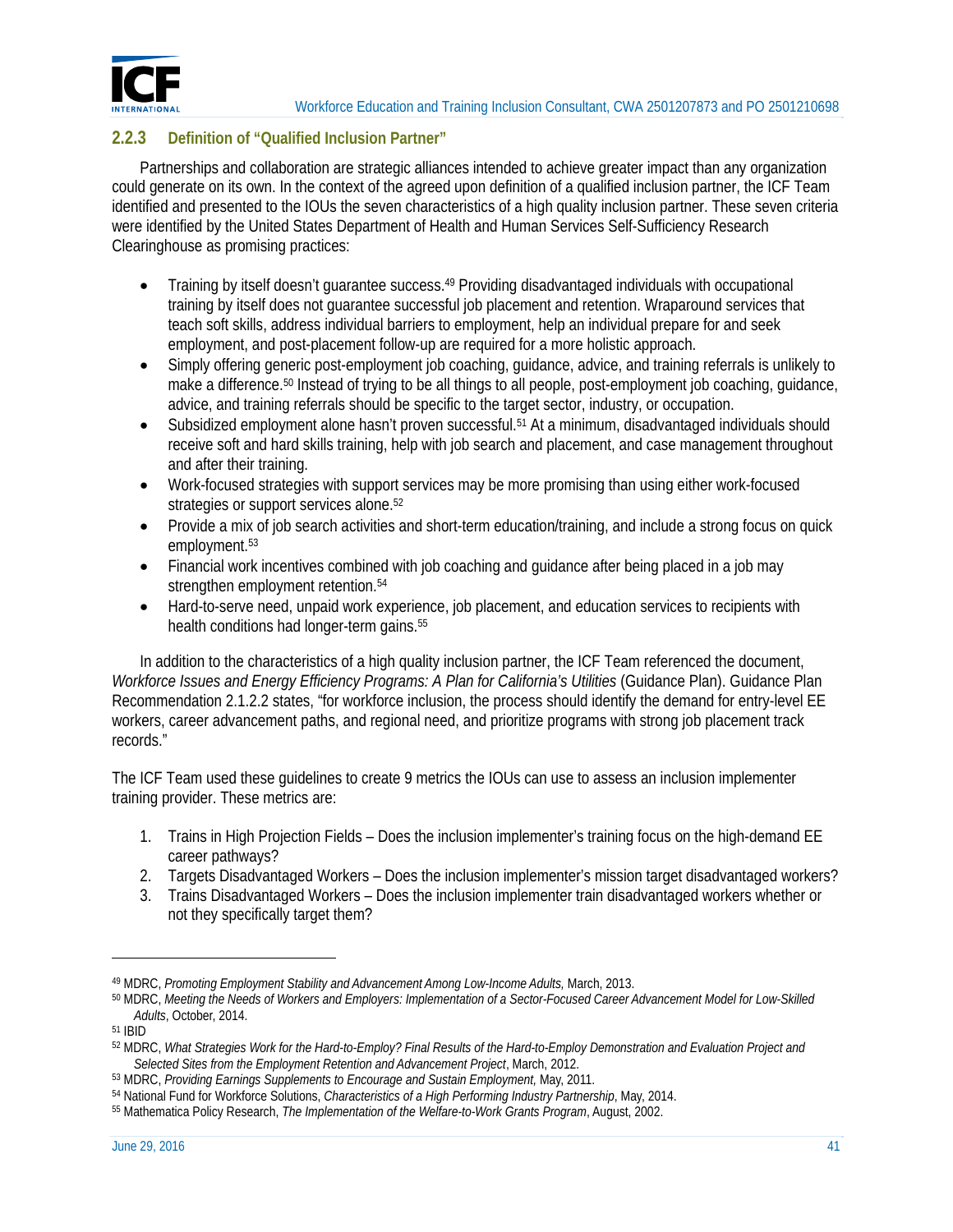

- 4. Placement Rate Does the inclusion implementer have up-to-date information on their post-training placement rate?
- 5. Job Readiness Does the inclusion implementer conduct a job readiness assessment on both skills as well as barriers to employment?
- 6. Address Barriers Does the inclusion implementer have a plan to address a worker's barriers to work? Common barriers including: transportation, child care, mental health, domestic violence, substance use, education needs.<sup>56</sup>
- 7. Supportive Services Does the inclusion implementer have supportive services that are aligned with a worker's barriers?<sup>57</sup>
- 8. Job Placement Support Does the inclusion implementer provide supports once a disadvantages worker is placed in a job to maintain retention, including guidance and job coaching?58
- 9. Type of Training Does the inclusion implementer provide both entry level and midlevel or continuing education training?59

#### **2.2.4 Identification of Energy Efficiency Inclusion Training Programs**

There is no single source or directory that listed energy efficiency workforce training programs or training providers targeting disadvantaged<sup>60</sup> populations in California. To identify energy efficiency inclusion workforce training programs, the ICF Team employed several approaches outlined below.

Initially, the ICF Team used previous and secondary research to determine which of the 49 local Workforce Investment Boards (WIBs) adopted energy efficiency sector strategies. Based on this review, if a WIB was suspected of having created an energy efficiency sector strategy, a follow-up interview was conducted. Contact information (including telephone numbers and email addresses) for the local WIBs was obtained from a previous survey conducted by ICF Team member Craft Consulting Group. Based on this review, the ICF Team identified a preliminary list of 35 local WIBs as potentially having a sector strategy in energy efficiency, energy, green building, construction, or other relevant sectors (see list of WIBs in Appendix 12 – Inclusion Implementers). All 35 WIBs on the preliminary list were contacted by telephone to confirm whether they currently had an energy efficiency training program. If they had a program, the ICF Team asked about their program including the name of the program operator, the target population, and type of training provided. While many of the WIBs did not respond within the study timeframe, 13 of the 35 WIBs responded and information on six additional programs were obtained from their websites or secondary sources.

Since the energy efficiency inclusion workforce training landscape includes organizations other than WIBs, the ICF Team identified additional training programs through internet searches, literature review of third party reports, and examination of relevant organizations' websites such as the California Workforce Development Board, The California Eligible Training Provider List (ETPL)<sup>61</sup>, California Energy Commission, Environment California Research & Policy Center, American Council for an Energy-Efficient Economy (ACEEE), and the U.S. Environmental Protection Agency. The ICF Team focused on identifying inclusionary training programs that were specific to energy efficiency or construction skilled trade jobs and occupations. The primary objective was to develop an inventory of energy

 $\overline{a}$ 

<sup>56</sup> University of Maryland School of Social Work, *Online Work Readiness Assessment Barriers to Work and Post Assessment Experiences*, August 2011.<br>57 IBID

<sup>&</sup>lt;sup>58</sup> IBID<br><sup>59</sup> MDRC, *Opening Doors: Expanding Educational Opportunities for Low-Income Workers*, May 2001.

<sup>60</sup> For purposes of this study, disadvantaged workers was defined as: Low Income, Long-term Unemployed, Underserved or Troubled Youth, Women, Minority Populations, Previously Incarcerated, Veterans, Single custodial parents<br><sup>61</sup> California's Eligible Training Provider List (ETPL) was established in compliance with the Workforce Investment Act (WIA) of 199

amended by the Workforce Innovation and Opportunity Act (WIOA) of 2014 to provide customer-focused employment training resources for adults and dislocated workers. Training providers who are eligible to receive Individual Training Accounts (ITAs) through WIOA Title I-B funds are listed on the ETPL.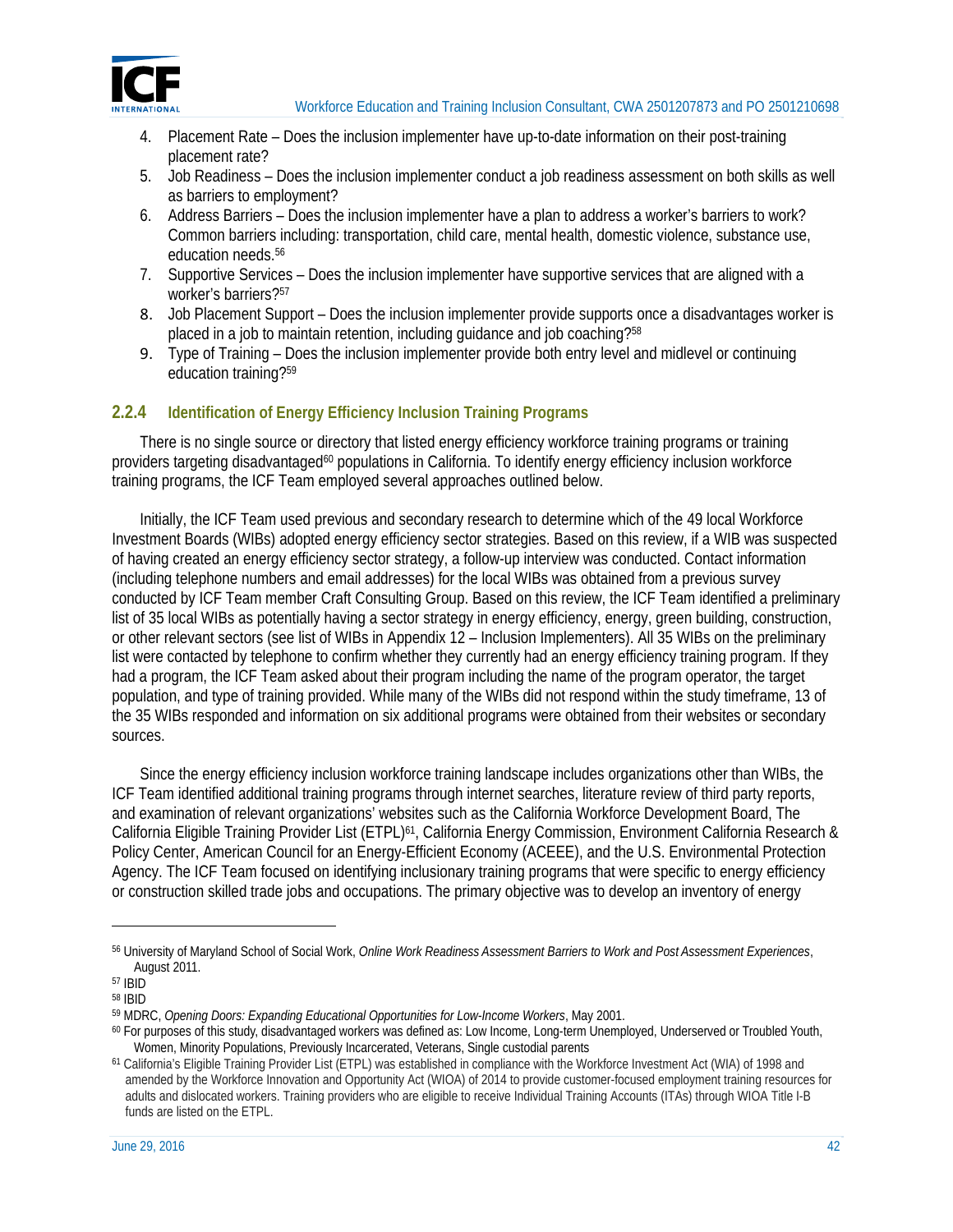

efficiency job training programs targeting disadvantaged workers. The IOUs also contributed a list of training providers. The secondary research resulted in a preliminary list of 76 program operators potentially having a qualified energy efficiency inclusion training program. Website searches and telephone calls were made to determine whether or not these were qualified energy efficiency inclusionary training programs and that they were still in existence. The preliminary list of program operators identified by secondary research was then adjusted to a final list consisting of 72 organizations (see list of additional program operators in Appendix 12 – Inclusion Implementers).

Additionally, at the request of the IOUs, the ICF Team conducted secondary research on community-based organizations that had been awarded a federal contract from either the United States Department of Labor or United States Department of Health and Human Services or had received a grant from a philanthropic foundation. ICF identified 60 such community-based organizations. These organizations were not asked specific questions about their training programs but the list is included in Appendix 12 – Inclusion Implementers – for future reference.

#### **2.2.5 Data Collection to Map Current Inclusion Implementers**

The ICF Team contacted program directors (or other knowledgeable people familiar with the program) from the preliminary list of 72 program operators and training providers. After conducting an initial web search, the ICF Team contacted all 72 and conducted telephone interviews asking a series of questions based on the 9 metrics (see Appendix 13 – Inclusion Implementers Questions). The ICF Team held phone conversations or email exchanges with 39 of the community-based and private organizations. The questions assisted the team in gathering necessary, relevant information about the EE inclusion training landscape. This information was captured in an Excel database (Appendix 12 – Inclusion Implementers) consisting of:

- 1. Program or training location.
- 2. Name of the program.
- 3. Type of training offered.
- 4. Certifications and licenses offered.
- 5. Occupations targeted.
- 6. 'Continuum of services' offered (pre-training skills assessment; remedial education; training; job readiness; job placement; on-the-job training).
- 7. Organization's Mission.

Each training program was grouped by IOU service territory.

#### **2.2.6 Assessment of the Inclusion Landscape**

Guidance Plan Recommendation 2.1.2.2<sup>62</sup> stated, "for workforce inclusion the process should identify the demand for entry-level EE workers, career advancement pathways, and regional need, and prioritize programs with strong job placement track records." Classifying inclusion implementers into a category will assist the IOUs in developing a partnership strategy for each program. Currently, there is no set standard for evaluating a program.

The ICF Team developed two methodologies that can be used by the IOUs to categorize inclusion implementers. The first is a Quadrant-Matrix approach where the IOUs categorize inclusion implementers based on their focus on disadvantaged workers (y-axis) and the training alignment with high demand EE jobs (x-axis). A second is a Yardstick-Approach where the IOU develops a binary evaluation criteria and assesses an inclusion implementer against the metric.

<sup>62</sup> University of California, Berkeley, Donald Vial Center on Employment in the Green Economy, *Workforce Issues and Energy Efficiency Programs: A Plan for California Utilities,* May 2014.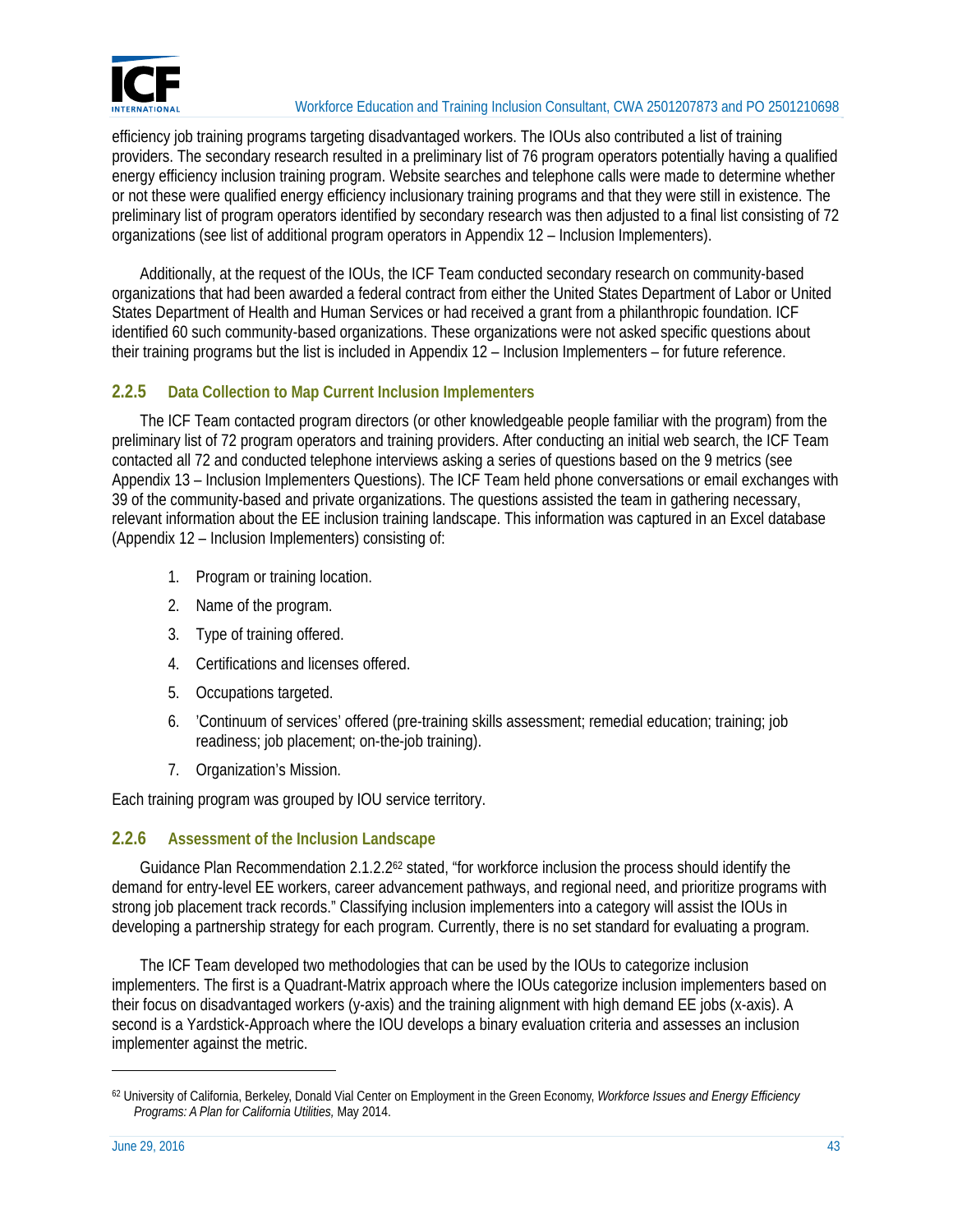

The Quadrant-Matrix approach provides a way to quickly assess an inclusion implementer but it is limited in its ability to rank inclusion implementers within the quadrant. Exhibit 5 outlines the criteria used for the Quadrant-Matrix inclusion implementer approach. Providers falling in Quadrant 1 have the greatest alignment with goals of bringing energy efficiency training to disadvantaged populations.

| (High<br>Low)             |                                                                                                                                                                                                                                                                                                                                 |                                                                                                                                                                                                                                                                                                                                        |
|---------------------------|---------------------------------------------------------------------------------------------------------------------------------------------------------------------------------------------------------------------------------------------------------------------------------------------------------------------------------|----------------------------------------------------------------------------------------------------------------------------------------------------------------------------------------------------------------------------------------------------------------------------------------------------------------------------------------|
|                           | Ouadrant 1                                                                                                                                                                                                                                                                                                                      | Ouadrant 2                                                                                                                                                                                                                                                                                                                             |
| High)                     | Trains in High Projection Fields<br><b>Targets Disadvantaged Workers</b><br><b>Trains Disadvantaged Workers</b><br><b>Knows Placement Rate</b><br><b>Conducts Job Readiness Assessment</b><br><b>Addresses Barriers</b><br>Provides Supportive Services<br>Provides Job Placement Support<br>Entry Level and Mid-level Training | Doesn't Train in High Projection Fields<br><b>Targets Disadvantaged Workers</b><br><b>Trains Disadvantaged Workers</b><br><b>Knows Placement Rate</b><br><b>Conducts Job Readiness Assessment</b><br><b>Addresses Barriers</b><br>Provides Supportive Services<br>Provides Job Placement Support<br>Entry Level and Mid-level Training |
| Inclusion Focused<br>(Low | Ouadrant 3<br>Trains in High Projection Fields<br>Doesn't Target but May Train Disadvantaged<br>May Know Placement Rate<br>May Conduct Job Readiness Assessment<br>Doesn't Address Barriers<br>May Provide Supportive Services<br>May Provide Job Placement Support<br>May Provide Either Entry Level or Midlevel<br>Training   | Ouadrant 4<br>Doesn't Train in High Projection Fields<br>Doesn't Target but May Train Disadvantaged<br>May Know Placement Rate<br>May Conduct Job Readiness Assessment<br>Doesn't Address Barriers<br>May Provide Supportive Services<br>May Provide Job Placement Support<br>May Provide Either Entry Level or Midlevel<br>Training   |

#### **Exhibit 5: Quadrant- Matrix Inclusion Implementer Methodology**

A second assessment methodology is known as the yardstick methodology. In this approach, the ICF Team developed two "yardsticks." Each of the two yardsticks are divided into "dimensions," or major aspects of an evaluation area based on the 9 metrics. For each metric, a course may score 1 (yes), 0 (no), or "na" (not applicable). If a criterion is not applicable to a given inclusion implementer, that criterion is not considered in the scoring. An implementer's overall score in a dimension is determined by the actual score divided by the total possible score.

#### *1. Qualified Inclusion Partner*

- *1.1. Mission States Targeting Disadvantaged Workers*
- *1.2. Trains Disadvantaged Workers from Targeted Zip Codes*
- *1.3. Job Skills Assessment*
- *1.4. Barrier Identification and Removal*
- *1.5. Supportive Services*
- *1.6. Job Placement Support*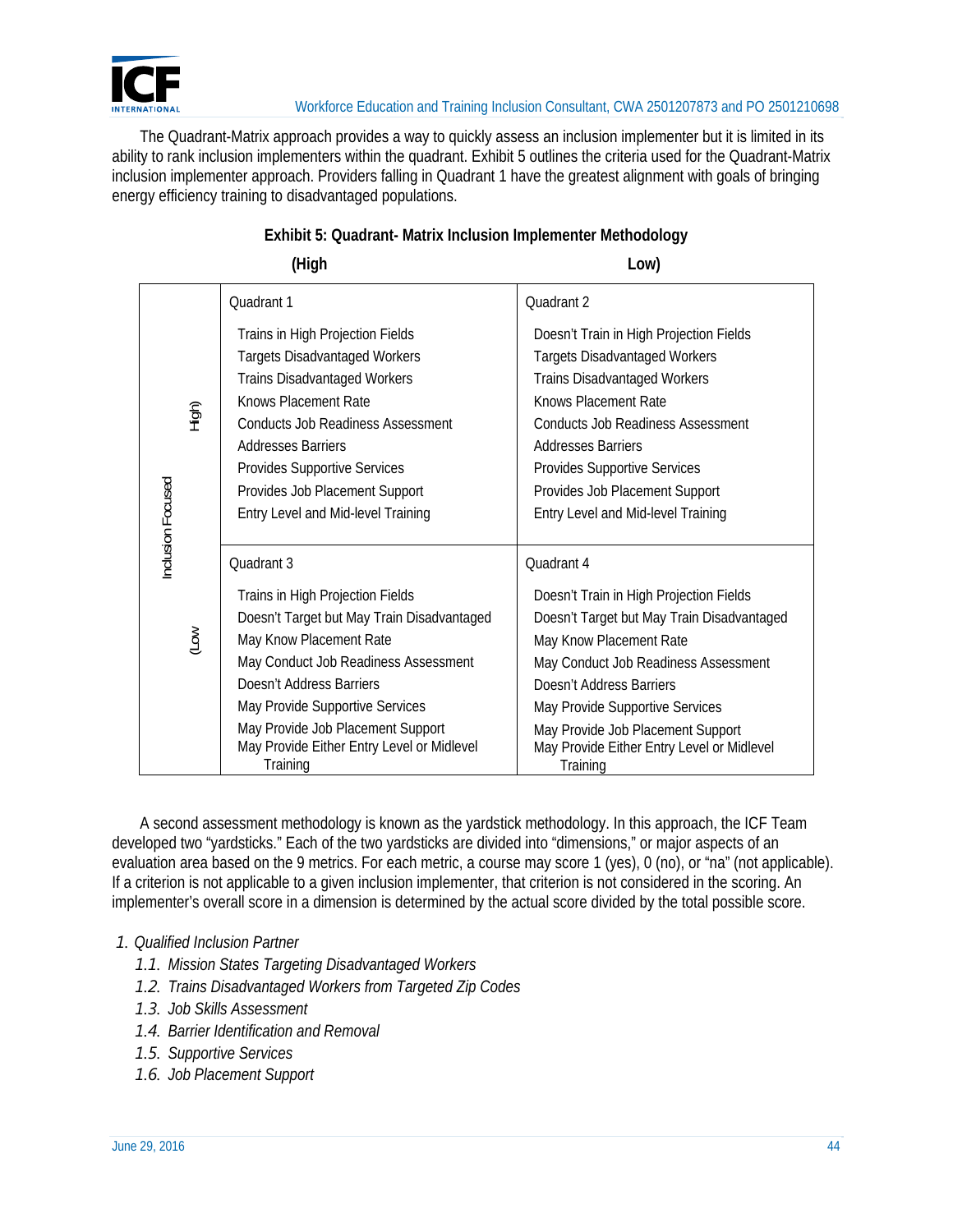

- *2. Training Alignment with High Demand Energy Efficiency Careers* 
	- *2.1. Trains in High Demand Careers*
	- *2.2. Placement Rate*
	- *2.3. Certification*
	- *2.4. Multiple Training Levels Including Continuing Education*

Providers plotted higher on the X (Inclusion) and Y (Quality Program) axes of the scatterplot have the greatest alignment with goals of bringing energy efficiency training to disadvantaged populations.

The scoring was conducted by two different raters with Masters in Organizational Design, both independently scoring the inclusion implementer based on the web search materials and information gained from interviews. Both raters are experienced in criterion-referenced evaluation using similar instruments. If there was a discrepancy between the raters' scores, they met to discuss their scoring rationale and agree on an appropriate resolution.

The challenge for the ICF Team is that a number of the dimensions needed further clarity and discussion. There are several criteria the IOUs may want to add to the metrics including program cost, which can be an enrollment deterrent for disadvantaged workers. However, the methodology does hold promise for IOUs searching out ways to find inclusion implementers. The advantage of the yardstick methodology is it allows the IOUs to compare one program against another. Results of the rankings are modeled in Exhibit 6, and results of yardstick evaluations are in Appendix 12 – Inclusion Implementers. The regression line indicates there is a correlation between focused on inclusion and training alignment with energy efficiency careers.



For organizations that rank high in terms of meeting the needs of disadvantaged workers and training in high demand EE careers (e.g., Quadrant 1 in the Matrix Methodology), the IOUs use Guidance Plan Recommendation 2.1.1.1 to consider potential partner options. Potential ways to partner that align with the Guidance Plan Recommendation 2.1.1.1.1. include:

- Curriculum review/improve of EE training program.
- Instructor training on new technology.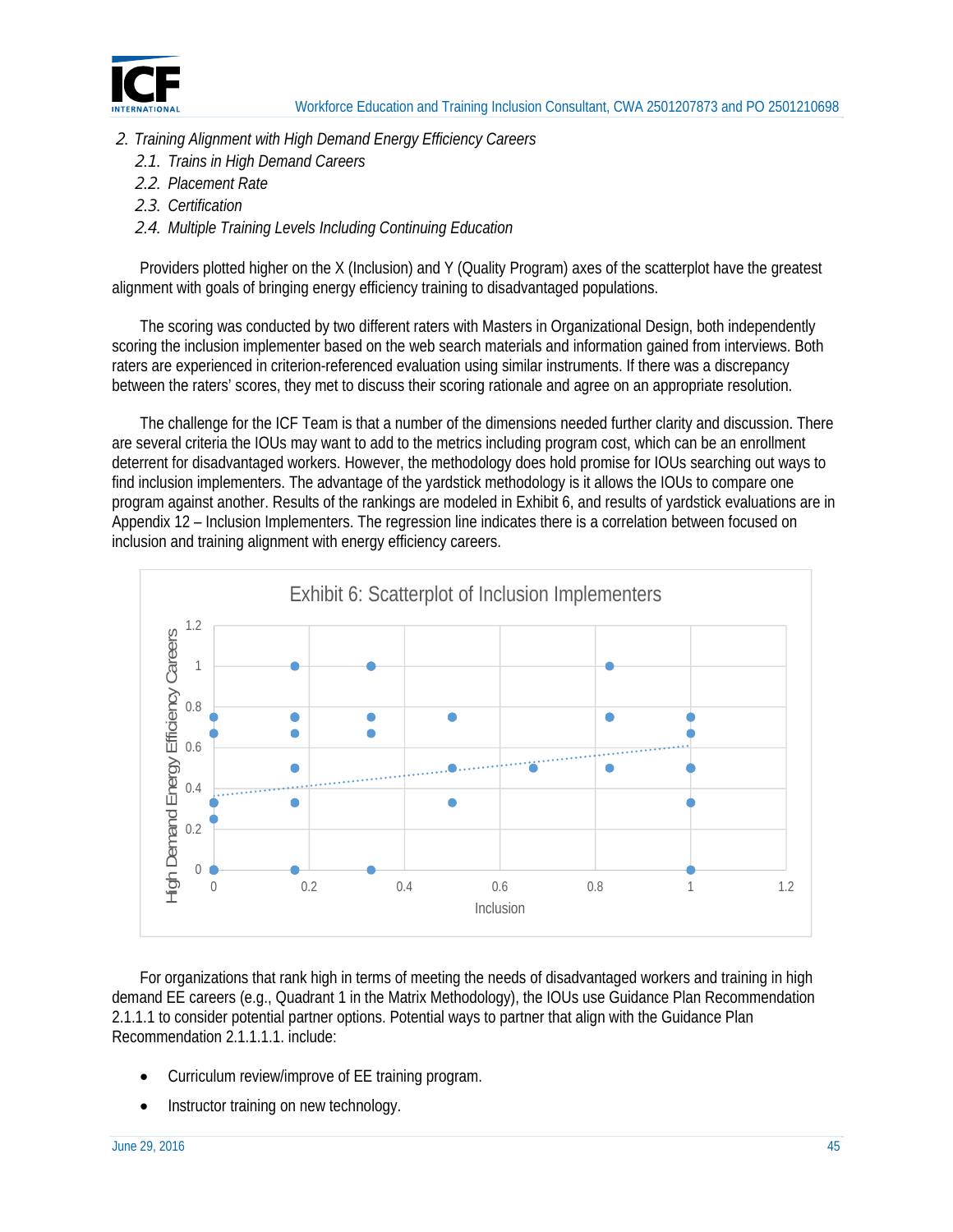

- Marketing of inclusion implementers' existing training.
- If desired, allowing of WE&T space to conduct training.

Additionally, several programs rank high in training in high demand jobs but do not place a priority on training disadvantaged workers (e.g., Quadrant 3 in the Matrix Methodology). The IOUs can partner with these organizations through Guidance Plan Recommendation 2.1.2.1., which states, "for energy savings, the process should identify priority occupations, skills gaps, skills standards and certifications, and intervention strategies, and prioritize interventions by energy savings potential and scale of impact." These partnership opportunities may include:

- Curriculum review/improve EE training program.
- Instructor training on new technology.
- Marketing of existing training.
- If desired, allowing of WE&T space to conduct training.

For organizations that targeted disadvantaged workers but may not necessarily be training participants in highdemand EE careers (e.g., Quadrant 2 in the Matrix Methodology), the IOUs can align their partnership opportunities with Guidance Plan Recommendation 2.2.2.3. A number of inclusion implementers in this area target disadvantaged workers but provide short-term skills training not aligned with high-demand EE careers. Potential partner opportunities with these inclusion implementers include:

- Share information on high-demand EE careers.
- Link inclusion implementers with high quality programs so disadvantaged workers can align training with career pathways.
- Provide EE training content for inclusion implementer to use.

The last category of programs does not focus on disadvantaged workers and is not focused on high-demand careers (e.g., Quadrant 4 in the Matrix Methodology). Our research indicated that programs in this quadrant many fall into two categories: 1) the program is currently not operating due to lack of funding or low enrollment; 2) the program targets mid and senior level workers for skills upgrades. For these programs, the IOUs may align their partnership goals with Guidance Plan Recommendation 2.1.2. Partnership opportunities can include:

- Supporting inclusion implementer in developing a new training program aligned with high-demand EE careers.
- Instructor training on new skills needed for addressing Energy Efficiency savings above code
- Marketing of existing training
- If desired, allowing of WE&T space to conduct training
- Train-the-trainer programs offered by the IOUs

#### **2.2.7 Conclusion**

Findings from the ICF Team's research indicates that there are four types of entities when it comes to training disadvantaged workers:

- Local workforce development boards;
- Non-profit community-based organizations;
- Educational institutions (technical/vocational schools & community colleges); and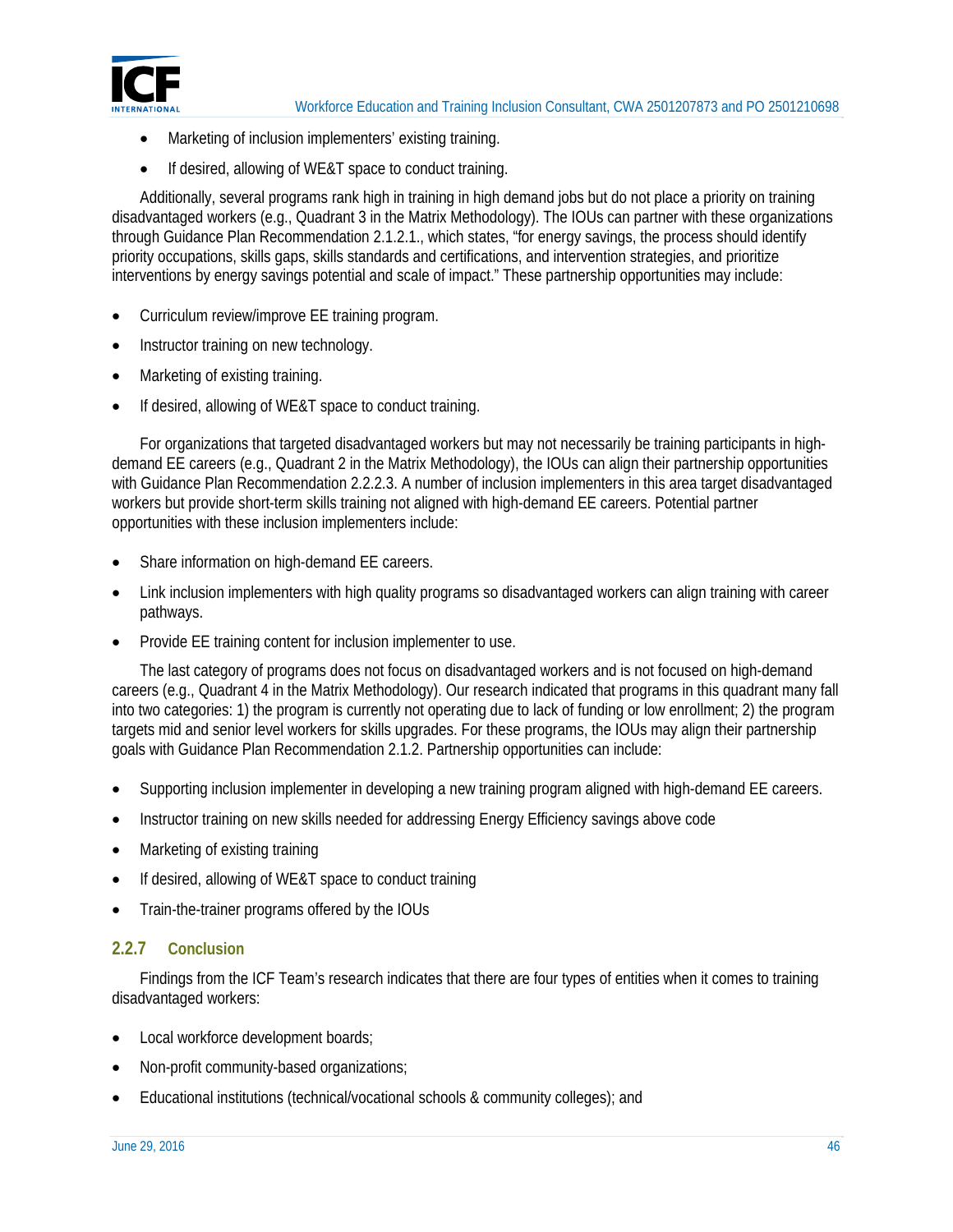

#### Labor union apprenticeship programs.

Common entry points for disadvantaged workers into EE or construction skills training programs tend to be local workforce development boards and community-based organizations. These types of organizations are not only located in or near communities with large populations of disadvantaged workers, but they are also directly involved with assisting them based on their stated missions, charters, and policies. They also contain the knowledge, expertise, and resources in the areas of social and soft skills that have been deemed necessary to successfully address the needs of disadvantaged individuals prior to entering the workforce.

A common issue with training programs targeting disadvantaged workers is sustainability, both in terms of participant demand and financing. Since the programs exist to serve disadvantaged workers, a program will not be successful unless it has a steady source of participants. Marketing, recruiting, and worker demand are all important to the success of these training programs. The lack of money to sustain the costs of a training program has also been a problem for both local workforce development boards and community-based organizations. Federal, State, and Foundation grants have been used to build and operate occupational training programs, but grants are not sustainable and too often the training program disappears when the grant expires. Community-based organizations, which are non-profits, obtain their funding through donations, sponsors, and grants, which may not be consistently provided to the organization over time. In a follow up to a 2014 Craft Consulting Group survey approximately onequarter of the identified programs were no longer in operation.

The ICF Team developed two methodologies (see Exhibits 5 and 6) the IOUs can use to assess inclusion implementers' program alignment with the goals and priorities of the IOUs. Both methodologies have limitations and need additional discussion on the indicators or metrics but are starting points to developing a framework for working with inclusion implementers.

#### 2.3 **What is an effective inclusion infrastructure for California and what is the IOUs' role in this vision and infrastructure?**

#### **2.3.1 Project Background, Purpose, and Methodologies**

California's vision is to have a workforce by 2020 that is trained and equipped to achieve California's economic energy efficiency and demand-side management potential.*63* To achieve this vision, it is important to improve access to energy efficiency jobs, identify career pathways, refine skill and training requirements, and collaborate with program implementers who can deliver. Goal 2 of the CPUC's WE&T Plan is to "ensure that minority, low income and disadvantaged communities fully participate in training and education programs at all levels of the Demand Side Management and the energy efficiency industry.<sup>64"</sup> Implementation strategies include training that increases participation from disadvantaged workers and provides career pathways leading to middle income opportunities.

The Statewide WE&T Program represents a portfolio of education, training and workforce development strategies and programs funded by or coordinated with the California IOUs. Education and training is a vital component in supporting the achievement of the IOUs' energy savings targets and the workforce objectives set forth in the California Long Term Energy Efficiency Strategic Plan. WE&T has become an important crosscutting activity for the IOUs in an effort to not only educate and train current workers, but to prepare future workers to successfully perform the jobs needed to help achieve the near- and long-term and energy savings targets planned for by the IOUs and California's clean energy goals.

.<br>-

<sup>63</sup> CPUC, *"California Energy Efficiency Strategic Plan"*, Workforce Education and Training, January 2011 Update

<sup>64 2013-2014</sup> Energy Efficiency Plan, Statewide Workforce, Education and Training Program, Program Implementation Plan, found at: http://eestats.cpuc.ca.gov/EEGA2010Files/SCG/PIP/2013/Clean/7%20SW%20-%20SCG%20SW%20WET%20PIP%201\_14\_13.pdf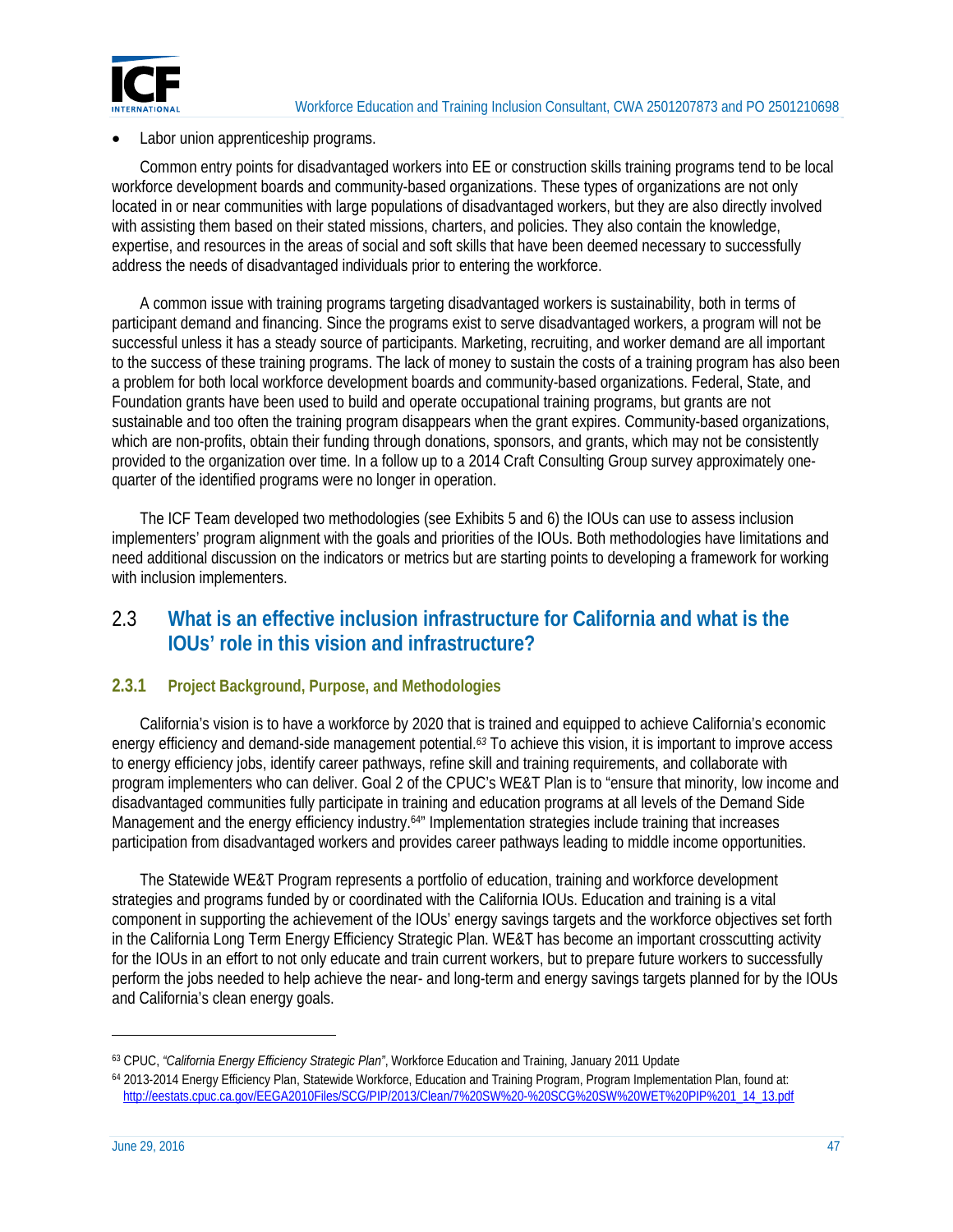

The ICF Team conducted secondary research of existing inclusionary training programs' websites, a literature review of third party research reports and studies, and Internet research to identify relevant inclusionary training programs. In reviewing the current landscape, the ICF Team reviewed inclusionary training programs that are specific to energy efficiency. Given the tendency of workforce development practitioners to integrate energy efficiency training and practices into various other occupations, the ICF Team also reviewed existing literature on the skilled trades (such as electrician, HVAC technician, etc.) inclusionary training programs around the country. Third, the ICF Team researched reports/studies on construction training programs, inclusionary programs for disadvantaged workers, and skills training that were not specific to a particular demographic group.

To identify the energy efficiency inclusion training infrastructure in California, the ICF Team conducted Internet searches and literature review of existing reports and documented sources included in Appendix 15 – Secondary Research Resource Documents.

#### **2.3.2 Definition of an Effective Inclusion Infrastructure**

The Oxford English Dictionary defines "effective" to mean *"successful in producing a desired or intended result."* To achieve the State's long-term energy efficiency WE&T goals and vision, it is important to understand the existing training landscape, how it's working, and whether there are best practices that would improve outcomes.

#### **2.3.3 Current Energy Efficiency Workforce Development Training Infrastructure in California**

According to a 2010 Report by Environment California Research & Policy Center, there are about 298 clean energy education and training programs in California<sup>65</sup>. These programs range from single-course to multi-course programs and include multi-year apprenticeships, community college programs for career entry, and short-term certification-preparation courses for unemployed or underemployed workers. Energy efficiency training is a subset of clean energy education and training programs and accounts for approximately 17% of the total or roughly 51 of the 298 programs. The breakdown of program operators is displayed in Exhibit 7.



<sup>65</sup> Environment California Research & Policy Center, *Building a Clean Energy Workforce: Preparing Californians for New Opportunities in the State's Green Economy*, Spring 2011.

-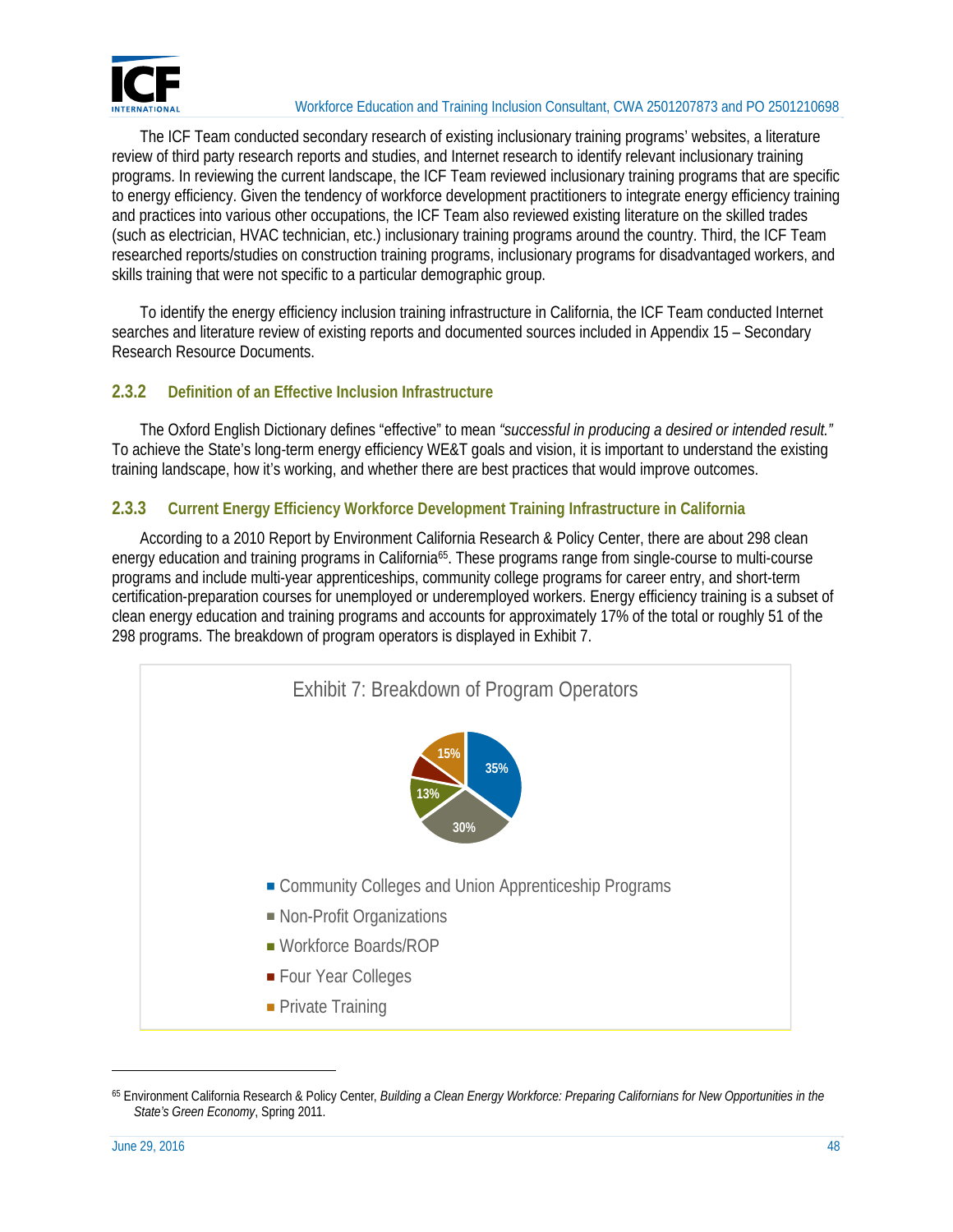

A study by Lawrence Berkeley National Laboratory (LBNL) defined the Energy Efficiency Services (EES) Sector Workforce, Education and Training programs to include "labor union and trade association training programs, community and technical college programs, specialty energy efficiency targeted programs developed through ratepayer funding sources, third-party and trade association programs supporting energy efficiency, third-party certificate and accreditation efforts that focus on energy efficiency, and four-year and post-baccalaureate programs. These offerings span various occupational categories due to the multidisciplinary nature of energy efficiency and are being refined as the EES Sector becomes more established."66

The majority of green job training programs in the state target entry-level workers, with relatively few programs available for teachers, trainers, or program administrators. The most robust and thorough technical or hard skills training for EE occupations and related skilled trades is provided by a few types of institutions. Labor Unions operate multi-year registered apprenticeship programs that have begun to incorporate energy efficiency skills training into their existing curricula for new electricians, plumbers and other skilled workers in the construction trades. These apprenticeship programs emphasize high-quality training and ongoing education while incorporating new technologies. Both community colleges and technical or vocational schools have the ability to create training programs that culminate with the student obtaining certification(s) in the related field. With their strong presence throughout the state, their flexibility in accommodating students from all backgrounds, and their rich pool of faculty expertise, community and technical colleges are major providers of energy efficiency training in California. These institutions are not only important because they provide a stepping-stone to higher-level careers, but also because they work closely with community-based non-profits, unions, and utilities to broaden access to training programs.<sup>67</sup>

#### **2.3.4 Training Programs that Target Disadvantaged Workers**

Research indicates that there are challenges with fragmentation and coordination in the California workforce system. Commenting on preliminary results from the Don Vial Needs Assessment, RJW Consulting found, "California's present workforce system is characterized by poorly aligned funding streams and often ill-defined roles for the institutions involved in carrying out the range of workforce development functions. This fragmentation and lack of coordination has resulted in concerns that many programs are "chasing" after workforce dollars without sufficient attention to coordination."68 There are a few types of organizations that specifically recruit or have a vested interest in recruiting disadvantaged workers for job training. Community-based organizations (CBOs) and workforce development boards provide services to disadvantaged workers, but are best suited to provide soft skills training and other job search resources. Often these organizations partner with technical or hard skills training institutions for their constituents.

The roles of recruiting disadvantaged workers, providing soft skills training and other supportive services, and technical training may be played by different providers, but for a successful job-training program for disadvantaged workers, all elements need to be included. Therefore, partnering or collaboration to deliver a comprehensive solution is important. Industry partnerships are highly effective at solving workforce development challenges and tend to share a number of common characteristics.<sup>69</sup>

#### **2.3.5 Best Practices for Inclusion-Related Work in the Nation**

Construction sector best practices for inclusion of disadvantaged workers revolve around sector strategies, preapprenticeship programs, and the development of career pathways to create a pipeline of skilled workers in the construction trades. These programs are typically aimed at target populations including at-risk and disadvantaged youth and women, low-income individuals, the long-term unemployed, the previously incarcerated, minority

<sup>66</sup> Lawrence Berkeley National Laboratory, *Energy Efficiency Services Sector: Workforce Education and Training Needs*, March 2010.<br><sup>67</sup> Ibid

<sup>&</sup>lt;sup>68</sup> RJW Consulting, California's Workforce Education and Training Needs Assessment: An Interim Update, August, 2010.<br><sup>69</sup> National Fund for Workforce Solutions, Characteristics of a High Performing Industry Partnership, M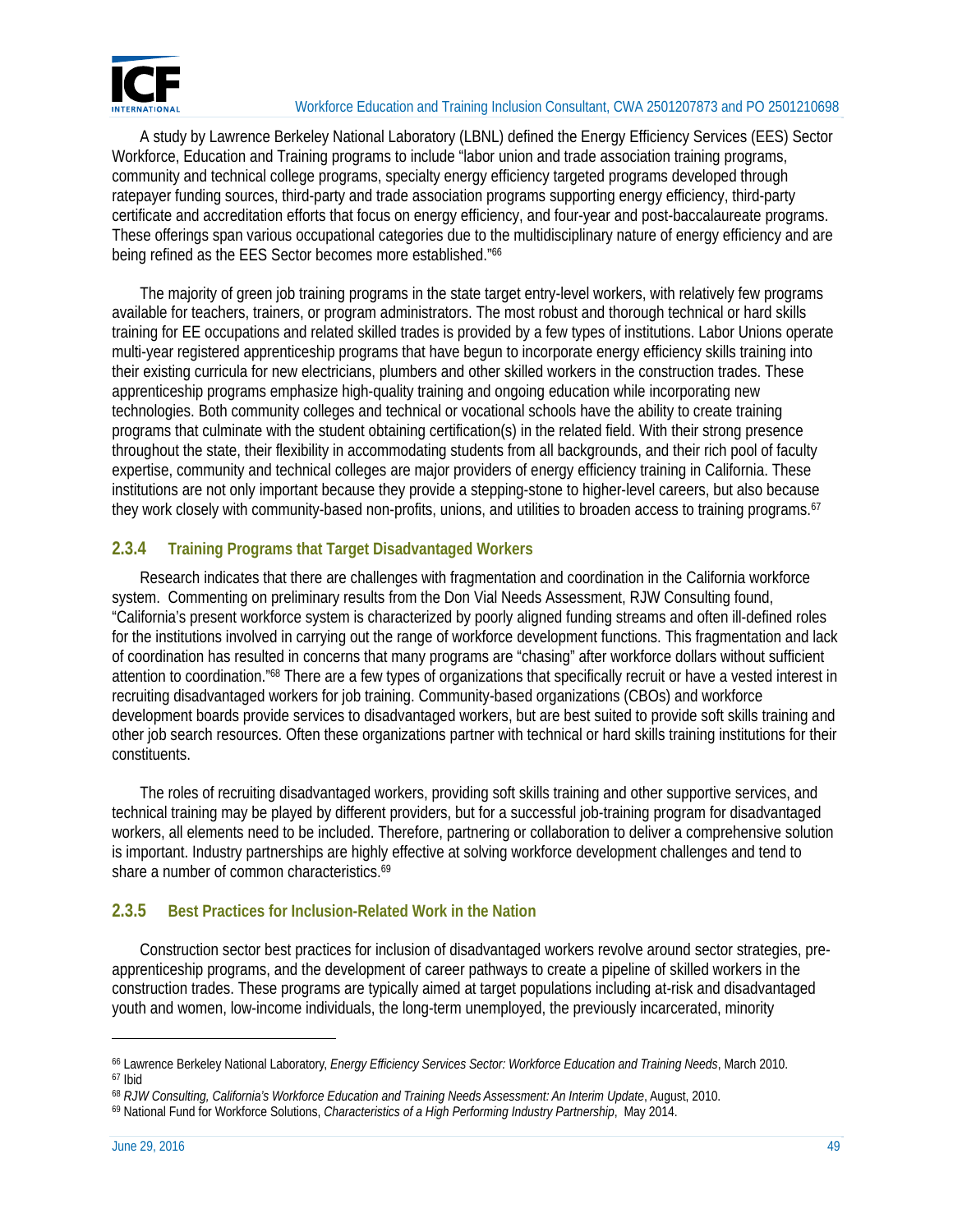

populations, military veterans, and single custodial parents. The target population will depend on various factors such as the mission of an organization, what funding source is being used, or the circumstances of certain individuals in a particular community. Examples of successful programs can be found online at the National Association of Workforce Boards website: http://www.nawb.org/promising\_practices.asp and the Building California Construction Careers (BC3) website: http://www.buildingc3.com/doc.asp?id=2885.

A best practice is commonly defined as "a technique or methodology that, through experience and research, has been proven to reliably lead to a desired result."<sup>70</sup> A best practice represents a tested and proven method, technique, or process that has consistently shown results superior to those achieved by other means. The ICF Team's research identified five research-supported best practice elements for disadvantaged workers including:

- Workforce Sector Strategies
- Pre-Apprenticeship Training;
- Skill Standards and Credentials
- Career Readiness and Supportive Services; and,
- Job Placement and Follow-up Support Services.

Documented best practices are discussed under each of these topics.

Through workforce sector strategies and quality pre-apprenticeship programs employers are reporting increases in worker productivity, reductions in customer complaints, and declines in staff turnover, all of which reduce costs and improve the competitiveness of their companies.

#### **WORKFORCE SECTOR STRATEGIES**

Workforce boards and CBOs are adopting sector strategies to help disadvantaged workers find living wage jobs in occupations with career ladders for advancement. Sector strategies are industry partnerships with employers, training and education institutions, labor and community stakeholders, and others who come together to plan and implement training programs.<sup>71</sup> Sector strategies are considered a best practice approach<sup>72</sup> and are designed to meet the needs of employers for skilled workers, while benefitting workers through placement in career-track jobs and career advancement opportunities. Employer involvement includes identifying skill gaps, but also in committing to co-fund training of incumbent workers and/or hire graduates of training programs.73 The Energy Efficiency Workforce Sector Strategy portal, coordinated by PG&E, also believes the implementation of a sector strategy approach to be a successful method to address the needs of workers for good jobs and the needs of employers for skilled workers. The Don Vial Needs Assessment recommended that IOU WE&T programs adopt the sector strategy framework for their WE&T programs.74

#### **BEST PRACTICE EXAMPLE**

Workforce Sector Strategies incorporating best practices identified through a review of third party research reports include:

**PG&E PowerPathway™** is a program developed by PG&E to deal with the shortage of skilled workers and trained professionals to meet growing demand. PowerPathway is a collaboration between local colleges, the public

l

<sup>71</sup> Corporation for a Skilled Workforce and National Governors Association, *State Sector Strategies Toolkit: Introduction*, January, 2013.<br><sup>72</sup> National Governors Association, *State Sector Strategies Coming of Age: Impl* 

<sup>70</sup> Bitpipe Definition.

<sup>74</sup> University of California, Berkeley, Donald Vial Center on Employment in the Green Economy, *California Workforce Education & Training Needs Assessment for Energy Efficiency, Distributed Generation, and Demand Response*, 2011.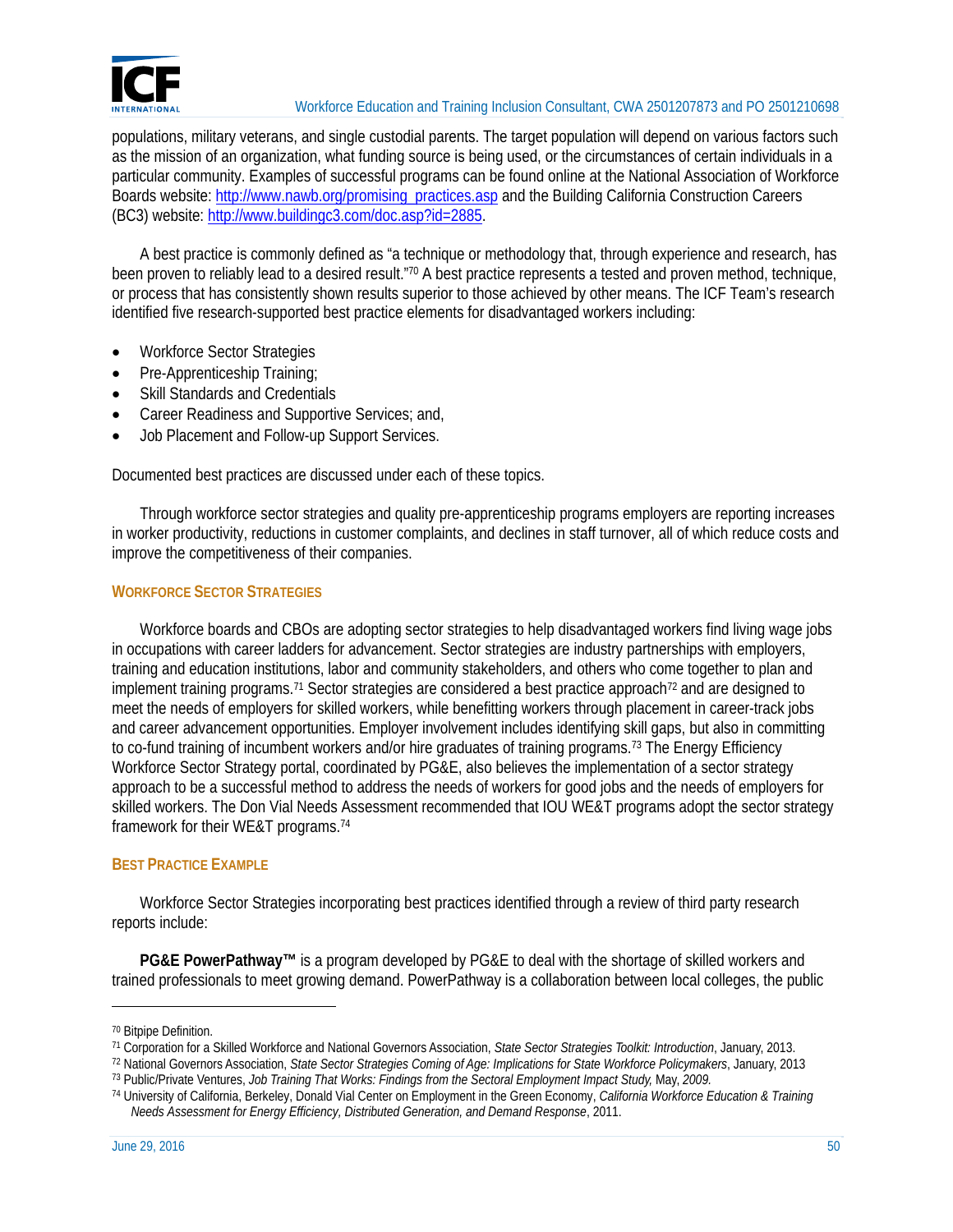

workforce development system, and internal PG&E partners to enlarge the talent pool of qualified candidates for entry-level opportunities. Programs developed by PG&E and their training partners are designed to help new and incumbent workers grow and develop along skilled gas and electric operations career paths while providing a reliable pipeline of skilled workers that PG&E and other industry employers can count on. PowerPathway utilizes PG&E training and educational resources and shares those resources with community colleges and community-based training organizations. These organizations develop industry-informed career pathways, training, and curriculum in response to growing energy industry and utility workforce needs. Courses target three primary educational outcomes:

- Soft Skills Training: Company culture, communication, team building, diversity and inclusion, interview preparation, resume refinement, and networking;
- Test Preparation: For written pre-employment tests and post-employment physical assessments; and
- Industry-Informed Technical Training: Most modules include specific utility gas or electric information such as plastic pipe fusion, pole climbing, traffic control, digging procedures, or underground locate-and-mark activities.

Industry employers, workforce investment boards, two-year postsecondary educational institutions, and community-based training organizations contribute to make these programs possible. PG&E provides technical support, curriculum design, co-delivery of classroom instruction, student field visits, in-kind donations of training equipment, employment and/or enlistment of additional employers to advise and hire, as well as program management, administration and funding. Community partners offer job placement support for one year after program completion and PowerPathway Program Managers continue to offer placement support for up to three years after program completion to ensure program participants are able to not only find jobs but to build careers in the utility industry.75

#### **PRE-APPRENTICESHIP TRAINING**

The overall objective of best practices for a pre-apprenticeship training program is to attract, introduce, prepare, and train new entrants for careers in the aligned trades. There are many programs around the country that identify themselves as a pre-apprenticeship training program. Many focus on career exploration programs. The Aspen Institute surveyed 260 pre-apprenticeship programs across 40 states and found that many of the programs, while reporting apprenticeship placement as a goal, do not place substantial numbers of graduates into apprenticeship programs. This is primarily due to the lack of openings in certain trades and lack of substantive relationship between the pre-apprenticeship program and the union apprenticeship programs. As evidenced by Aspen's research, many "pre-apprenticeship training programs" do not prepare their graduates for employment in entry-level positions in the construction industry, except perhaps as laborers or helpers.

United States Department of Labor's Employment & Training Administration Training and Employment Notice No. 13-12 (see Appendix 17 – US training and Employment Notice No. 13-12) outlines a quality pre-apprenticeship program as one that incorporates training and curriculum based on industry standards and approved by the documented Registered Apprenticeship partner(s), provides strategies to increase Registered Apprenticeship opportunities for under-represented, disadvantaged or low-skilled individuals, ensures access to appropriate support services during the pre-apprenticeship program and Registered Apprenticeship program; and when possible, formalizes agreements with Registered Apprenticeship sponsors that enable individuals who have successfully completed the pre-apprenticeship program to enter directly into a Registered Apprenticeship program.

<sup>75</sup> PowerPathway information may be found at http://careers.pge.com/career-training-development; summary information sourced from http://www.aspeninstitute.org/policy-work/economic-opportunities/skills-americas-future/models-success/pge-powerpathway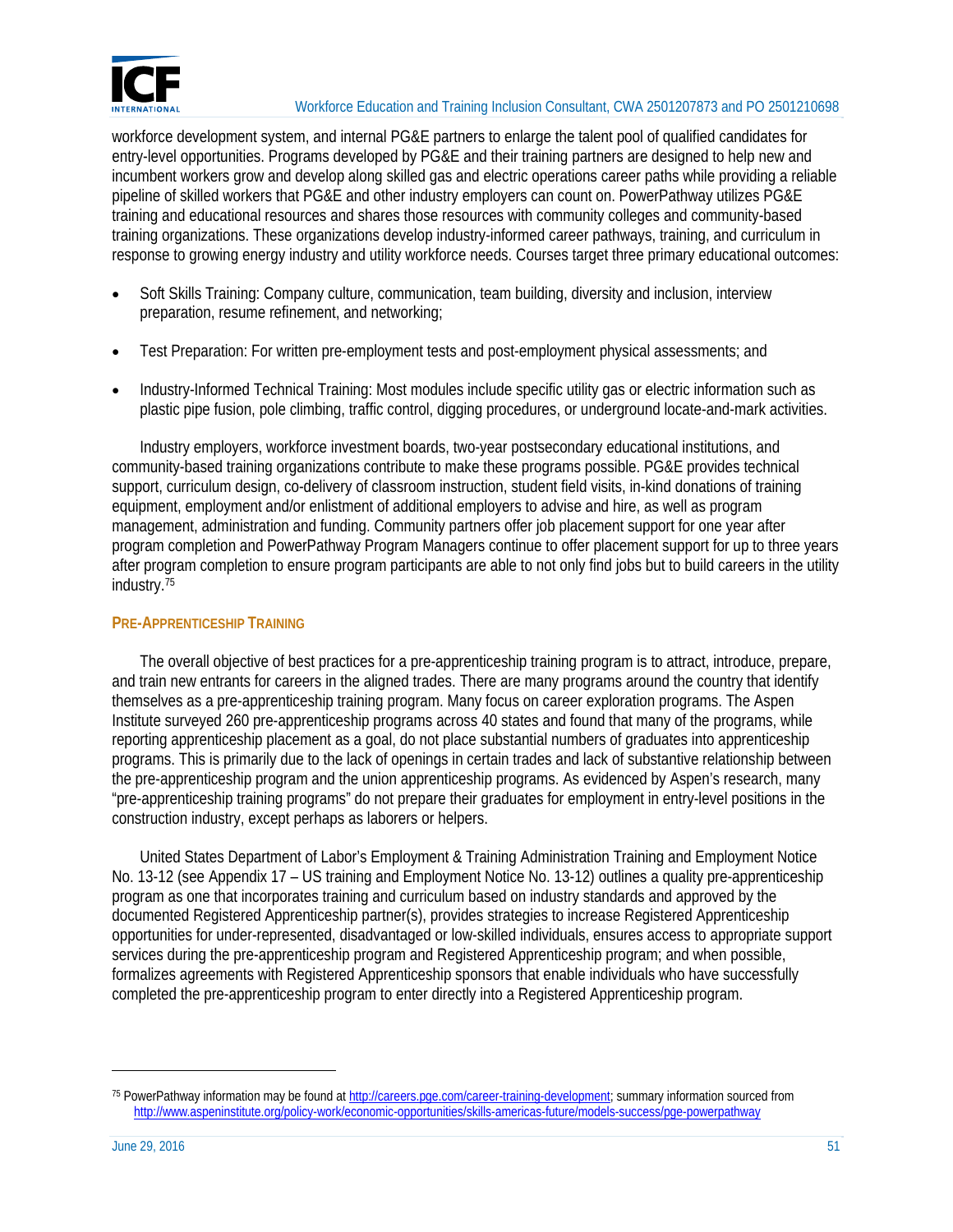

#### **BEST PRACTICE EXAMPLES**

Inclusionary training programs incorporating best practices identified through a review of third party research reports include:

**Wisconsin Regional Training Partnership (WRTP/BIG STEP)** is a national leader in developing sector-based workforce solutions that enhance the ability of private sector organizations to recruit and develop a more diverse, qualified workforce. The partnership between WRTP and BIG STEP combines the respective strengths of their two organizations. WRTP specializes in the development of hands-on pre-employment training certificate programs, while BIG STEP focuses on individualized tutoring in academic skills and works closely with the labor union Joint Apprenticeship Committees to prepare candidates for their respective apprenticeship exams.

Through a comprehensive plan for workforce training, the **Los Angeles Department of Water and Power (LADWP)**, aligned various training programs with the utility and labor unions to address impending labor shortages and a rapidly changing industry. The Utility Pre-Craft Training program (UPCT) provides pre-apprenticeship training for entry-level workers that may be interested in careers with the utility. UPCT provides the opportunity for trainees to learn a wide variety of skills and to explore various career options within the utility. The curriculum was developed by the LADWP in conjunction with the International Brotherhood of Electrical Workers (IBEW). Following an extensive intake, assessment, and orientation process, candidates enter a four-week, 40-hour, basic skills and weatherization training program. Upon completion of the in-classroom training, trainees work full time for 18 months in a special precivil service classification job, earning trainee wages in an "earn-as-you-learn" approach. Trainees attend civil service exam preparation classes and learn about career pathways within the utility. The goal is to help each candidate to qualify for as many civil service examinations as possible, increasing their chances for permanent jobs with the utility after their participation in the UPCT program. Organizational partners include International Brotherhood of Electrical Workers Local 18, the South East Los Angeles County WorkSource Center, and RePower LA Coalition, which helps with coordination and outreach by recruiting candidates from marginalized and underserved communities.

**RichmondBUILD** Academy is a public-private partnership focused on developing talent and skills in the high growth, high wage construction and renewable energy fields. The program has become a nationally-recognized green building training program model for effective public-private partnerships. Its partners contribute to the program in a variety of ways. For example, Rising Sun Energy Center contributes instructional components that educate participants in energy efficiency, water conservation, home performance testing, and retrofitting. All of RichmondBUILD participants come from low-income households. Ninety-five percent are minorities and over 30 percent have a history with the justice system. The programs reputation for placing graduates in well-paying jobs means over 100 residents compete for the 35 available seats in each class. RichmondBUILD participants complete the core Carpentry Pre-Apprenticeship track, and then choose from one of five electives including energy efficiency. RichmondBUILD has achieved an impressive job placement rate of nearly 80% of graduates with an average starting wage of \$17 per hour.

**Cypress Mandela Training Center, Construction Pre-Apprenticeship Program** offers a 16-week preapprenticeship program for Bay Area men and women over 18 years old. Training is both hands-on and in the classroom and prepares students for skilled trades jobs that are relevant to today's construction industry. The program provides training, skills assessment and testing, as well as job placement. In the past two years, over 85% of the graduates were placed in jobs. The program has received local and national recognition and has established itself as the foremost pre-apprenticeship construction training center of its type in the United States.

**Oakland Green Jobs Corps Partnership** is a job training program providing "green pathways out of poverty" for young adults in Oakland facing barriers to employment. The program provides job-readiness training, ongoing support services, and on-the-job training, enabling trainees to pursue careers in green industries. Its partners include Laney College, Cypress Mandela Construction Training Program, and Growth Sector, Inc. The program includes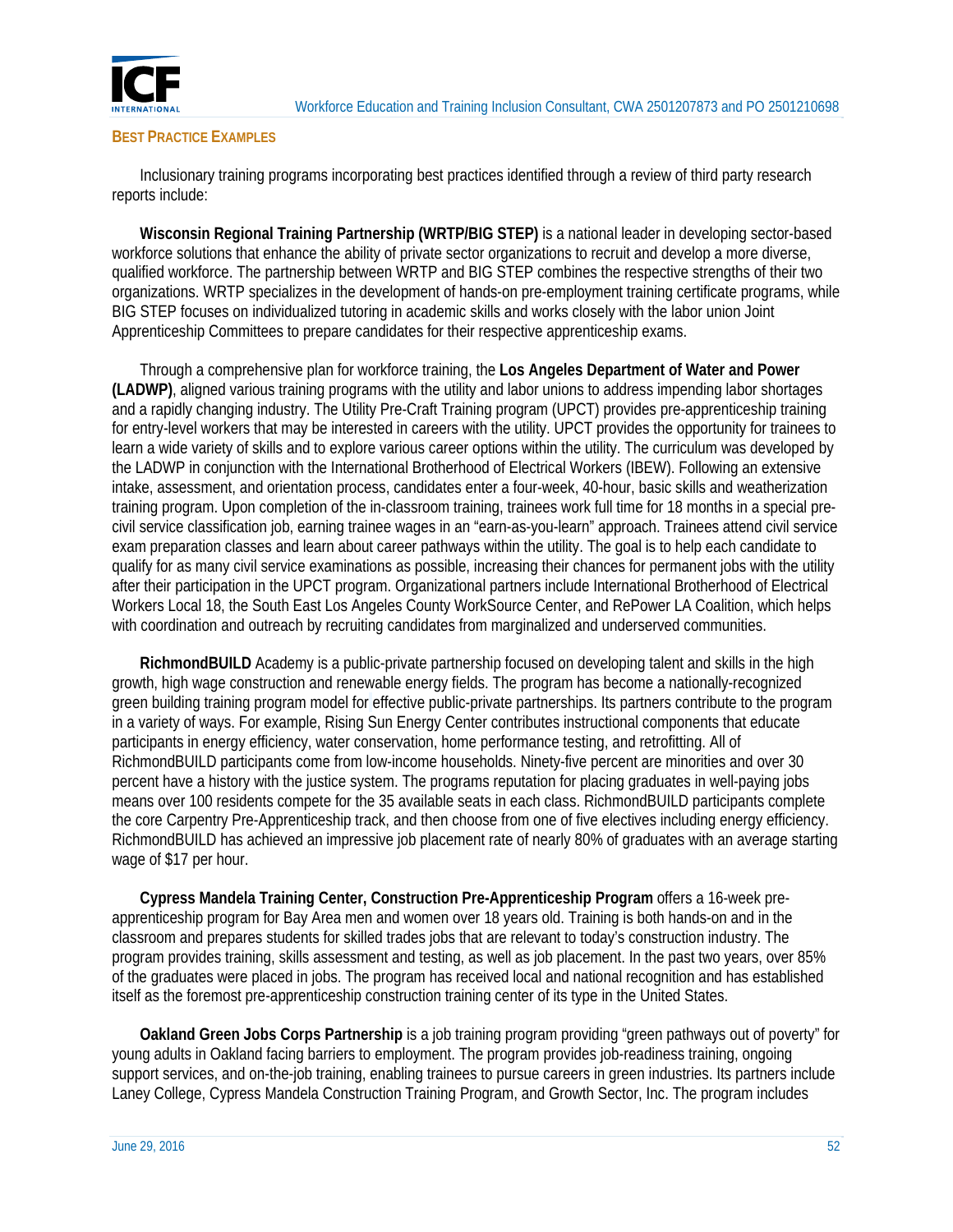

outreach, recruitment, and assessment to recruit low-income young adults; pre-construction and basic skills training; classroom instruction on solar and green construction, and paid on-the-job training and work experience.

#### **2.3.6 Skill Standards and Credentials**

Energy Efficiency training programs from around the country recognize that there is a need to incorporate industry-recognized workforce skill standards into training program requirements. The Guidance Plan recommended "the IOUs require specific skills certifications where there is expert consensus and present alternative approaches where they do not exist or there is lack of consensus."76

According to the U.S. Environmental Protection Agency website,<sup>77</sup> "although no national certification standard exists" for energy efficiency and green building occupations, there is a wide range of certifications currently used in many states related to specific industries and occupations. In some cases, such as the energy efficiency industry, there are multiple overlapping certifications, a situation due in part to rapid growth and change in the industry. A partial listing of credentialing bodies may be found in Appendix 14 – Energy Efficiency Credentialing Bodies. Certifications include:

- Building Performance Institute (BPI) certifies weatherization auditors, energy efficiency installation personnel, and other professionals in the residential and multifamily building performance contracting industry.
- North American Board of Certified Energy Practitioners (NABCEP) offers national certification programs for solar electric and solar thermal installers.
- Building Operators Certificate offers national certification for building engineers and maintenance operators.
- HERS and HERS Phase II (Home Energy Rating System)
- NATE (North American Technician Excellence)
- LEED Professional, U.S. Green Building Council
- Build It Green Certification
- National Advanced Lighting Controls Training Program
- General certifications (not specific to green industries) OSHA safety training First Aid/CPR

Any certification needs to be recognized by employers. The ICF Team conducted a review of 50,000 job postings from February 1, 2015 to January 31, 2016 to determine which of the common national certifications are present in job postings. Findings of most requested certifications, number of postings and rank out of 200 certifications are outlined in Table 22.

| <b>Certifications</b>                                    | <b>Job</b><br><b>Postings</b> | Rank |
|----------------------------------------------------------|-------------------------------|------|
| <b>Electrician Certification</b>                         | 1,208                         |      |
| <b>Environmental Protection Agency Certification</b>     | 884                           |      |
| HVAC Technician Certification (e.g. EPA 608)             | 467                           |      |
| Refrigeration Technician Certification (e.g. CFC Type 2) | 378                           |      |
| North American Board of Energy Practitioners (NABCEP)    | 364                           |      |
| <b>First Aid/CPR</b>                                     | 286                           |      |

#### **Table 22: Certifications Required in Job Postings (February 1, 2015 – January 31, 2016)**

<sup>76</sup> University of California, Berkeley, Donald Vial Center on Employment in the Green Economy, *Workforce Issues and Energy Efficiency* 

*Programs: A Plan for California Utilities,* May 2014. 77 United States. Environmental Protection Agency, State and Local Climate and Energy Program, Workforce Development, *"What Certifications are Used?",* February, 2009.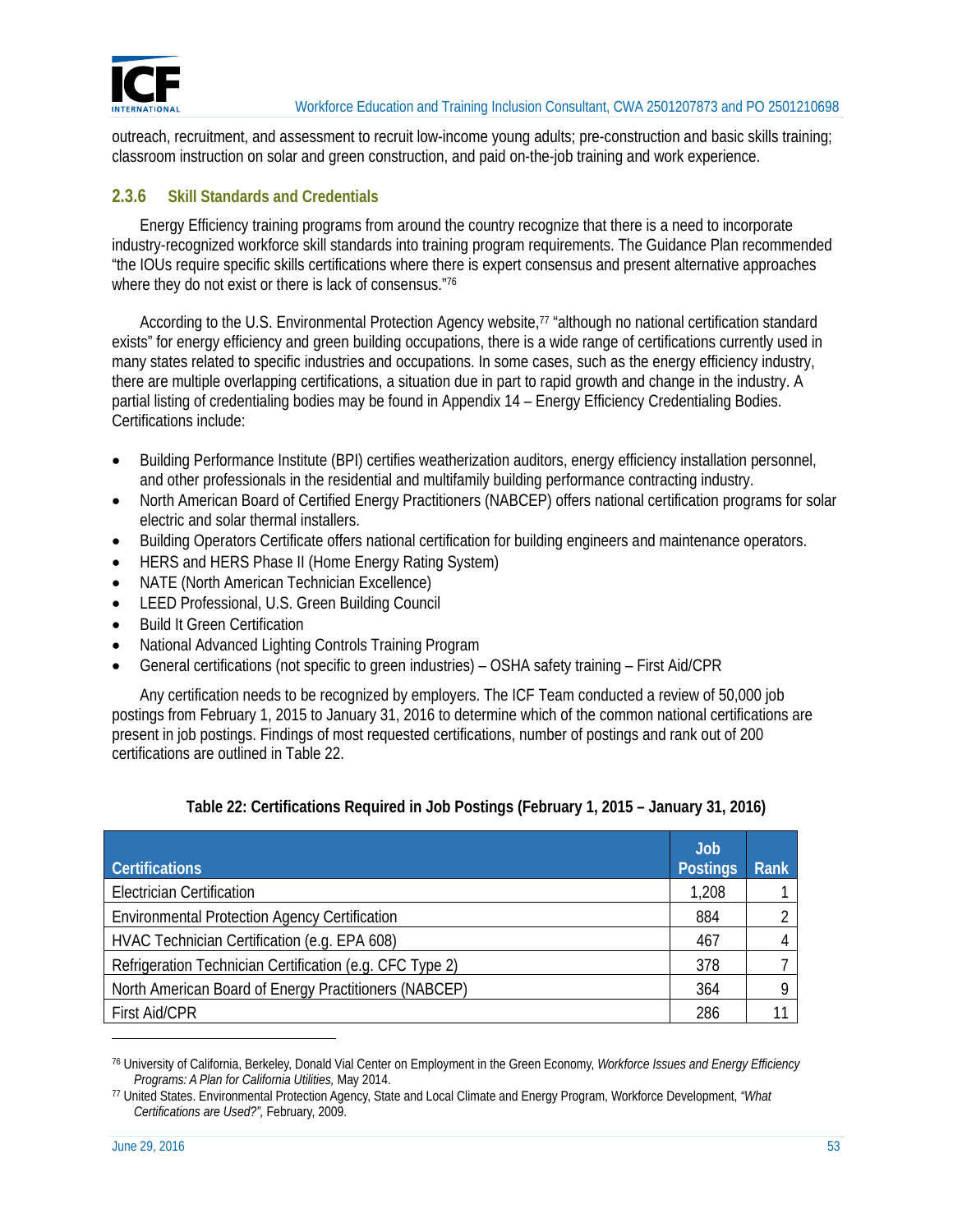

| <b>Certifications</b>                                       | <b>Job</b><br><b>Postings</b> | <b>Rank</b> |
|-------------------------------------------------------------|-------------------------------|-------------|
| Electrical Certification (e.g. electrical installation)     | 127                           | 20          |
| Occupational Safety and Health Administration Certification | 113                           |             |
| Leadership in Energy and Environmental Design (LEED)        | 53                            |             |
| <b>Building Performance Institute (BPI)</b>                 | 14                            | 65          |
| <b>Building Operator Certification</b>                      |                               | 76.         |

Currently there are no statewide training standards in California. Each program has its own curriculum and may issue a certificate upon completion that may not be accepted industry-wide across the state. The Guidance Plan recommends78 the establishment of a Statewide EE Workforce Steering Committee to provide guidance on the appropriate skills standards and certifications for energy efficiency work. The research on the demand for current certifications in job postings indicate employers may not be requiring current certifications.

Below are examples of both a common pre-apprenticeship and a career pathway skills standard that are aligned with industry-recognized credentials. Some of the more notable certifications and credentials offered by job training programs in California are related primarily to construction, energy efficiency, renewable energy, and green building.

#### **BEST PRACTICE EXAMPLES**

Uniform skill training programs incorporating best practices include:

The **New York State Energy Research and Development Authority's** (NYSERDA) Career Pathways to Energy Efficiency Training Program provides an example of a broad statewide education/training model. The program provides paid, experiential learning opportunities such as an internship or placement in a New York State Registered Apprenticeship program. Training partners prepare workers with training that leads to certifications for clean energy jobs in the fields of energy efficiency, renewable energy, and advanced technologies. NYSERDA partnered with more than 20 training organizations adept at serving disadvantaged workers through remedial education in math and literacy followed by nationally recognized certifications in energy efficiency. Disadvantaged workers include: at risk youth aged 16-24, the long-term unemployed, formerly incarcerated individuals or individuals in alternatives to incarceration programs, veterans, and members of ethnic minorities. Training providers were encouraged to initiate teaming arrangements with technical training providers, including community colleges, organized labor and professional associations that can offer the next level of training leading toward employment. The technical training component supports training that leads to a national certification including those from, but not limited to, the BPI, United States Green Building Council, North American Technician Excellence, Association for Energy Engineers, and the National Council on Qualifications for the Lighting Professions. Training partners provide the intermediate curriculum that creates a successful transition between basic skills education and entry-level technical training or advanced technical training.

**Multi-Craft Core Curriculum (MC3):** In 2007, the Building Trades' National Standing Committee on Apprenticeship and Training created an Apprenticeship Readiness Program (ARP) that would empower participants to make informed decisions about which craft they would pursue. These training programs are sponsored by State and Local Building Trades Councils, Training Coordinators and JATCs in cooperation with local community groups, government agencies, and schools. The program's goals are to (1) increase the number of candidates for apprenticeship across all crafts, (2) increase the diversity of apprenticeship candidates by recruiting women, people

-

<sup>78</sup> University of California, Berkeley, Donald Vial Center on Employment in the Green Economy, *Workforce Issues and Energy Efficiency Programs: A Plan for California Utilities,* May 2014.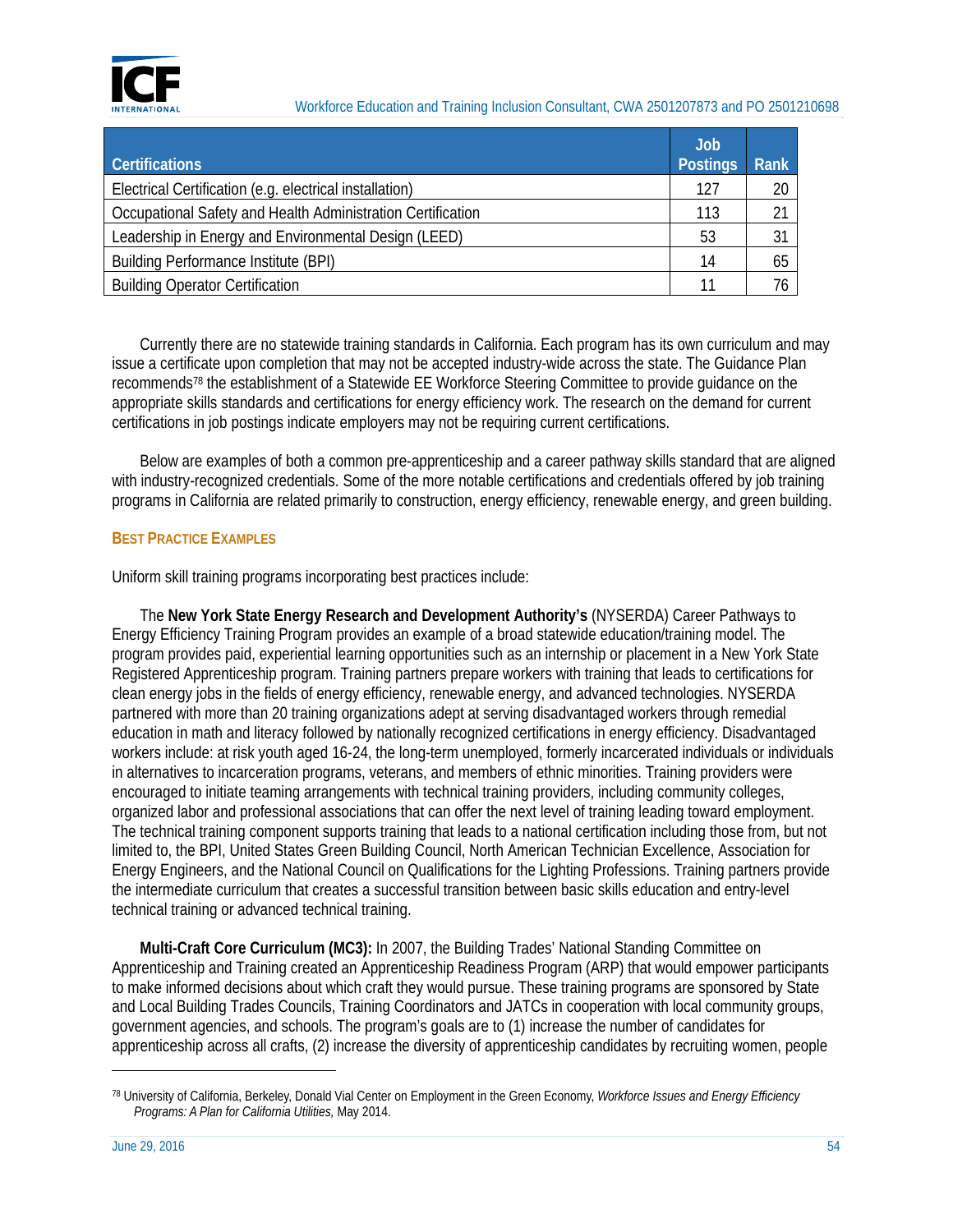

of color and veterans, and (3) increase the retention rate among apprentices by providing them with a deeper understanding of both the industry and the role of craft unions in construction. The Multi-Craft Core Curriculum is a comprehensive, 120-hour apprenticeship preparation curriculum that provides a gateway for community residents to gain access to Building Trades registered apprenticeship programs. The MC3 curriculum is offered in cooperation with state and local Building Councils, which are essential participants in any MC3 program. More information is available in Appendix 16 – MC3 Overview.

#### **2.3.7 Career Readiness and Supportive Services**

Many disadvantaged workers need more than occupational skills training to find and retain a job. These workers often face barriers such as limited English proficiency, or a lack of requisite math/reading skills, and/or high school diplomas or equivalent credentials. Wrap-around support services and career readiness skills training are also needed along with basic math and English language skills, a high school diploma, GED credential, or equivalent. Wraparound support services are comprehensive case management services provided by trained counselors or social workers. These services are critical for supporting people who face barriers to employment. Counselors develop individualized plans based on an assessment of a full range of needs, such as childcare, transportation, housing, mental health, physical health, financial stability, and educational achievement. Wraparound services can be instrumental for success as students go through a training program. They are equally important for program graduates as they find jobs and adjust to the realities and challenges of employment.<sup>79</sup>

#### **BEST PRACTICE EXAMPLES**

The **WorkAdvance** model includes a career readiness component that is adjusted for each class based on information from employers. From program entry through job search and beyond, providers are expected to build in opportunities for participants to develop résumés and prepare for job interviews through role-playing, learn workplace norms, develop soft skills, and build their knowledge of the industry. While technical/hard skills training can be a pathway into specific occupations such as energy efficiency occupations, with disadvantaged workers it's not as simple as offering the technical or hard skills training and not worrying about other issues they face. Wraparound services may be needed in addition to career readiness skills.<sup>80</sup>

The **Gateways to Green Building** (GGB) Program was developed to "create a well-trained workforce for the home energy retrofit and green building segments of the Los Angeles County construction industry." Training offerings are developed to respond to local employers' needs, and currently focus on energy-efficient construction, construction industry safety, and hazardous-waste operations and emergency response. The South Bay Workforce Investment Board (SBWIB) is responsible for GGB Program management, including oversight of participant outreach, basic skill and career interest assessments, occupational training, case management, and job development services. The Gateways to Green Building workforce partnership provides residents of high-poverty neighborhoods interested in employment in green construction with multiple occupational training tracks. The program provides preapprenticeship training in basic construction, including home weatherization, with instruction on energy efficiency retrofit fundamentals and soft-skills training provided by El Camino College using an industry-recognized curriculum developed by SBWIB. The program also includes Building Analyst certification by the Building Performance Institute, and a Construction Health and Safety track leading to seven stackable certificates. Funds from Pathways out of Poverty provides essential support for jobseeker expenses such as books, parking, apprenticeship initiation fees, tools, uniforms, and other incidentals. These costs can often be prohibitive to successful participation by members of low-income households in training, apprenticeship programs, and stable employment.<sup>81</sup>

 $\overline{a}$ 

<sup>&</sup>lt;sup>79</sup> Ella Baker Center for Human Rights, *Making Green Work: Best Practices in Green Collar Job Training*, Spring, 2010.<br><sup>80</sup> MDRC, *WorkAdvance: Testing a New Approach to Increase Employment Advancement for Low-Income Adu*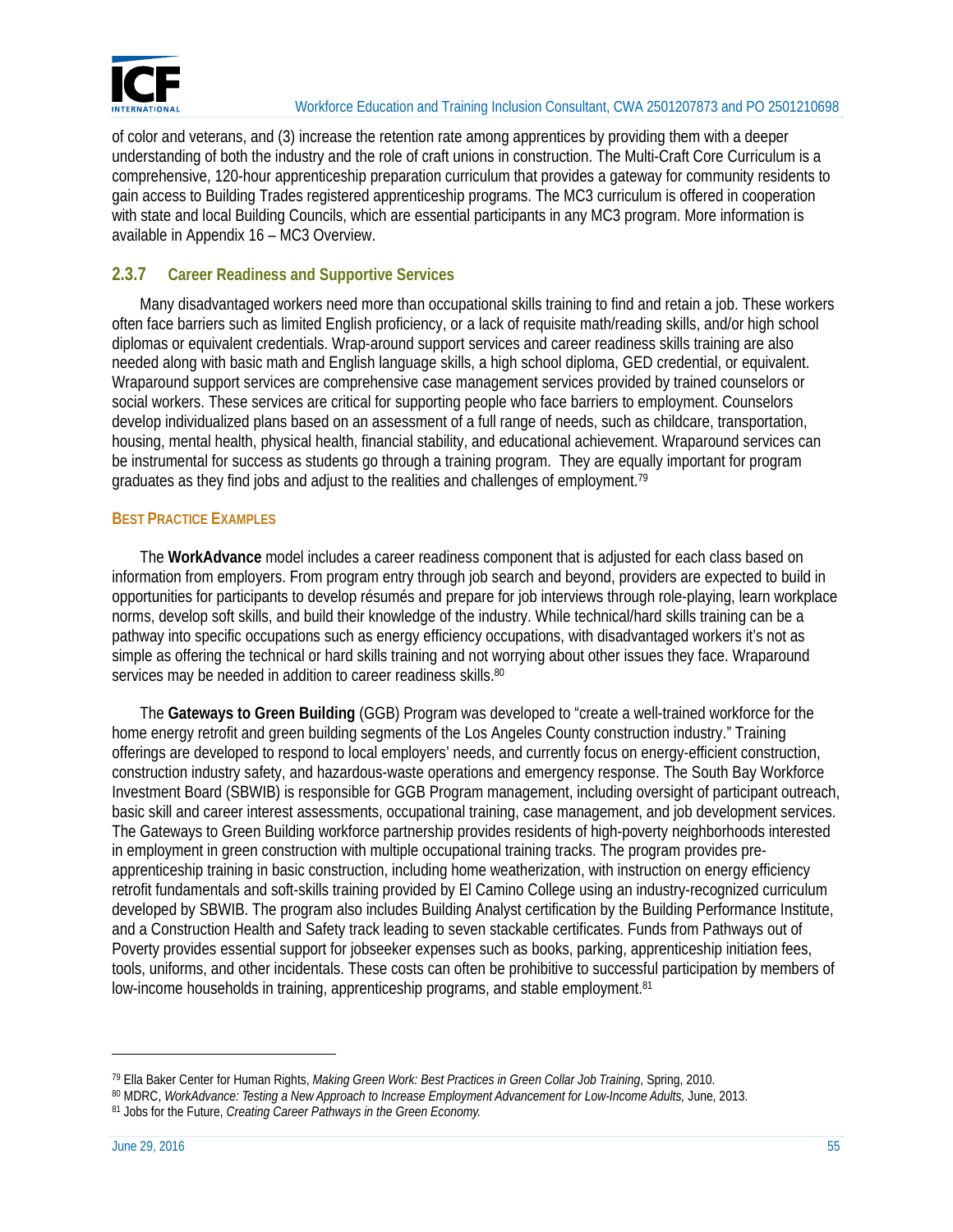

#### **2.3.8 Job Placement and Follow-up Support Services**

Having the inclusionary training infrastructure in place is not sufficient for placing disadvantaged workers in good paying energy efficiency jobs and occupations. Workers that have been trained and possess the necessary skills and qualifications need to be supported with job placement programs.

#### **BEST PRACTICE EXAMPLE**

The **Northwest Energy Efficiency Council** (NEEC) teamed up with the Seattle-King County Workforce Development Council (WDC) in a partnership to recruit, assess, train, and mentor a cohort of experienced but unemployed building operators to earn industry-recognized credentials that would lead to job placement. The partnership tapped the resources of the national Building Operator Certification program and the local chapter of a professional association comprised of facilities directors, and the International Facility Management Association. The partnership model was built around three critical implementation activities: 1) recruitment, screening and job search support, 2) training and certification, and 3) mentoring and oversight of participants to complete building project assignments required for the certification. Each partner contributed expertise and resources to the activities.<sup>82</sup>

#### **2.3.9 Conclusion**

Energy efficiency occupations offer a promising opportunity to build middle income career pathways for disadvantaged workers with barriers to employment. "Employer and industry engagement in job training programs can take many forms, including the direct involvement of employers in determining training demanded by the labor market, developing curricula, providing worksite internships, making equipment and technology available for programs, and developing and teaching courses. Strong partnerships among the public workforce system, education providers, and employers in key sectors appear to be critical for improving employment and earnings outcomes for workers."83 For an inclusionary program to have the intended consequences, national best practices<sup>84</sup> advocate investing in pre-apprenticeship programs, supporting registered apprenticeship programs, forming partnerships, and creating inclusive, equitable and realistic target hire goals that can be clearly communicated and measured.

An effective energy efficiency inclusionary training infrastructure landscape for California would include best practices and lessons learned from around the country. Specifically, the ICF Team has presented best practice examples in five areas:

- Workforce Sector Strategies: Coalitions of industry, education, and other workforce stakeholders to plan and implement training programs targeted at specific industry needs;
- Pre-Apprenticeship Training: To attract, introduce, prepare, and train new entrants for careers in aligned trades;
- Skills Standards and Credentials: While there is broad acceptance that skill standards are needed and that industry recognition of credentials is beneficial, there is less evidence of industry coordination around standards and credentials;
- Career Readiness and Supportive Services: Disadvantaged workers face barriers other than hard skills training; comprehensive case management provides the supportive services framework necessary to help disadvantaged workers find and prepare for the workforce; and,
- Job Placement and Follow-up Support Services: Once trained, disadvantaged workers need assistance in finding and retaining employment.

 $\overline{\phantom{0}}$ 

<sup>82</sup> American Council for an Energy Efficiency Council, *Job Placement for the Unemployed through Partnerships with Industry-recognized*  Credential Programs, August 2012.<br><sup>83</sup> United States Department of Labor, *What Works In Job Training: A Synthesis of the Evidence*, July 2014.<br><sup>84</sup> UCLA Labor Center, "*Exploring Targeted Hire: An Assessment of Best Pract*